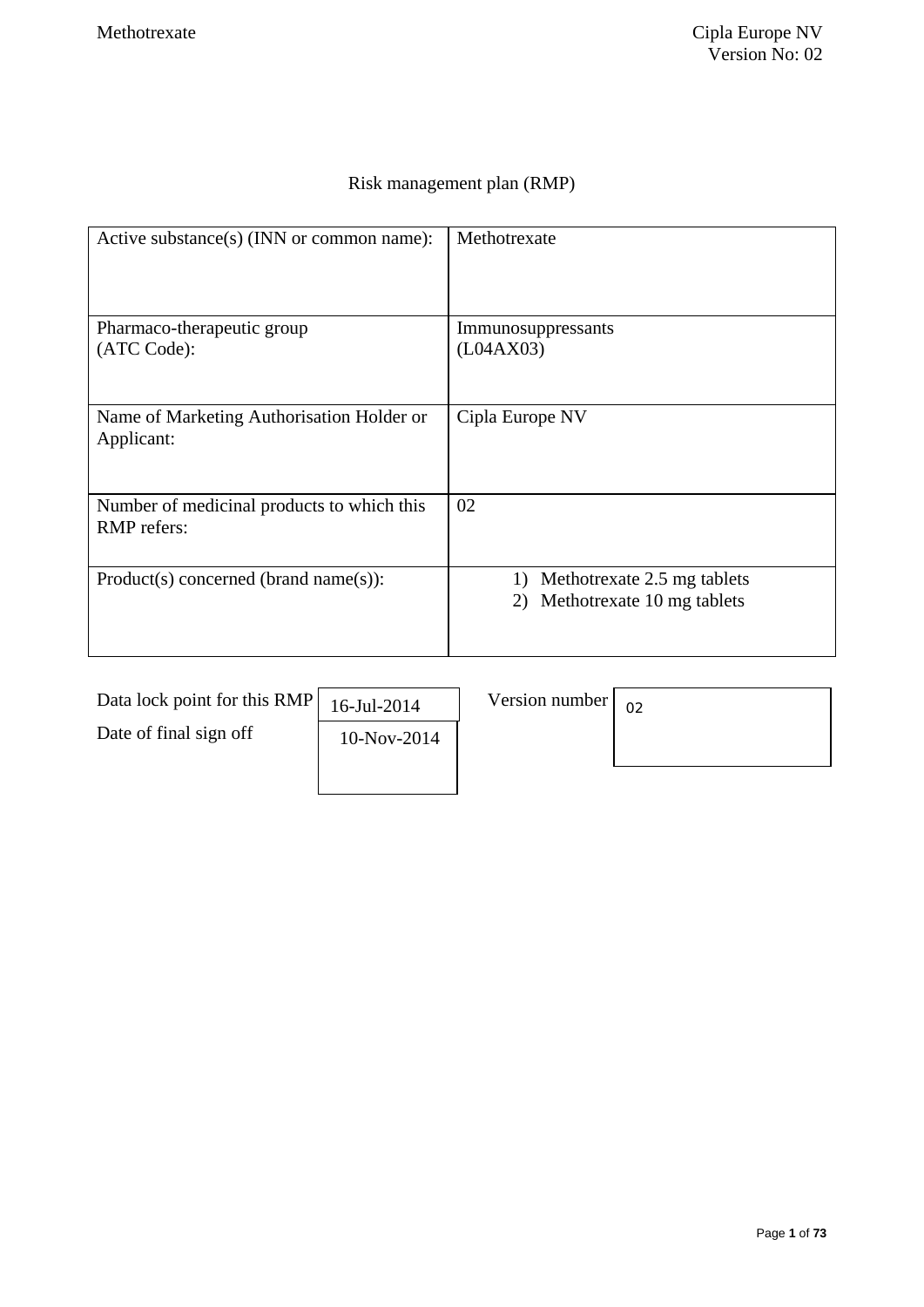## Part I: Product(s) Overview

## Administrative information on the RMP

| Part                                                           | <b>Module/annex</b>                                                                    | Date last<br>updated for<br>submission<br>(sign off date) | *Version<br>number of<br><b>RMP</b> when<br>last<br>submitted/or<br><b>Not</b><br>Applicable |
|----------------------------------------------------------------|----------------------------------------------------------------------------------------|-----------------------------------------------------------|----------------------------------------------------------------------------------------------|
| Part II<br><b>Safety Specification</b>                         | SV Post authorisation experience<br>Only required for updates to the<br><b>RMP</b>     |                                                           | Not Applicable                                                                               |
|                                                                | <b>SVIII</b><br>Summary of the safety concerns                                         | 10-Nov-2014                                               | 02                                                                                           |
| Part III<br>Pharmacovigilance<br>Plan                          | Only needed if reference product has<br>additional PhV activities                      |                                                           | Not Applicable                                                                               |
| Part IV<br>Plan for post-<br>authorisation<br>efficacy studies | Only needed if reference product has<br>imposed post-authorisation efficacy<br>studies |                                                           | Not Applicable                                                                               |
| Part V<br><b>Risk Minimisation</b><br>Measures                 |                                                                                        | 10-Nov-2014                                               | 02                                                                                           |
| Part VI<br>Summary of RMP                                      |                                                                                        | 10-Nov-2014                                               | 02                                                                                           |
| Part VII<br>Annexes                                            | <b>ANNEX 2</b><br>Current or proposed SmPC/PIL                                         | 10-Nov-2014                                               | 02                                                                                           |
|                                                                | <b>ANNEX 3</b><br>Worldwide marketing status by<br>country                             |                                                           | Not Applicable                                                                               |
|                                                                | <b>ANNEX 5</b><br>Synopsis of<br>pharmacoepidemiological study<br>programme            |                                                           | Not Applicable                                                                               |
|                                                                | <b>ANNEX 6</b><br>Protocols for proposed and on-going<br>studies in Part III           |                                                           | Not Applicable                                                                               |
|                                                                | <b>ANNEX7</b><br>Specific adverse event follow-up                                      |                                                           | Not Applicable                                                                               |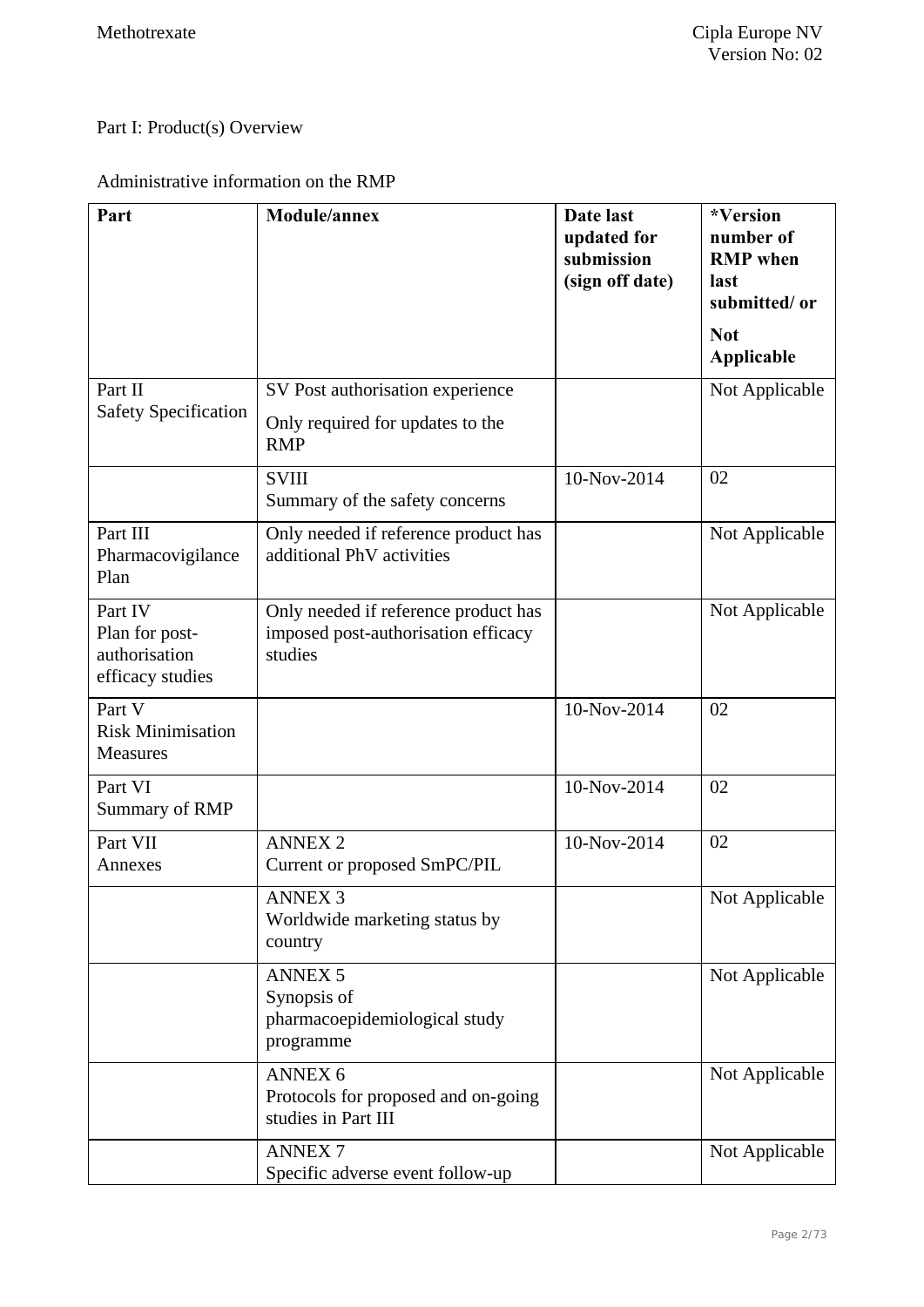| Part | <b>Module/annex</b>                                                               | Date last<br>updated for<br>submission<br>(sign off date) | *Version<br>number of<br><b>RMP</b> when<br>last<br>submitted/or<br><b>Not</b><br>Applicable |
|------|-----------------------------------------------------------------------------------|-----------------------------------------------------------|----------------------------------------------------------------------------------------------|
|      | forms                                                                             |                                                           |                                                                                              |
|      | <b>ANNEX 8</b><br>Protocols for studies in Part IV                                |                                                           | Not Applicable                                                                               |
|      | <b>ANNEX 9</b><br>Synopsis of newly available study<br>reports in Parts III-IV    |                                                           | Not Applicable                                                                               |
|      | <b>ANNEX 10</b><br>Details of proposed additional risk<br>minimisation activities |                                                           | Not Applicable                                                                               |
|      | <b>ANNEX 11</b><br>Mock up examples                                               |                                                           | Not Applicable                                                                               |
|      | <b>ANNEX 12</b><br>Other supporting data                                          |                                                           | Not Applicable                                                                               |

QPPV name Dr. Vineet Kacker

QPPV signature ……………………………………………………………

Contact person for this RMP Mrs. Kiran Nair

E-mail address or telephone number of contact person: kiran.nair@cipla.com

### **Overview of versions:**

Version number of last agreed RMP:

Version number

Agreed within

| Not applicable |  |
|----------------|--|
| Not applicable |  |

### **Current RMP versions under evaluation:**

| <b>RMP Version number</b> | <b>Submitted on</b> | <b>Submitted within</b> |
|---------------------------|---------------------|-------------------------|
| Not applicable            | Not applicable      | Not applicable          |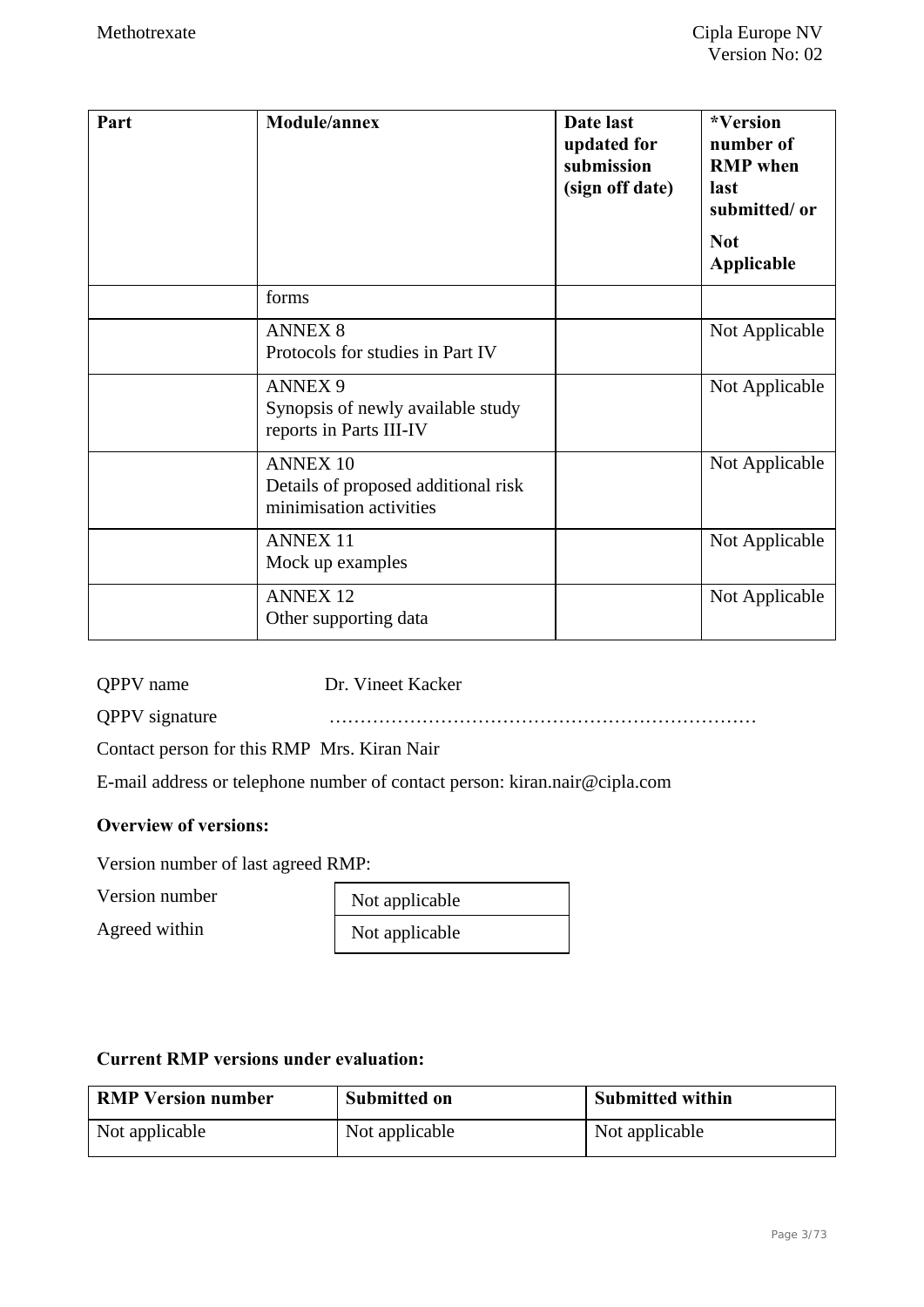For each product in the RMP

| Invented name(s) in<br>the European<br><b>Economic Area</b><br>(EEA)                                                                                                                                                                                                                                          | Methotrexate 2.5mg tablets<br>Methotrexate 10mg tablets                                                                                                                                                                                                                                                                                                                                                                                                                                                                                                                                                                                                                           |
|---------------------------------------------------------------------------------------------------------------------------------------------------------------------------------------------------------------------------------------------------------------------------------------------------------------|-----------------------------------------------------------------------------------------------------------------------------------------------------------------------------------------------------------------------------------------------------------------------------------------------------------------------------------------------------------------------------------------------------------------------------------------------------------------------------------------------------------------------------------------------------------------------------------------------------------------------------------------------------------------------------------|
| <b>Authorisation</b><br>procedure                                                                                                                                                                                                                                                                             | <b>Decentralised Procedure</b>                                                                                                                                                                                                                                                                                                                                                                                                                                                                                                                                                                                                                                                    |
| <b>Brief description of</b><br>the product<br>including:<br>chemical class<br>summary of<br>$\bullet$<br>mode of action<br>important<br>$\bullet$<br>information<br>about its<br>composition (e.g.<br>origin of active<br>substance of<br>biological,<br>relevant<br>adjuvants or<br>residues for<br>vaccines | Pharmacotherapeutic group: Other immunosuppressants, ATC code:<br>L04AX03<br>Methotrexate is a folic acid antagonist and its major site of action is the<br>enzyme dihydrofolate reductase. Its main effect is inhibition of DNA<br>synthesis but it also acts directly both on RNA and protein synthesis.<br>Methotrexate is a phase specific substance, the main effect being<br>directed during the S-phase of cell division.<br>The inhibition of dihydrofolate reductase can be circumvented by the use<br>of leucovorin (folinic acid; citrovorum factor) and protection of normal<br>tissues can be carried out by properly timed administration of leucovorin<br>calcium. |
| Indication(s) in the<br><b>EEA</b><br>Current (if<br>applicable)                                                                                                                                                                                                                                              | Methotrexate is used in the treatment of active rheumatoid<br>$\bullet$<br>arthritis in adult patients<br>Methotrexate has also been used in the treatment of severe forms<br>$\bullet$<br>of psoriasis vulgaris, particularly of the plaque type, which<br>cannot be sufficiently treated with conventional therapy such as<br>phototherapy, PUVA, and retinoids, and severe psoriatic arthritis.                                                                                                                                                                                                                                                                                |
| Proposed (if<br>applicable)                                                                                                                                                                                                                                                                                   | None.                                                                                                                                                                                                                                                                                                                                                                                                                                                                                                                                                                                                                                                                             |
| Posology and route<br>of administration in<br>the EEA<br>Current (if<br>applicable)                                                                                                                                                                                                                           | This medicine should be taken once a week. Do not exceed the<br>weekly dose of this medicine due to toxicity hazards in psoriasis<br>and rheumatoid arthritis. The prescriber may specify the day of<br>intake on the prescription.<br>Rheumatoid arthritis<br>The usual dose is 7.5 - 15 mg once weekly. The planned weekly<br>dose may be administered in three divided doses over 36 hours.                                                                                                                                                                                                                                                                                    |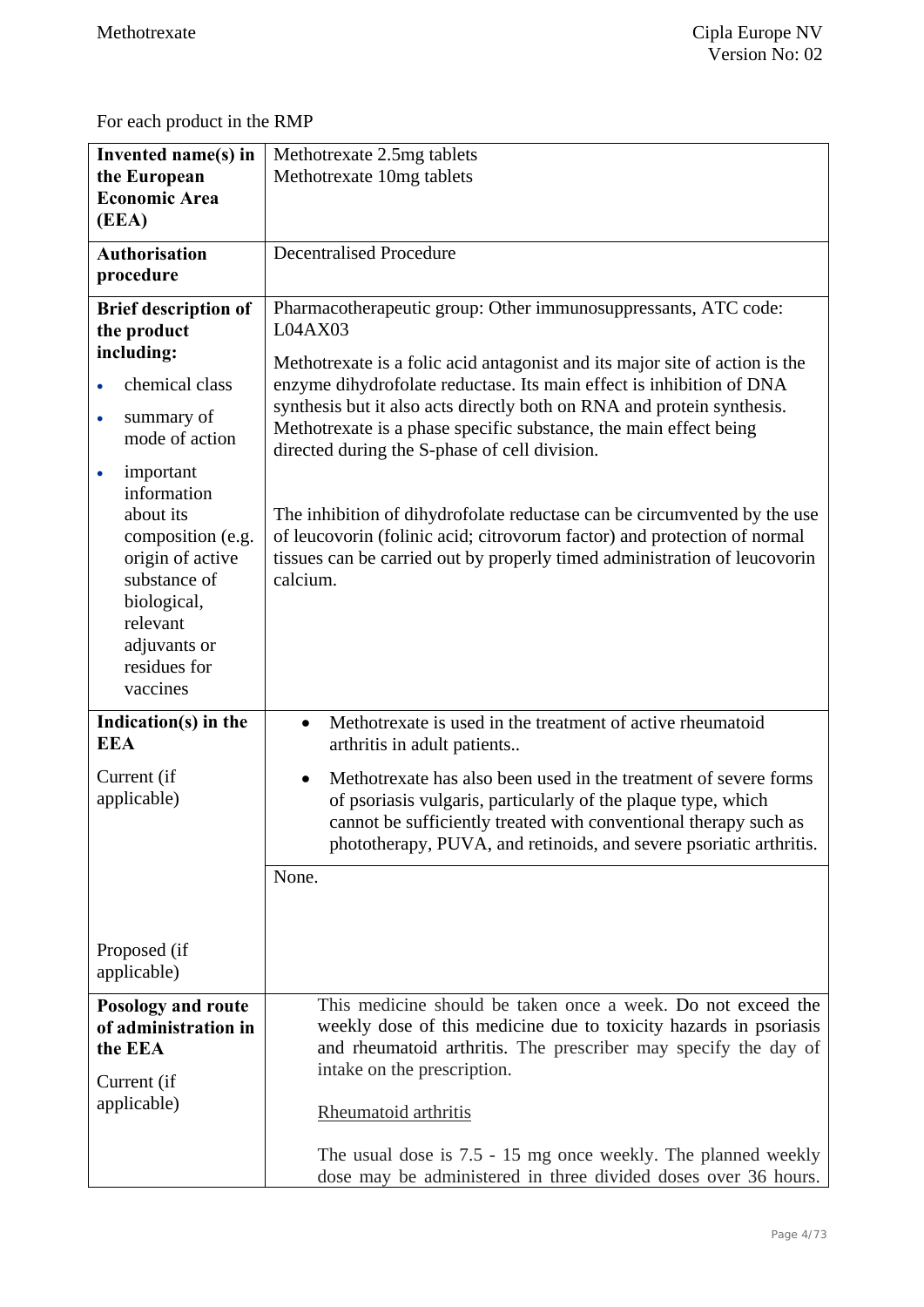| The schedule may be adjusted gradually to achieve an optimal<br>response but should not exceed a total weekly dose of 20 mg.<br>Thereafter the dose should be reduced to the lowest possible<br>effective dose which in most cases is achieved within 6 weeks.                                                                                                                                                                                                                                                                                                                                      |
|-----------------------------------------------------------------------------------------------------------------------------------------------------------------------------------------------------------------------------------------------------------------------------------------------------------------------------------------------------------------------------------------------------------------------------------------------------------------------------------------------------------------------------------------------------------------------------------------------------|
| Psoriasis                                                                                                                                                                                                                                                                                                                                                                                                                                                                                                                                                                                           |
| Before starting treatment it is advisable to give the patient a test<br>dose of 2.5–5.0 mg to exclude unexpected toxic effects. If, one<br>week later, appropriate laboratory tests are normal, treatment may<br>be initiated. The usual dose is 7.5–15 mg taken once weekly. The<br>planned weekly dose administered as three divided doses over 24<br>hours. As necessary, the total weekly dose can be increased up to<br>25 mg. Thereafter the dose should be reduced to the lowest<br>effective dose according to therapeutic response which in most<br>cases is achieved within 4 to 8 weeks. |
| The patient should be fully informed of the risks involved and the<br>clinician should pay particular attention to the appearance of liver<br>toxicity by carrying out liver function tests before starting<br>methotrexate treatment, and repeating these at 2 to 4 month<br>intervals during therapy. The aim of therapy should be to reduce<br>the dose to the lowest possible level with the longest possible rest<br>period. The use of methotrexate may permit the return to<br>conventional topical therapy which should be encouraged.                                                      |
| Use in elderly patients:                                                                                                                                                                                                                                                                                                                                                                                                                                                                                                                                                                            |
| Methotrexate should be used with extreme caution in elderly<br>patients, a dose reduction should be considered due to reduced<br>liver and kidney function as well as lower folate reserves which<br>with<br>increased<br>occur<br>age.                                                                                                                                                                                                                                                                                                                                                             |
| Patients with renal impairment:                                                                                                                                                                                                                                                                                                                                                                                                                                                                                                                                                                     |
| Methotrexate should be used with caution in patients with impaired<br>renal function. The dose should be adjusted as follows:                                                                                                                                                                                                                                                                                                                                                                                                                                                                       |
| Creatinine clearance (ml/min) Dose<br>> 50<br>100 %<br>$20 - 50$<br>50 %<br>< 20<br>Methotrexate must not be used                                                                                                                                                                                                                                                                                                                                                                                                                                                                                   |
| Patients with hepatic impairment:                                                                                                                                                                                                                                                                                                                                                                                                                                                                                                                                                                   |
| Methotrexate should be administered with great caution, if at all, to<br>patients with significant current or previous liver disease,<br>especially if due to alcohol                                                                                                                                                                                                                                                                                                                                                                                                                               |
| Methotrexate is not recommended for children under 3 years as                                                                                                                                                                                                                                                                                                                                                                                                                                                                                                                                       |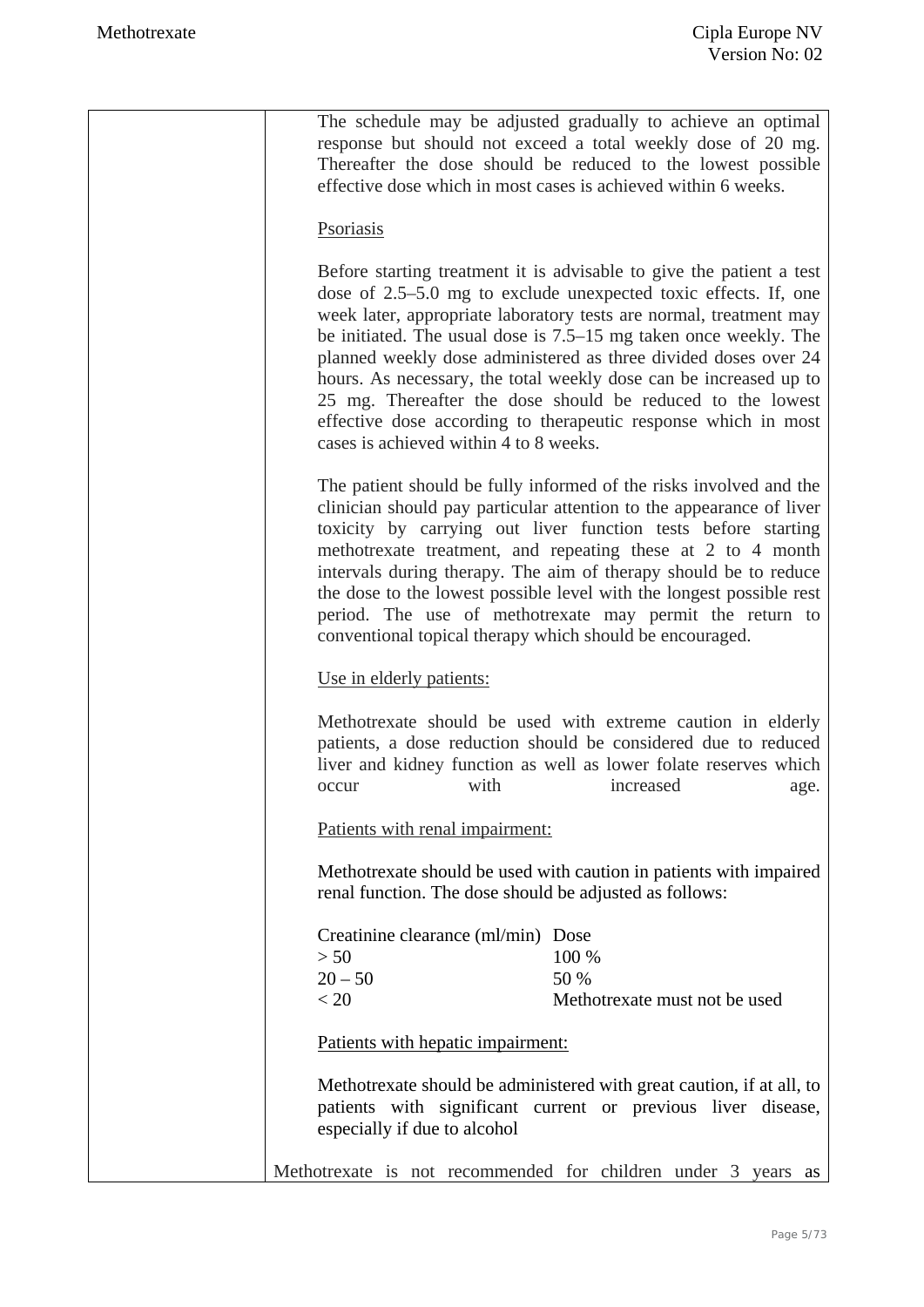|                                                   | insufficient data on efficacy and safety is available for this population.<br>None                                                                                                         |
|---------------------------------------------------|--------------------------------------------------------------------------------------------------------------------------------------------------------------------------------------------|
| Proposed (if<br>applicable)                       |                                                                                                                                                                                            |
| <b>Pharmaceutical</b><br>form(s) and<br>strengths | 1) 2.5 mg tablet: yellow, circular, biconvex uncoated tablets<br>with dimension of 4.50 mm $\pm$ 0.20 mm plain on both sides                                                               |
| Current (if<br>applicable)                        | 10 mg tablet: yellow coloured, capsule shaped, biconvex<br>2)<br>uncoated tablet with length of 10.00 mm $\pm$ 0.20 mm and<br>breadth 5.00 mm $\pm$ 0.20 mm, with central breakline on one |
| Proposed (if<br>applicable)                       | side and plain on other side. The breakline is only to facilitate<br>breaking for ease of swallowing and not to divide into equal<br>doses.                                                |
|                                                   | None                                                                                                                                                                                       |
|                                                   |                                                                                                                                                                                            |

Country and date of first authorisation worldwide 07-Jun-1994 <Unknown>

| Country and date of first launch worldwide                                     | <unknown></unknown> | $\langle$ Unknown $\rangle$ |
|--------------------------------------------------------------------------------|---------------------|-----------------------------|
|                                                                                |                     |                             |
| Country and date of first authorisation in the EEA $\vert$ <unknown></unknown> |                     |                             |
|                                                                                |                     |                             |

Is the product subject to additional monitoring in the EU? Yes  $\Box$  No  $\Box$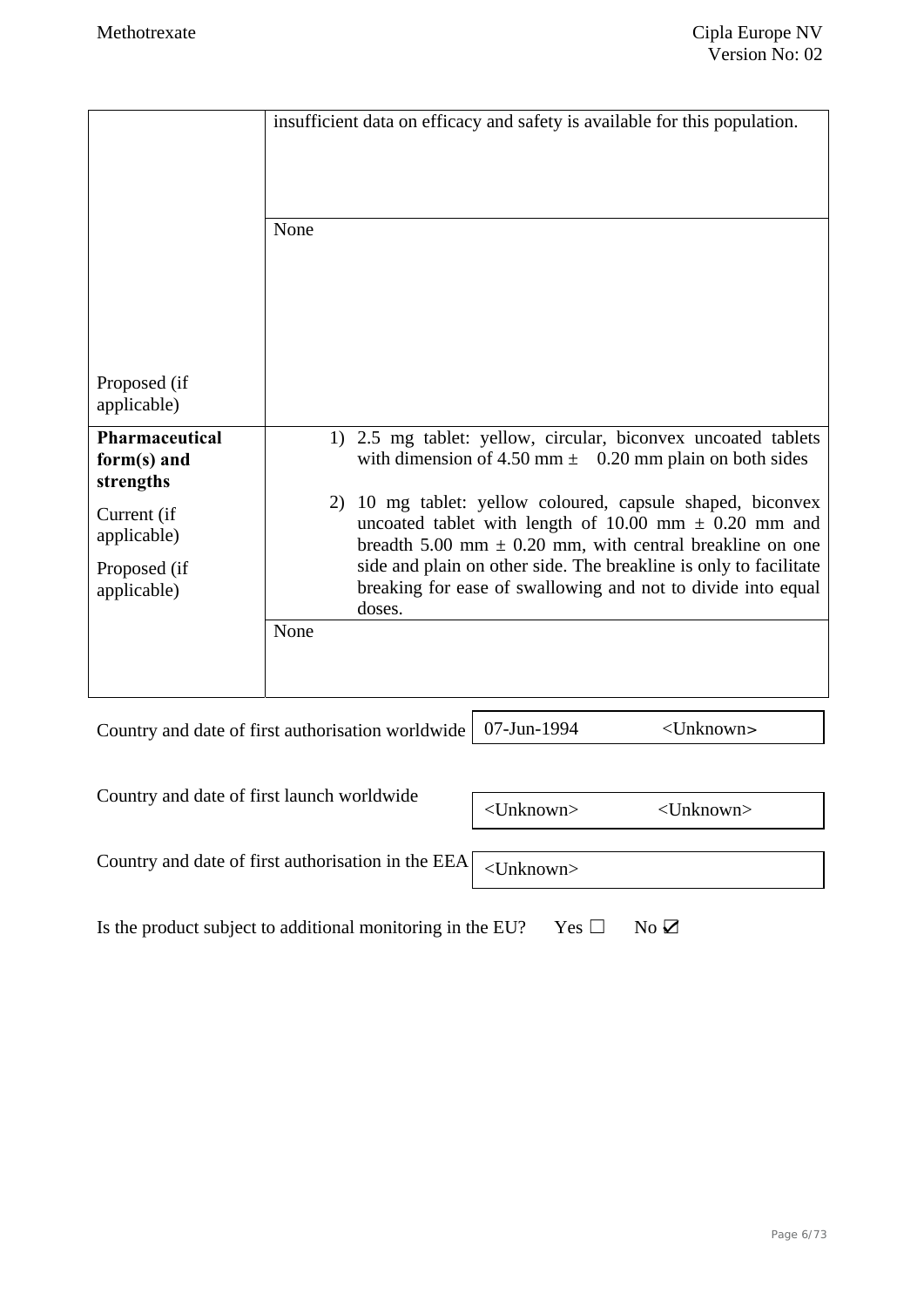# **Part II: Module SV - Post-authorisation experience**

Not applicable

## **Part II: Module SVIII - Summary of the safety concerns**

**Table 1.** Summary of safety concerns

| <b>Summary of safety concerns</b> |                                            |
|-----------------------------------|--------------------------------------------|
| Important identified risks        | Use in severe/significant renal            |
|                                   | impairment                                 |
|                                   | Use in significant hepatic impairment      |
|                                   | Immunodeficiency syndrome                  |
|                                   | Reduced immunological response to          |
|                                   | concurrent vaccination                     |
|                                   | Bone marrow depression and                 |
|                                   | Haematopoietic suppression                 |
|                                   | Concomitant administration with drugs      |
|                                   | with antifolate properties (e.g.           |
|                                   | cotrimoxazole, trimethoprim and            |
|                                   | nitrous oxide)                             |
|                                   | concomitant administration with            |
|                                   | <b>NSAIDs</b>                              |
|                                   | concomitant administration with hepatic    |
|                                   | and nephrotoxic drugs                      |
|                                   | Teratogenic potential on use during        |
|                                   | pregnancy                                  |
|                                   | Hypersensitivity including anaphylactic    |
|                                   | reactions                                  |
|                                   | Pleuropulmonary manifestation of           |
|                                   | rheumatoid arthritis, chronic interstitial |
|                                   | pneumonitis                                |
|                                   | Steven Johnson syndrome, epidermal         |
|                                   | necrolysis                                 |
|                                   | Infertility                                |
|                                   | Eosinophilic pulmonary reactions and       |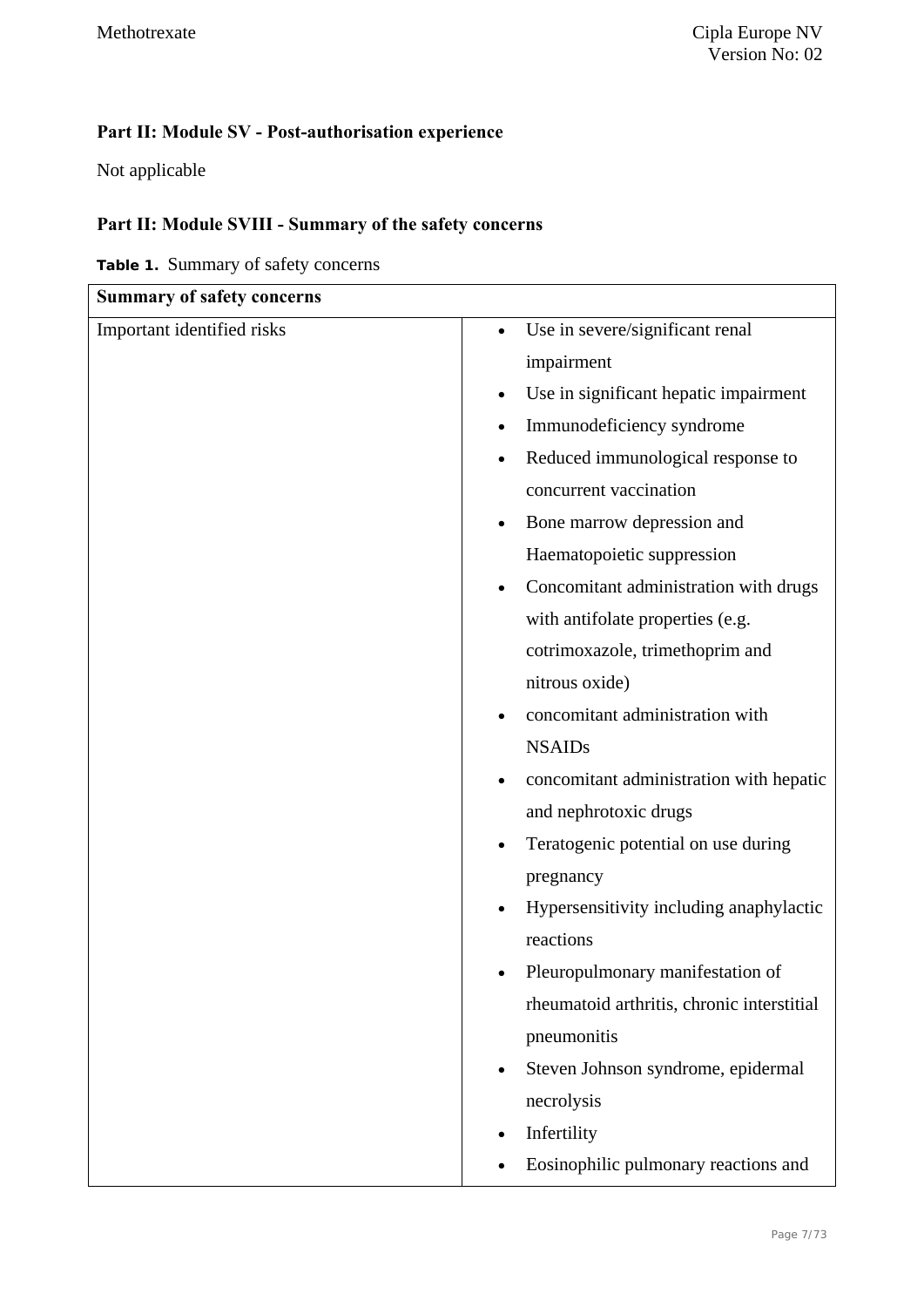| <b>Summary of safety concerns</b> |                                           |
|-----------------------------------|-------------------------------------------|
|                                   | treatment resistant interstitial fibrosis |
|                                   | after long term treatment                 |
| Important potential risks         | Use in elderly population<br>$\bullet$    |
|                                   | Concomitant administration with           |
|                                   | Acitretin and vitamin preparations        |
|                                   | containing folic acid or its derivatives  |
|                                   | Gastrointestinal toxicity including       |
|                                   | haemorrhagic enteritis and intestinal     |
|                                   | perforation                               |
|                                   | <b>Malignant Lymphomas</b>                |
|                                   | Risk of soft tissue necrosis and          |
|                                   | osteonecrosis                             |
|                                   | Concurrent administration of agents       |
|                                   | such as p-aminobenzoic acid,              |
|                                   | chloramphenicol, diphenylhydantoins,      |
|                                   | acidic anti-inflammatory agents,          |
|                                   | salicylates, sulphonamides,               |
|                                   | tetracyclines, thiazide diuretics,        |
|                                   | probenicid or sulfinpyrazone or oral      |
|                                   | hypoglycaemics                            |
|                                   | Accidental overdose                       |
| Missing information               | Use in Paediatric population<br>$\bullet$ |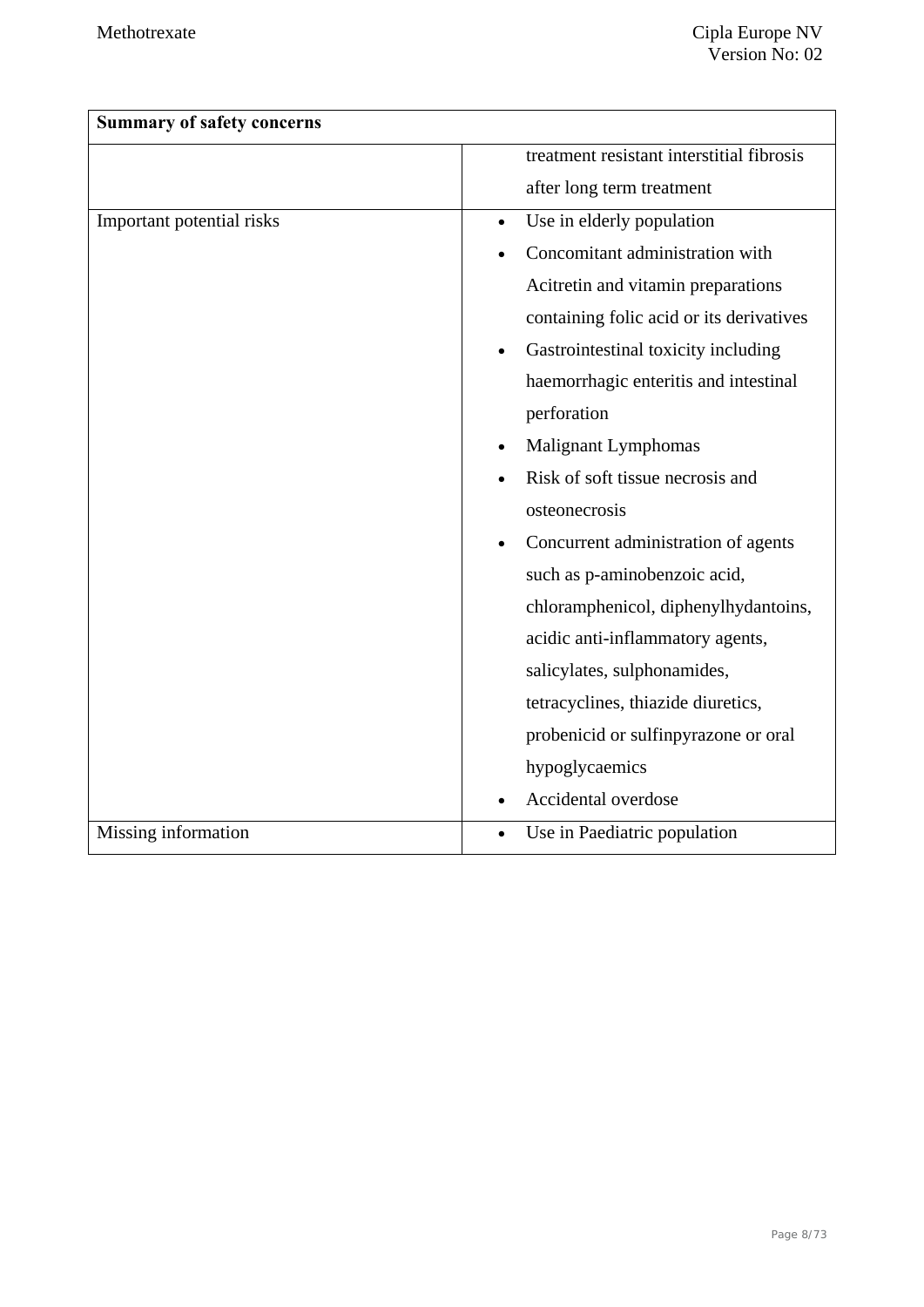# **Part III: Pharmacovigilance Plan**

Not applicable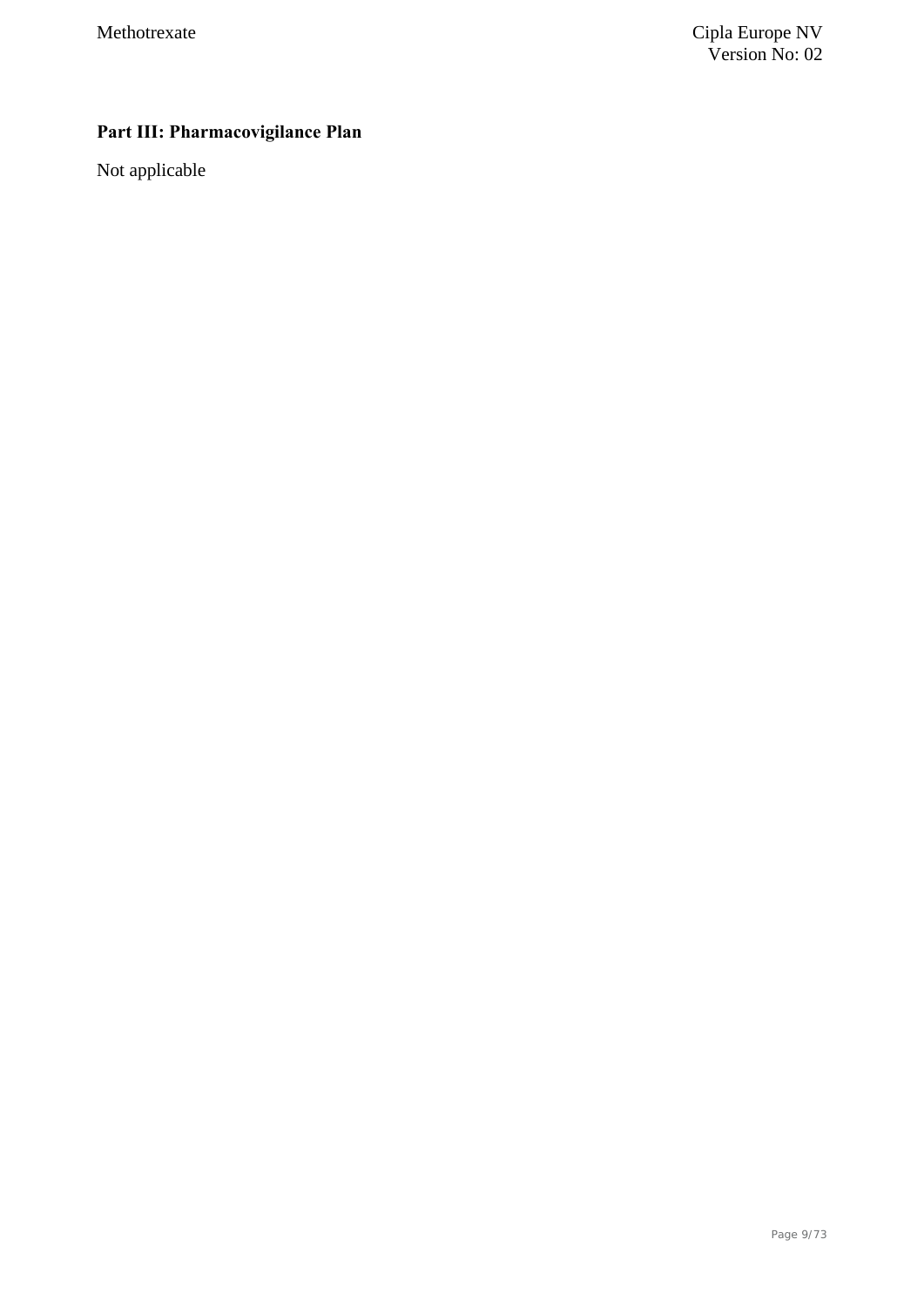## **Part IV: Plans for post-authorisation efficacy studies**

The marketing authorization holder has not planned any post-authorisation efficacy studies for Methotrexate.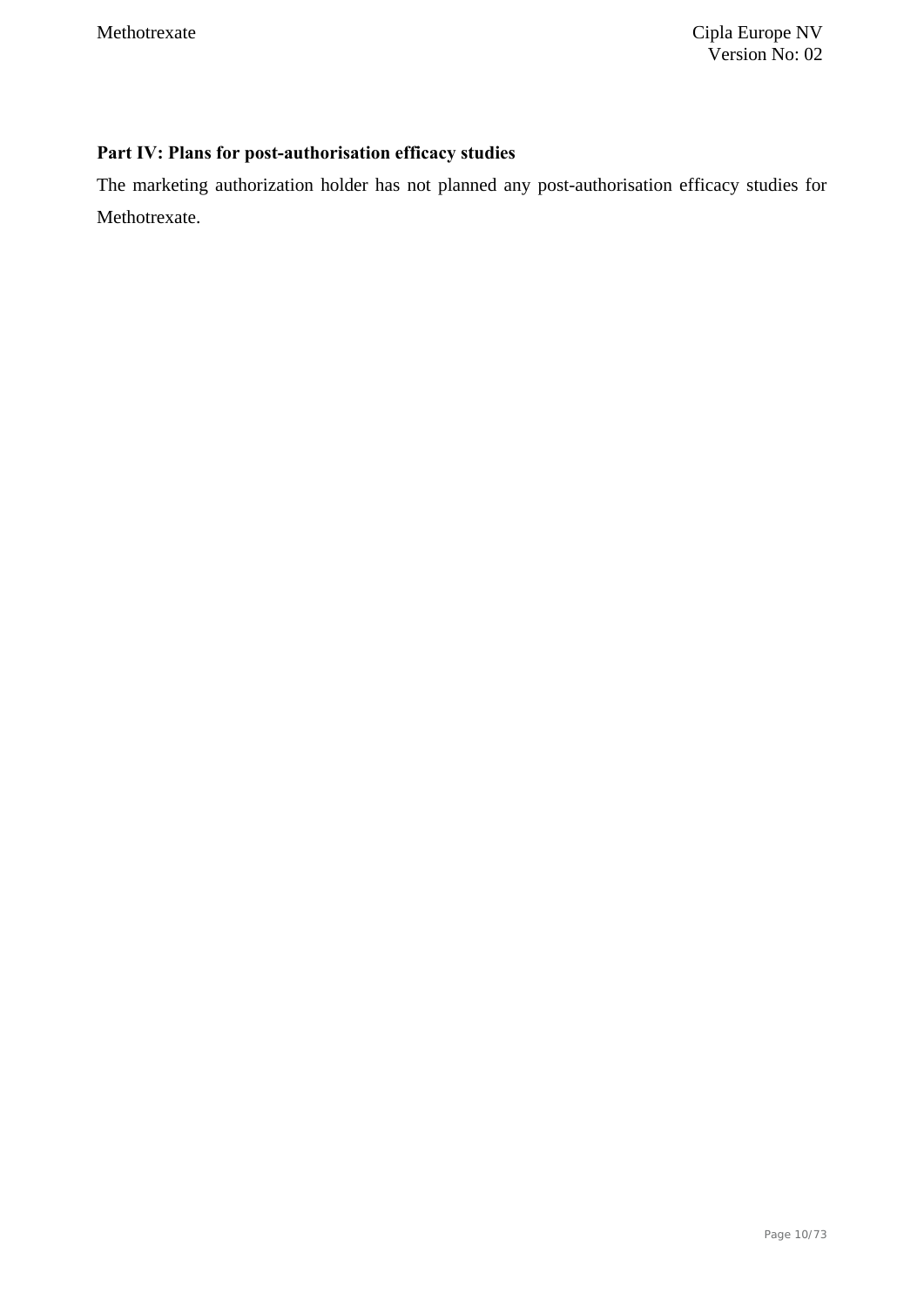### **Part V: Risk minimisation measures**

## **V.1 Risk minimisation measures by safety concern**

| <b>Safety concern</b>                          | Use in severe/significant renal impairment                                                                                                                                                                                                                                                                                                                                                                                                |
|------------------------------------------------|-------------------------------------------------------------------------------------------------------------------------------------------------------------------------------------------------------------------------------------------------------------------------------------------------------------------------------------------------------------------------------------------------------------------------------------------|
| Objective(s) of the risk minimisation measures | To reduce the use of Methotrexate in<br>severe/significant renal impairment                                                                                                                                                                                                                                                                                                                                                               |
| Routine risk minimisation measures             | As per section 4.4 (Special warnings and<br>precautions for use) and 4.3 (Contraindications)<br>of SPC as well as section 2 of PIL (What you<br>need to know before you take Methotrexate<br>Tablets), methotrexate is contra indicated in<br>severe/significant renal impairment. Renal<br>function should be closely monitored before,<br>during and after treatment. Reduce dose of<br>methotrexate in patients with renal impairment. |
| Additional risk minimisation measure(s)        | None                                                                                                                                                                                                                                                                                                                                                                                                                                      |

| <b>Safety concern</b>                          | Use in significant hepatic impairment                                                                                                                                                                                                                                             |
|------------------------------------------------|-----------------------------------------------------------------------------------------------------------------------------------------------------------------------------------------------------------------------------------------------------------------------------------|
| Objective(s) of the risk minimisation measures | To reduce the use of Methotrexate in<br>significant hepatic impairment                                                                                                                                                                                                            |
| Routine risk minimisation measures             | As per section 4.4 (Special warnings and<br>precautions for use) and 4.3 (<br>Contraindications) of SPC as well as section 2<br>of PIL (What you need to know before you<br>take Methotrexate Tablets), methotrexate is<br>contra indicated in significant hepatic<br>impairment. |
| Additional risk minimisation measure(s)        | None                                                                                                                                                                                                                                                                              |

| <b>Safety concern</b>                          | <b>Immunodeficiency syndrome</b>                                                                                                                                                                                                                                                                                      |
|------------------------------------------------|-----------------------------------------------------------------------------------------------------------------------------------------------------------------------------------------------------------------------------------------------------------------------------------------------------------------------|
| Objective(s) of the risk minimisation measures | To reduce the use of Methotrexate in<br>Immunodeficiency syndrome                                                                                                                                                                                                                                                     |
| Routine risk minimisation measures             | As per section 4.3 (Contraindications), section<br>4.4 (Special warnings and precautions for use)<br>of SPC and Section 2 of PIL(What you need to<br>know before you take Methotrexate Tablets) as<br>well as section 4 (Possible side effects),<br>Methotrexate is contra indicated in<br>Immunodeficiency syndrome. |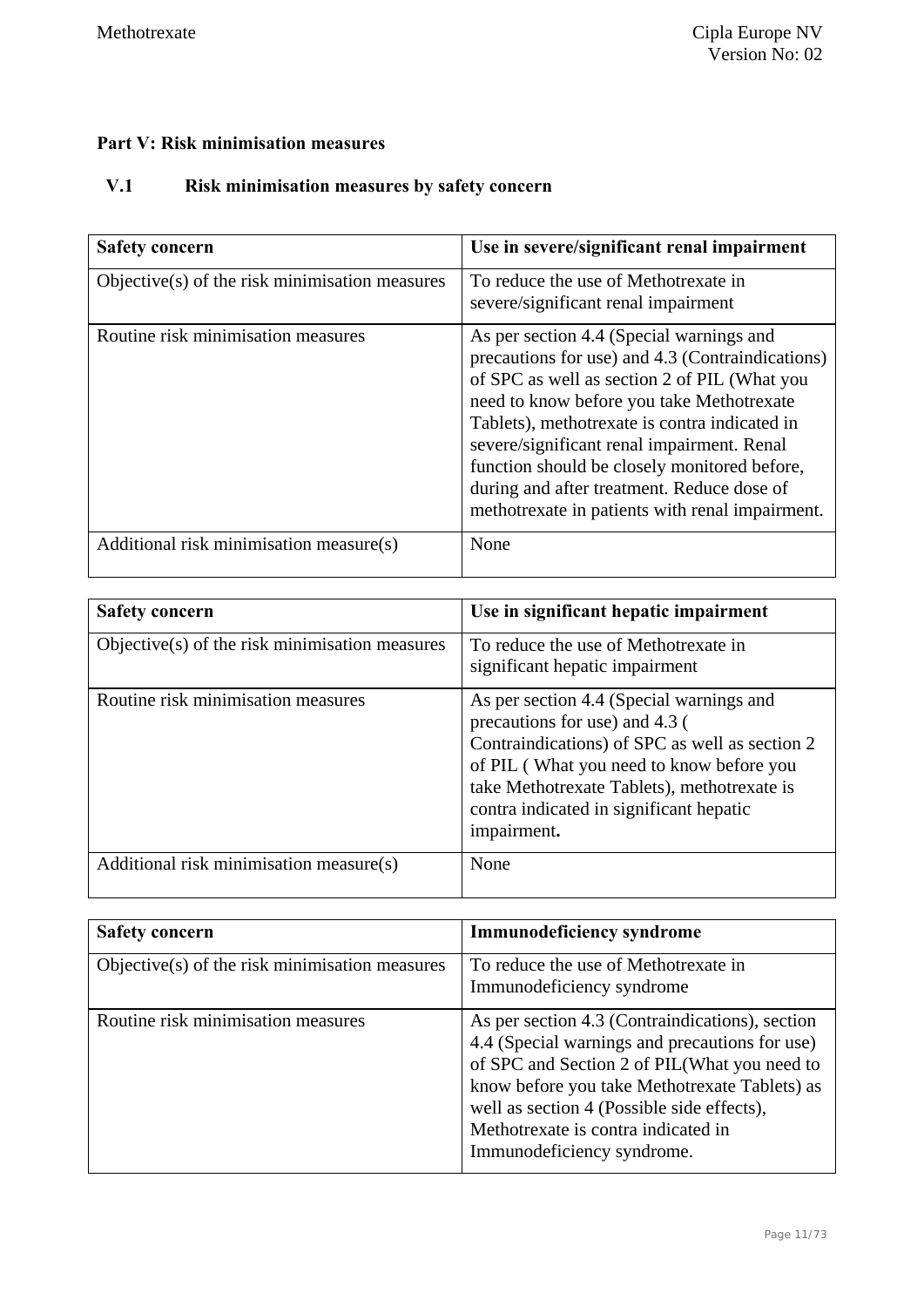| <b>Safety concern</b>                   | <b>Immunodeficiency syndrome</b>                                                                                                               |
|-----------------------------------------|------------------------------------------------------------------------------------------------------------------------------------------------|
|                                         | Methotrexate has some immunosuppressive<br>activity and therefore the immunological<br>response to concurrent vaccination may be<br>decreased. |
| Additional risk minimisation measure(s) | None                                                                                                                                           |

| <b>Safety concern</b>                          | Reduced immunological response to<br>concurrent vaccination                                                                                                                                                                                                                                                                                                                                                                               |
|------------------------------------------------|-------------------------------------------------------------------------------------------------------------------------------------------------------------------------------------------------------------------------------------------------------------------------------------------------------------------------------------------------------------------------------------------------------------------------------------------|
| Objective(s) of the risk minimisation measures | To minimize the Reduced immunological<br>response to concurrent vaccination.                                                                                                                                                                                                                                                                                                                                                              |
| Routine risk minimisation measures             | As per section 4.4 (Special warnings and<br>precautions for use) of SPC and 4.5 (Interaction<br>with other medicinal products and other forms<br>of interaction) as well as section 2 of PIL<br>(What you need to know before you take)<br>Methotrexate Tablets), Methotrexate may lead<br>to reduced immunological response to<br>concurrent vaccination. Concomitant use of a<br>live vaccine could cause severe antigenic<br>reaction. |
| Additional risk minimisation measure(s)        | None                                                                                                                                                                                                                                                                                                                                                                                                                                      |

| <b>Safety concern</b>                          | Bone marrow depression and<br><b>Haematopoietic suppression</b>                                                                                                                                                                                                                                                               |
|------------------------------------------------|-------------------------------------------------------------------------------------------------------------------------------------------------------------------------------------------------------------------------------------------------------------------------------------------------------------------------------|
| Objective(s) of the risk minimisation measures | To reduce the occurrence of Bone marrow<br>depression and Haematopoietic suppression.                                                                                                                                                                                                                                         |
| Routine risk minimisation measures             | As per section (4.8) Undesirable effects of SPC<br>and section 4 (Possible side effects) of PIL,<br>methotrexate may lead to Bone marrow<br>depression and Haematopoietic suppression. A<br>rest period of at least two weeks is<br>recommended between treatments, in order to<br>allow the bone marrow to return to normal. |
| Additional risk minimisation measure(s)        | None                                                                                                                                                                                                                                                                                                                          |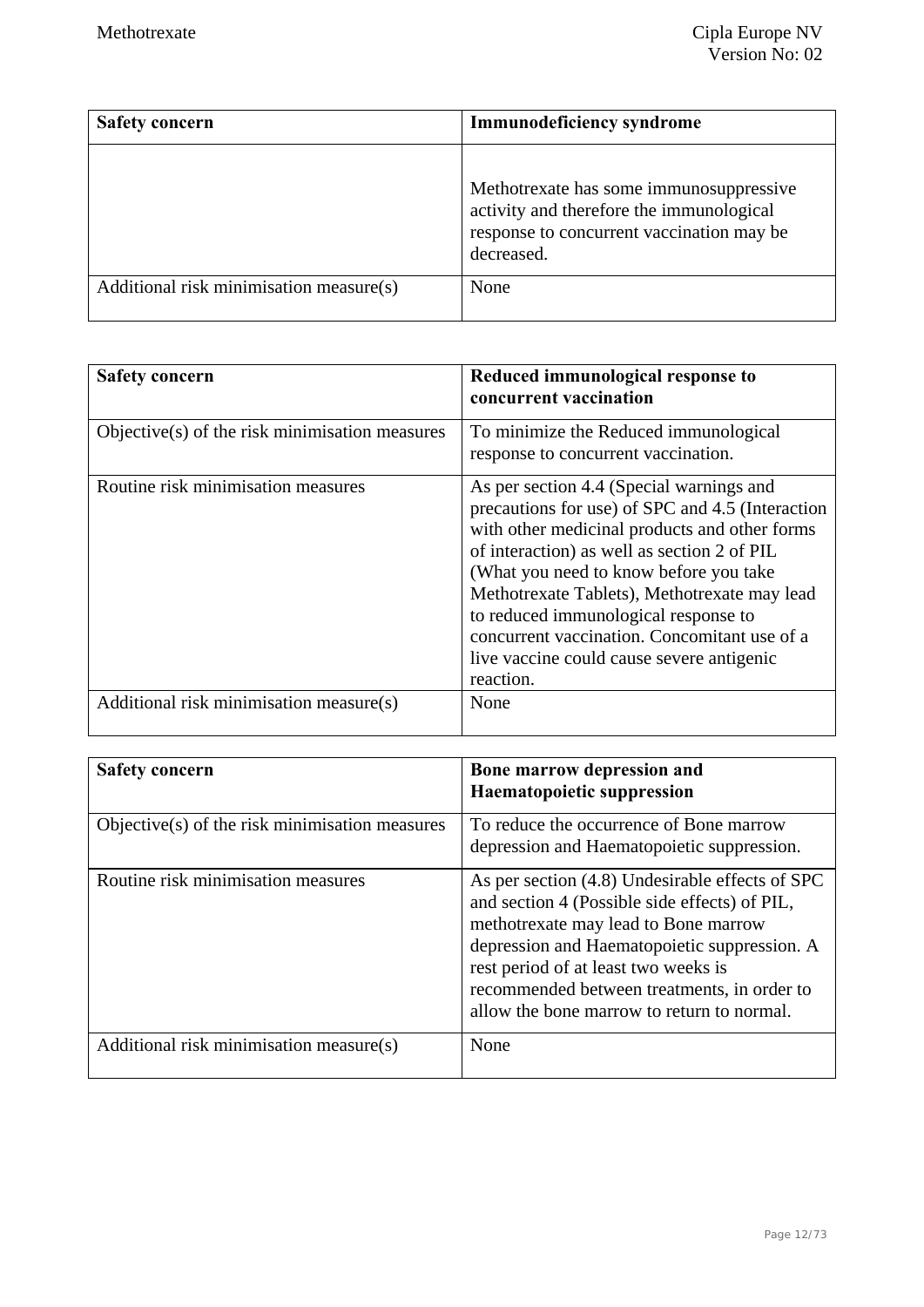| <b>Safety concern</b>                            | Concomitant administration with drugs with<br>antifolate properties (e.g. cotrimoxazole,<br>trimethoprim and nitrous oxide)                                                                                                                                                                                                                                                      |
|--------------------------------------------------|----------------------------------------------------------------------------------------------------------------------------------------------------------------------------------------------------------------------------------------------------------------------------------------------------------------------------------------------------------------------------------|
| $Objective(s)$ of the risk minimisation measures | To minimize the Concomitant administration of<br>Methotrexate with drugs with antifolate<br>properties (e.g. cotrimoxazole, trimethoprim<br>and nitrous oxide)                                                                                                                                                                                                                   |
| Routine risk minimisation measures               | As per section, 4.5 (Interaction with other<br>medicinal products and other forms of<br>interaction) of SPC as well as section 2 (What<br>you need to know before you take<br>Methotrexate Tablets) of PIL, Concomitant<br>administration of Methotrexate with drugs with<br>antifolate properties (e.g. cotrimoxazole,<br>trimethoprim and nitrous oxide) should be<br>avoided. |
| Additional risk minimisation measure(s)          | None                                                                                                                                                                                                                                                                                                                                                                             |

| <b>Safety concern</b>                             | <b>Concomitant administration with NSAIDs</b>                                                                                                                                                                                                                                      |
|---------------------------------------------------|------------------------------------------------------------------------------------------------------------------------------------------------------------------------------------------------------------------------------------------------------------------------------------|
| Objective $(s)$ of the risk minimisation measures | To reduce the Concomitant administration of<br>Methotrexate with NSAIDs.                                                                                                                                                                                                           |
| Routine risk minimisation measures                | As per section 4.5 (Interaction with other<br>medicinal products and other forms of<br>interaction) of SPC and section 2 (What you<br>need to know before you take Methotrexate<br>Tablets) of PIL, concomitant administration of<br>Methotrexate with NSAIDs is contra indicated. |
| Additional risk minimisation measure(s)           | None                                                                                                                                                                                                                                                                               |

| <b>Safety concern</b>                          | Concomitant administration with hepatic<br>and nephrotoxic drugs                                                                                                                                                                                                                                                                                      |
|------------------------------------------------|-------------------------------------------------------------------------------------------------------------------------------------------------------------------------------------------------------------------------------------------------------------------------------------------------------------------------------------------------------|
| Objective(s) of the risk minimisation measures | To reduce the Concomitant administration of<br>Methotrexate with hepatic and nephrotoxic<br>drugs.                                                                                                                                                                                                                                                    |
| Routine risk minimisation measures             | As per section 4.5 (Interaction with other<br>medicinal products and other forms of<br>interaction) of SPC and section 4.8<br>(Undesirable effects) and section 2 (What you<br>need to know before you take Methotrexate<br>Tablets) of PIL, Concomitant administration of<br>Methotrexate with hepatic and nephrotoxic<br>drugs is contra indicated. |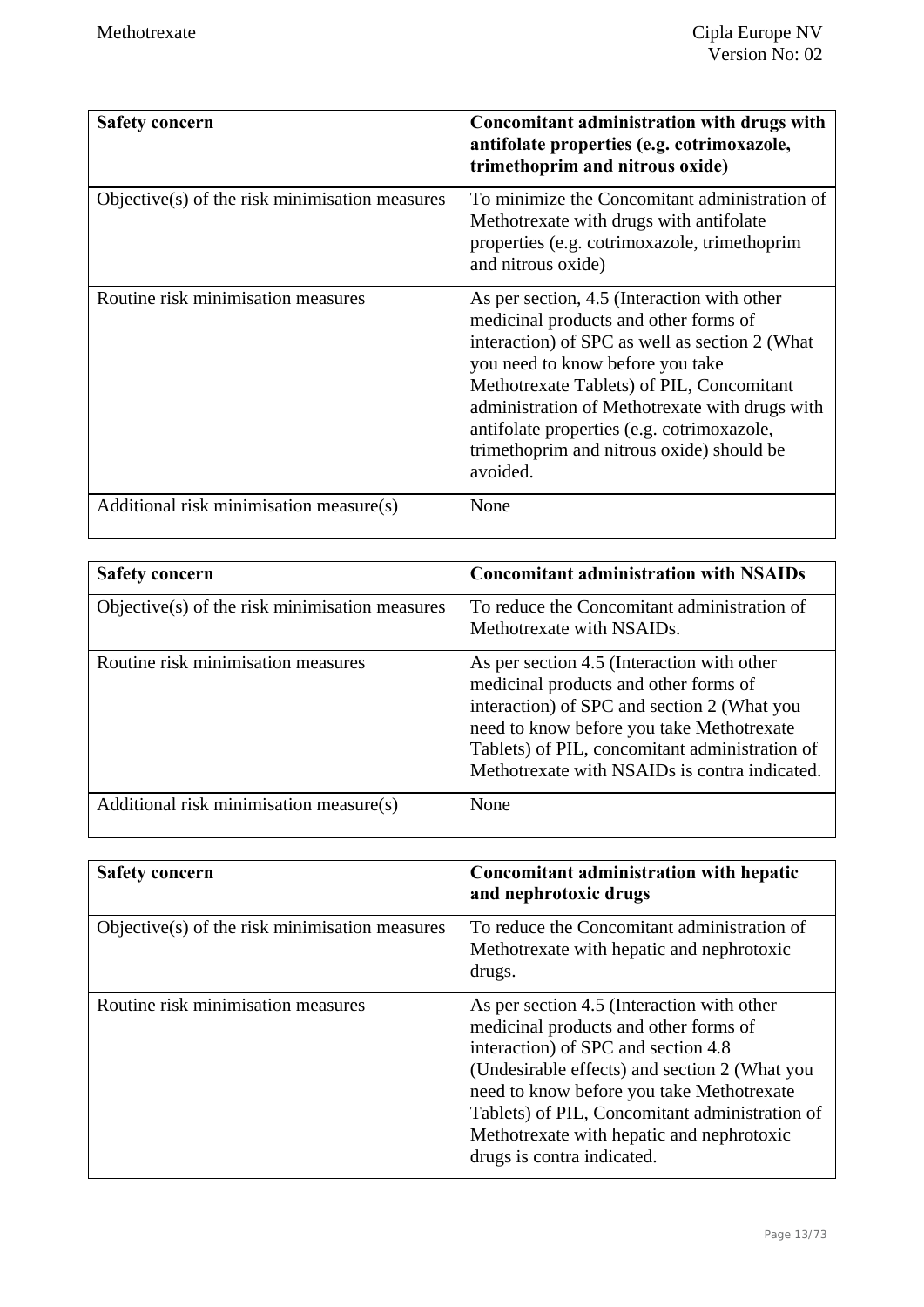| <b>Safety concern</b>                   | Concomitant administration with hepatic<br>and nephrotoxic drugs                                                                                                                                                                         |
|-----------------------------------------|------------------------------------------------------------------------------------------------------------------------------------------------------------------------------------------------------------------------------------------|
|                                         | Hepatic toxicity resulting in significant<br>elevations of liver enzymes, acute liver<br>atrophy, necrosis, fatty metamorphosis,<br>periportal fibrosis or cirrhosis or death may<br>occur, usually following chronic<br>administration. |
| Additional risk minimisation measure(s) | None                                                                                                                                                                                                                                     |

| <b>Safety concern</b>                          | Teratogenic potential on use during<br>pregnancy                                                                                                                                                                                                                                                                                                                                                                                                  |
|------------------------------------------------|---------------------------------------------------------------------------------------------------------------------------------------------------------------------------------------------------------------------------------------------------------------------------------------------------------------------------------------------------------------------------------------------------------------------------------------------------|
| Objective(s) of the risk minimisation measures | To reduce adverse events due to Teratogenic<br>potential on use during pregnancy.                                                                                                                                                                                                                                                                                                                                                                 |
| Routine risk minimisation measures             | As per section 4.3 (Contraindications) and 4.4<br>(Special warnings and precautions for use) of<br>SPC and section 2 (What you need to know<br>before you take Methotrexate Tablets) of PIL,<br>Methotrexate is teratogenic and should not be<br>given during pregnancy or to mothers who are<br>breast feeding. Methotrexate has been shown<br>to be teratogenic; it has been reported to cause<br>foetal death and/or congenital abnormalities. |
| Additional risk minimisation measure(s)        | None                                                                                                                                                                                                                                                                                                                                                                                                                                              |

| <b>Safety concern</b>                          | Hypersensitivity including anaphylactic<br>reactions                                                                                                                                                   |
|------------------------------------------------|--------------------------------------------------------------------------------------------------------------------------------------------------------------------------------------------------------|
| Objective(s) of the risk minimisation measures | To reduce the risk of Hypersensitivity<br>including anaphylactic reactions                                                                                                                             |
| Routine risk minimisation measures             | The risk of Hypersensitivity including<br>anaphylactic reactions with Methotrexate has<br>been mentioned in section 4.3<br>(Contraindications) of SPC and section 4<br>(Possible side effects) of PIL. |
| Additional risk minimisation measure(s)        | None                                                                                                                                                                                                   |

| <b>Safety concern</b>                          | Pleuropulmonary manifestation of<br>rheumatoid arthritis, chronic interstitial<br>pneumonitis |
|------------------------------------------------|-----------------------------------------------------------------------------------------------|
| Objective(s) of the risk minimisation measures | To reduce pleuropulmonary manifestation of<br>rheumatoid arthritis, chronic interstitial      |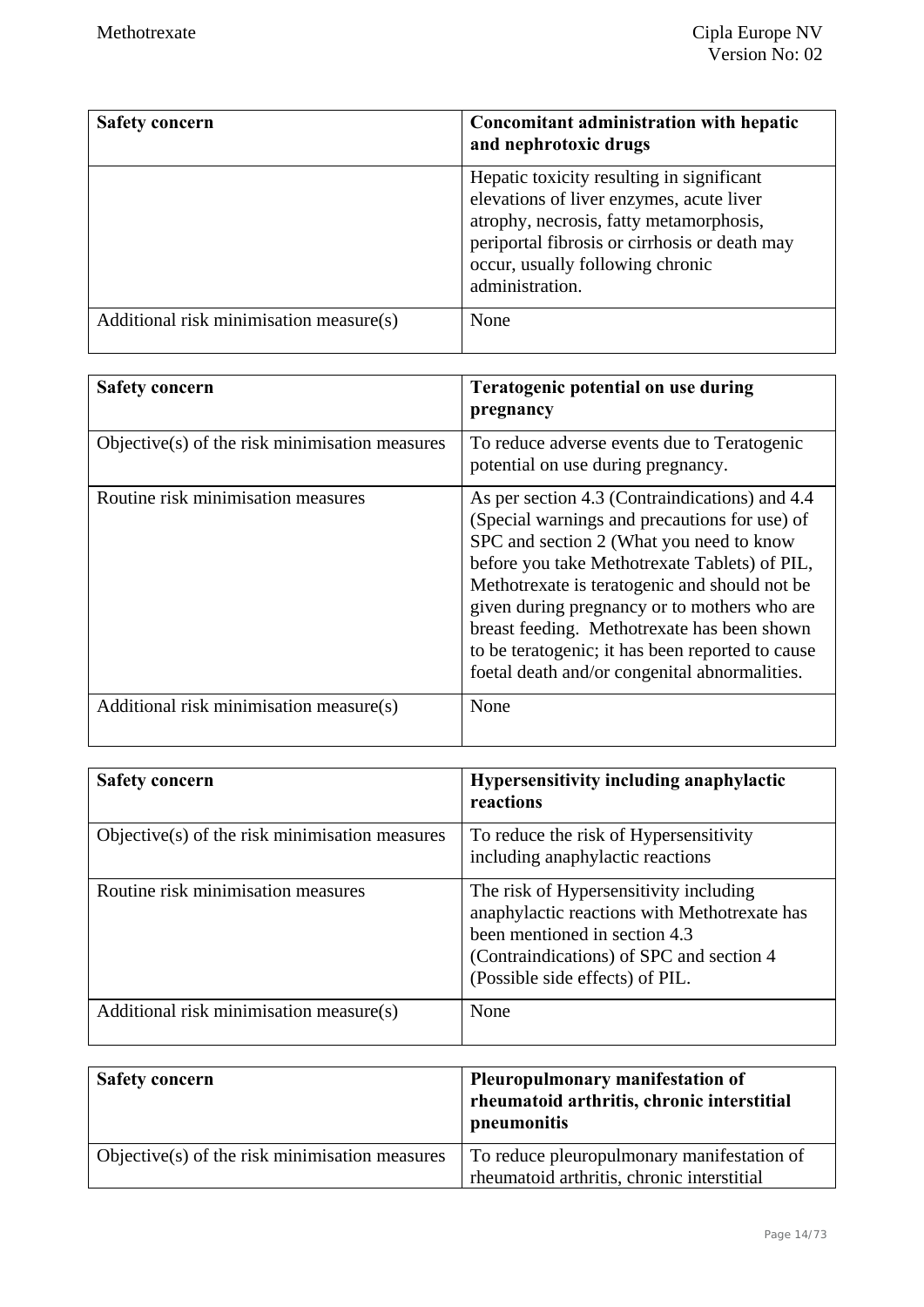| Safety concern                          | <b>Pleuropulmonary manifestation of</b><br>rheumatoid arthritis, chronic interstitial<br>pneumonitis                                                                                                                                                                                                                                                                                                                                                        |
|-----------------------------------------|-------------------------------------------------------------------------------------------------------------------------------------------------------------------------------------------------------------------------------------------------------------------------------------------------------------------------------------------------------------------------------------------------------------------------------------------------------------|
|                                         | pneumonitis with the use of Methotrexate.                                                                                                                                                                                                                                                                                                                                                                                                                   |
| Routine risk minimisation measures      | The risk of pleuropulmonary manifestation of<br>rheumatoid arthritis, chronic interstitial<br>pneumonitis is mentioned in sectioned 4.8<br>(Undesirable effects) of SPC and section 2<br>(What you need to know before you take<br>Methotrexate) Tablets of PIL.<br>In the treatment of rheumatoid arthritis,<br>methotrexate induced lung disease is a<br>potentially serious adverse drug reaction which<br>may occur acutely at any time during therapy. |
| Additional risk minimisation measure(s) | None                                                                                                                                                                                                                                                                                                                                                                                                                                                        |

| <b>Safety concern</b>                             | Steven Johnson syndrome, epidermal<br>necrolysis                                                                                                                                |
|---------------------------------------------------|---------------------------------------------------------------------------------------------------------------------------------------------------------------------------------|
| Objective $(s)$ of the risk minimisation measures | To reduce the risk of Steven Johnson syndrome<br>and epidermal necrolysis with the use of<br>Methotrexate.                                                                      |
| Routine risk minimisation measures                | The risk of Steven Johnson syndrome and<br>epidermal necrolysis is mentioned in sectioned<br>4.8 (Undesirable effects) of SPC and section 4 (<br>Possible side effects) of PIL. |
| Additional risk minimisation measure(s)           | None                                                                                                                                                                            |

| <b>Safety concern</b>                          | <b>Infertility</b>                                                                                                                                                                                                                                                                                                                                                                                                                                                            |
|------------------------------------------------|-------------------------------------------------------------------------------------------------------------------------------------------------------------------------------------------------------------------------------------------------------------------------------------------------------------------------------------------------------------------------------------------------------------------------------------------------------------------------------|
| Objective(s) of the risk minimisation measures | To reduce the risk of infertility with the use of<br>methotrexate.                                                                                                                                                                                                                                                                                                                                                                                                            |
| Routine risk minimisation measures             | The risk of infertility is mentioned in section<br>4.6 (Fertility, pregnancy and lactation) and<br>section 4.8 (Undesirable effects) of SPC and<br>section 2 of PIL.<br>Both men and women receiving methotrexate<br>should be informed of the potential risk of<br>adverse effects on reproduction. Defective<br>oogenesis or spermatogenesis, transient<br>oligospermia, menstrual dysfunction, and<br>infertility have been reported in patients<br>receiving methotrexate |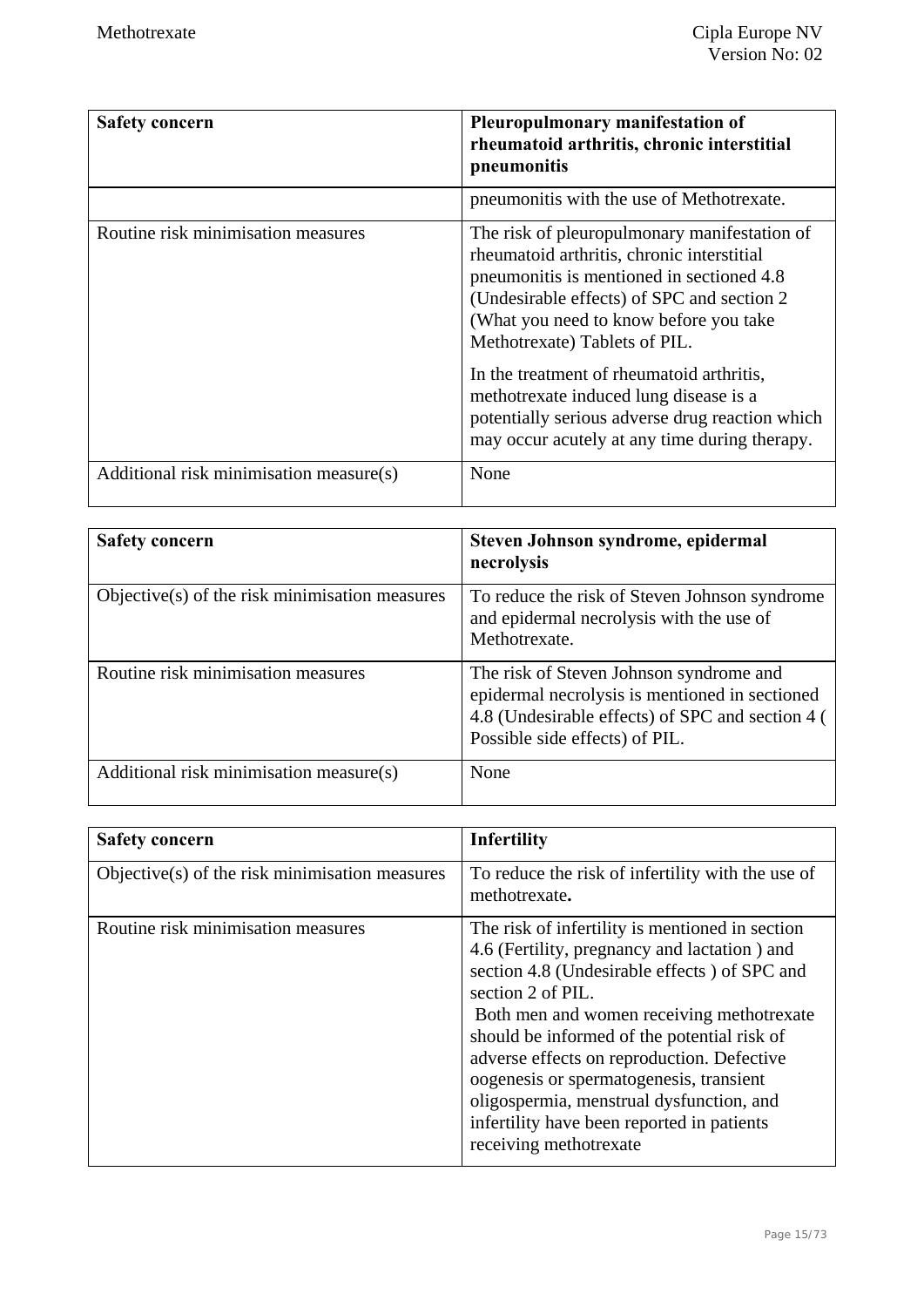| <b>Safety concern</b>                   | Infertility |
|-----------------------------------------|-------------|
| Additional risk minimisation measure(s) | None        |

| <b>Safety concern</b>                          | Eosinophilic pulmonary reactions and<br>treatment resistant interstitial fibrosis after<br>long term treatment                                      |
|------------------------------------------------|-----------------------------------------------------------------------------------------------------------------------------------------------------|
| Objective(s) of the risk minimisation measures | To reduce the risk of Leucoencephalopathy<br>with the use of methotrexate.                                                                          |
| Routine risk minimisation measures             | As per section 4.4 (Special warnings and<br>precautions for use) of SPC.                                                                            |
|                                                | Reversible eosinophilic pulmonary reactions<br>and treatment-resistant, interstitial fibrosis may<br>occur, particularly after long-term treatment. |
| Additional risk minimisation measure(s)        | None                                                                                                                                                |

| <b>Effectiveness of risk minimisation measures</b> |                |
|----------------------------------------------------|----------------|
| How effectiveness of risk minimisation             | Not applicable |
| measures for the safety concern will be            |                |
| measured                                           |                |
| Criteria for judging the success of the proposed   | Not applicable |
| risk minimisation measures                         |                |
|                                                    |                |
| Planned dates for assessment                       | Not applicable |
| Results of effectiveness measurement               | Not applicable |
|                                                    |                |
| Impact of risk minimisation                        | Not applicable |
| Comment                                            | Not applicable |

# **V.2 Risk minimisation measure failure (if applicable)**

Not applicable

## **V.3 Summary table of risk minimisation measures**

| <b>Safety concern</b>           | <b>Routine risk minimisation</b><br>measures                                    | <b>Additional risk minimisation</b><br>measures |
|---------------------------------|---------------------------------------------------------------------------------|-------------------------------------------------|
| Use in severe/significant renal | As per section 4.4 (Special                                                     | None                                            |
| impairment                      | warnings and precautions for<br>use) and $4.3$<br>(Contraindications) of SPC as |                                                 |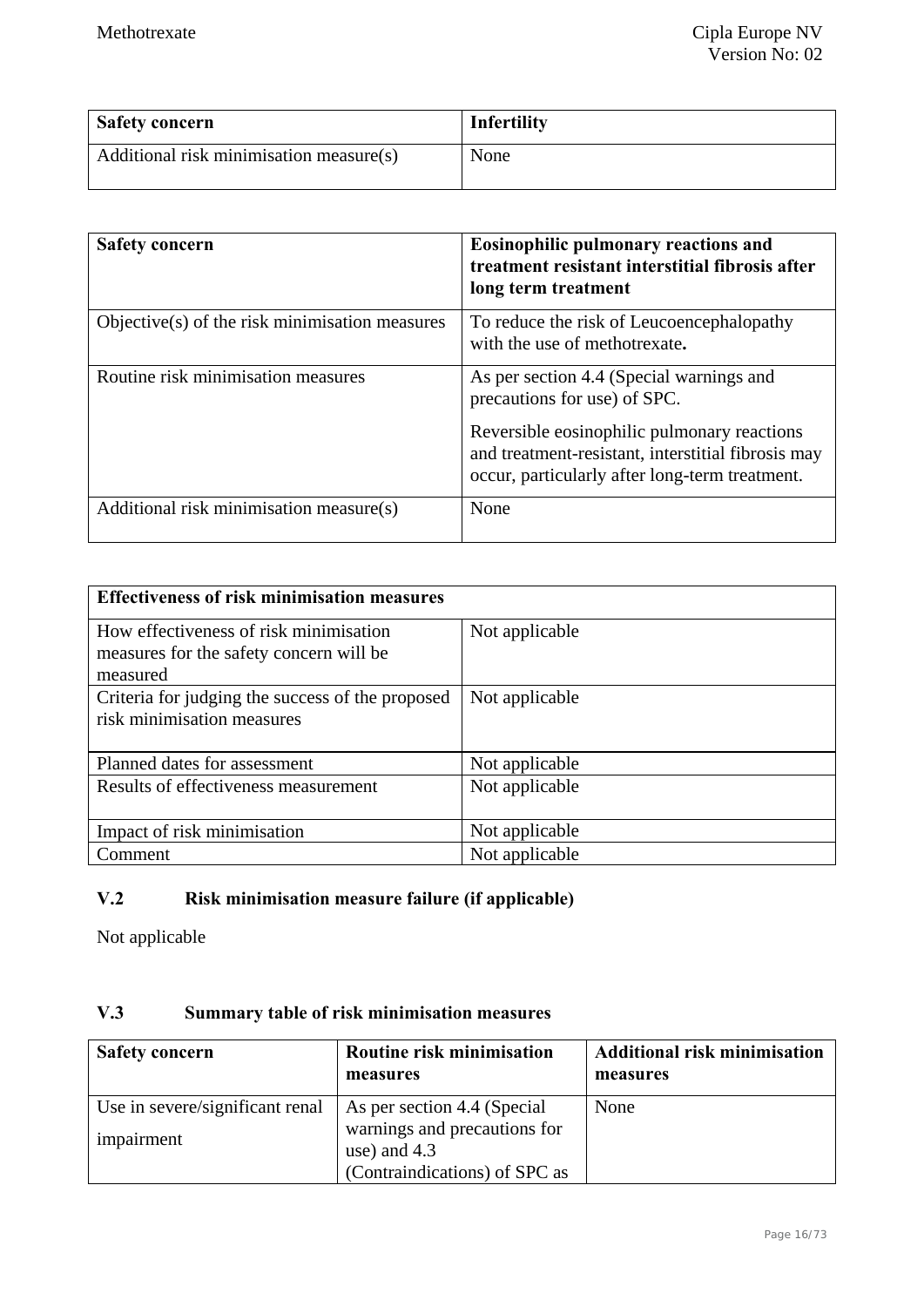| <b>Safety concern</b>                    | Routine risk minimisation<br>measures                                                                                                                                                                                                                                                                                                       | <b>Additional risk minimisation</b><br>measures |
|------------------------------------------|---------------------------------------------------------------------------------------------------------------------------------------------------------------------------------------------------------------------------------------------------------------------------------------------------------------------------------------------|-------------------------------------------------|
|                                          | well as section 2 of PIL (What<br>you need to know before you<br>take Methotrexate Tablets),<br>methotrexate is contra<br>indicated in severe/significant<br>renal impairment. Renal<br>function should be closely<br>monitored before, during and<br>after treatment. Reduce dose<br>of methotrexate in patients<br>with renal impairment. |                                                 |
| Use in significant hepatic<br>impairment | As per section 4.4 (Special<br>warnings and precautions for<br>use) and 4.3<br>(Contraindications) of SPC as<br>well as section 2 of PIL (What<br>you need to know before you<br>take Methotrexate Tablets),<br>methotrexate is contra<br>indicated in significant hepatic<br>impairment.                                                   | None                                            |
| Immunodeficiency syndrome                | As per section 4.3<br>(Contraindications), section<br>4.4 (Special warnings and<br>precautions for use) of SPC<br>and Section 2 of PIL (What<br>you need to know before you<br>take Methotrexate Tablets) as<br>well as section 4 (Possible side<br>effects) of PIL, Methotrexate<br>is contra indicated in<br>Immunodeficiency syndrome.   | None                                            |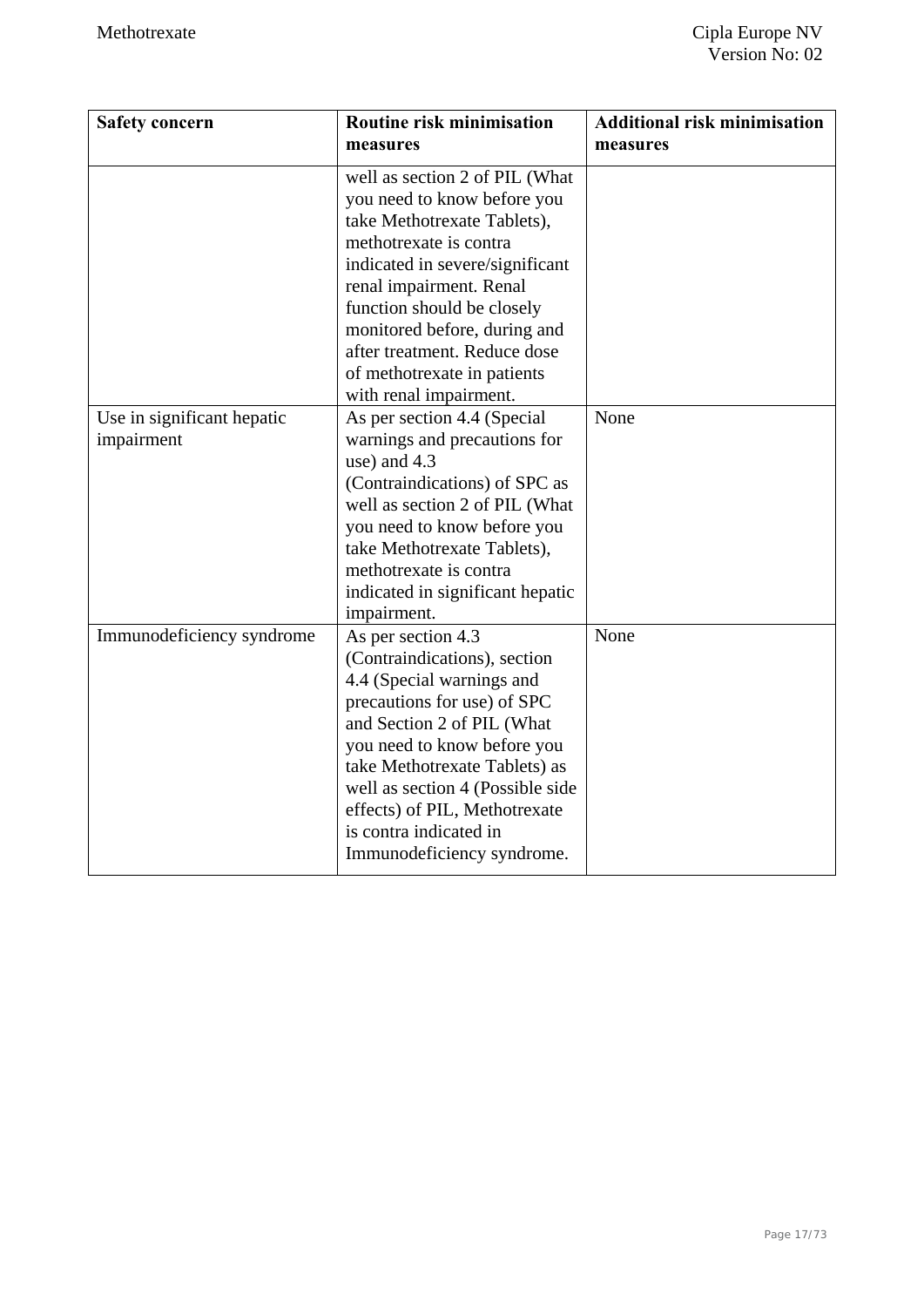| <b>Safety concern</b>                                                                                                             | Routine risk minimisation<br>measures                                                                                                                                                                                                                                                                                                                                                                                                                   | <b>Additional risk minimisation</b><br>measures |
|-----------------------------------------------------------------------------------------------------------------------------------|---------------------------------------------------------------------------------------------------------------------------------------------------------------------------------------------------------------------------------------------------------------------------------------------------------------------------------------------------------------------------------------------------------------------------------------------------------|-------------------------------------------------|
| Reduced immunological<br>response to concurrent<br>vaccination                                                                    | As per section 4.4 (Special<br>warnings and precautions for<br>use) of SPC and 4.5<br>(Interaction with other<br>medicinal products and other<br>forms of interaction) as well as<br>section 2 of PIL (What you<br>need to know before you take<br>Methotrexate Tablets),<br>Methotrexate may lead to<br>reduced immunological<br>response to concurrent<br>vaccination. Concomitant use<br>of a live vaccine could cause<br>severe antigenic reaction. | None                                            |
| Bone marrow depression and<br>Haematopoietic suppression                                                                          | As per section $(4.8)$<br>Undesirable effects of SPC<br>and section 4 (Possible side<br>effects) of PIL, methotrexate<br>may lead to Bone marrow<br>depression and<br>Haematopoietic suppression.<br>A rest period of at least two<br>weeks is recommended<br>between treatments, in order to<br>allow the bone marrow to<br>return to normal.                                                                                                          | None                                            |
| Concomitant administration<br>with drugs with antifolate<br>properties (e.g. cotrimoxazole,<br>trimethoprim and nitrous<br>oxide) | As per section, 4.5<br>(Interaction with other<br>medicinal products and other<br>forms of interaction) of SPC as<br>well as section 2 (What you<br>need to know before you take<br>Methotrexate Tablets) of PIL,<br>Concomitant administration of<br>Methotrexate with drugs with<br>antifolate properties (e.g.<br>cotrimoxazole, trimethoprim<br>and nitrous oxide) should be<br>avoided.                                                            | None                                            |
| concomitant administration<br>with NSAIDs                                                                                         | As per section 4.5 (Interaction<br>with other medicinal products<br>and other forms of interaction)<br>of SPC and section 2 (What<br>you need to know before you<br>take Methotrexate Tablets) of<br>PIL, concomitant                                                                                                                                                                                                                                   | None                                            |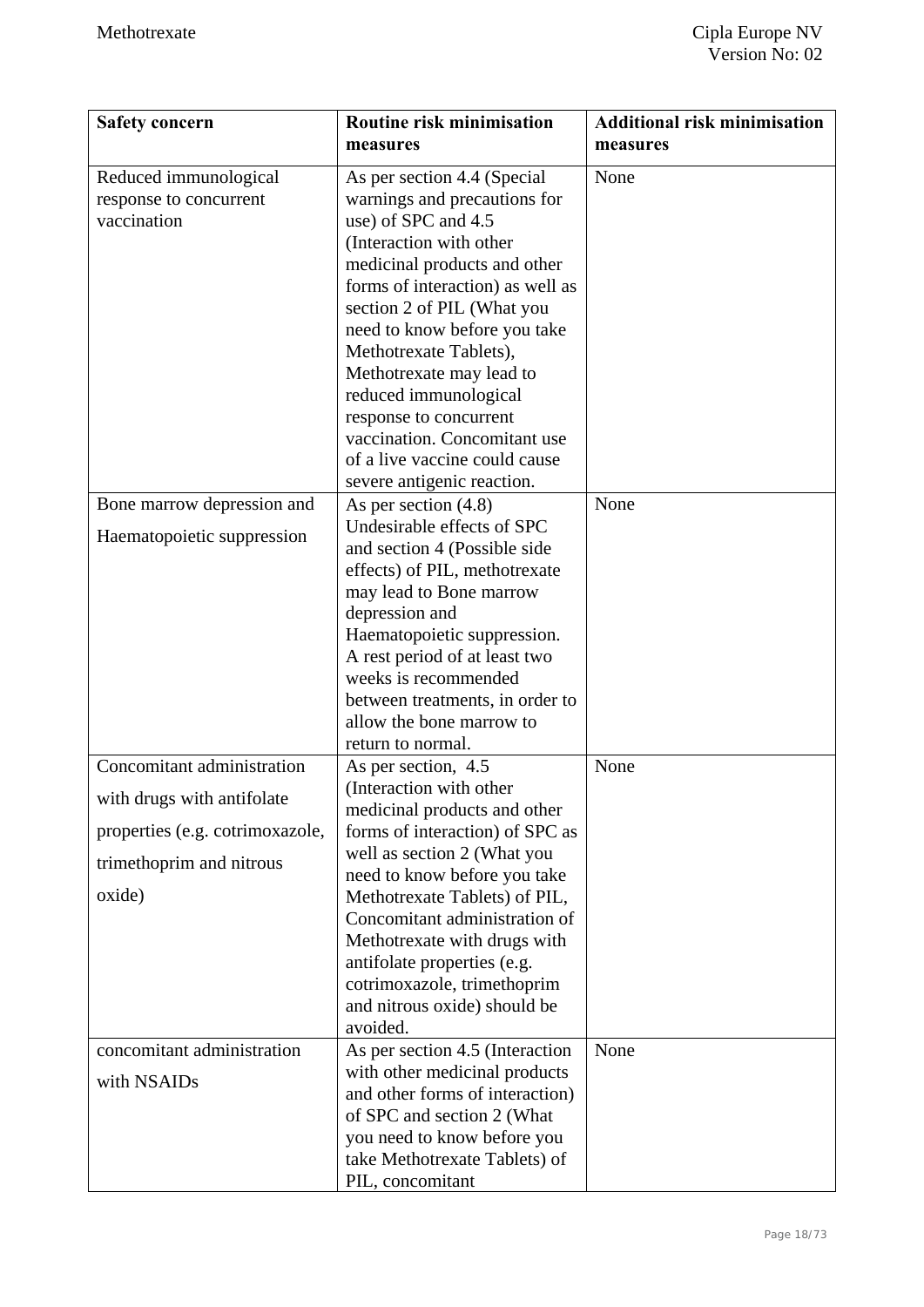| <b>Safety concern</b>                                               | Routine risk minimisation<br>measures                                                                                                                                                                                                                                                                                                                                                                                                                                  | <b>Additional risk minimisation</b><br>measures |
|---------------------------------------------------------------------|------------------------------------------------------------------------------------------------------------------------------------------------------------------------------------------------------------------------------------------------------------------------------------------------------------------------------------------------------------------------------------------------------------------------------------------------------------------------|-------------------------------------------------|
|                                                                     | administration of Methotrexate<br>with NSAIDs is contra<br>indicated.                                                                                                                                                                                                                                                                                                                                                                                                  |                                                 |
| concomitant administration<br>with hepatic and nephrotoxic<br>drugs | As per section 4.5 (Interaction<br>with other medicinal products<br>and other forms of interaction)<br>of SPC and section 4.8<br>(Undesirable effects) and<br>section 2 (What you need to<br>know before you take<br>Methotrexate Tablets) of PIL,<br>Concomitant administration of<br>Methotrexate with hepatic and<br>nephrotoxic drugs is contra<br>indicated.                                                                                                      | None                                            |
|                                                                     | Hepatic toxicity resulting in<br>significant elevations of liver<br>enzymes, acute liver atrophy,<br>necrosis, fatty metamorphosis,<br>periportal fibrosis or cirrhosis<br>or death may occur, usually<br>following chronic<br>administration.                                                                                                                                                                                                                         |                                                 |
| Teratogenic potential on use<br>during pregnancy                    | As per section 4.3<br>(Contraindications) and 4.4<br>(Special warnings and<br>precautions for use) of SPC<br>and section 2 (What you need<br>to know before you take<br>Methotrexate Tablets) of PIL,<br>Methotrexate is teratogenic<br>and should not be given during<br>pregnancy or to mothers who<br>are breast feeding.<br>Methotrexate has been shown<br>to be teratogenic; it has been<br>reported to cause foetal death<br>and/or congenital<br>abnormalities. | None                                            |
| Hypersensitivity including<br>anaphylactic reactions                | The risk of Hypersensitivity<br>including anaphylactic<br>reactions with Methotrexate<br>has been mentioned in section<br>4.3 (Contraindications) of SPC<br>and section 4 (Possible side<br>effects) of PIL.                                                                                                                                                                                                                                                           | None                                            |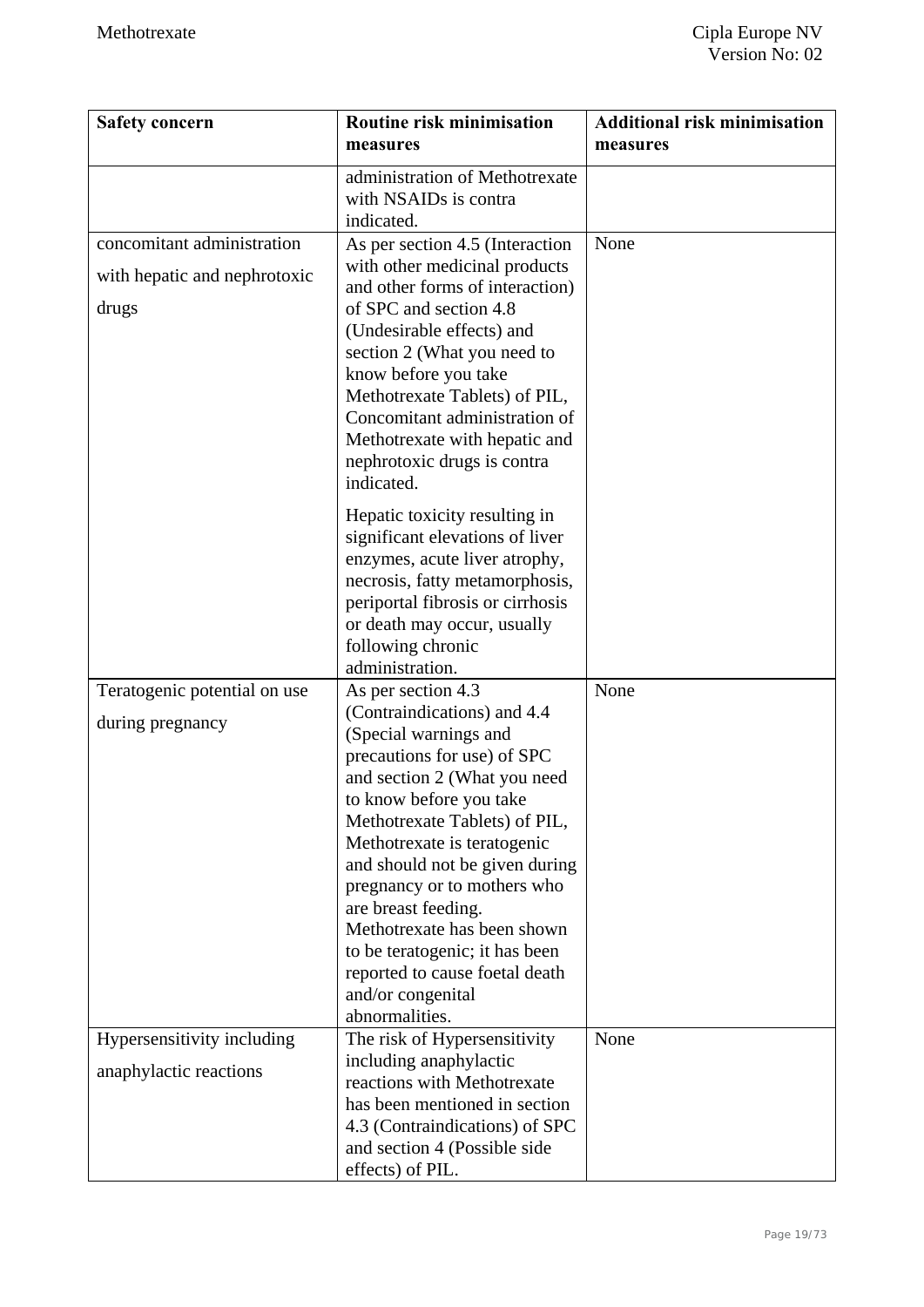| <b>Safety concern</b>                                                                                             | <b>Routine risk minimisation</b><br>measures                                                                                                                                                                                                                                                                                                                                                                                                                                                                                        | <b>Additional risk minimisation</b><br>measures |
|-------------------------------------------------------------------------------------------------------------------|-------------------------------------------------------------------------------------------------------------------------------------------------------------------------------------------------------------------------------------------------------------------------------------------------------------------------------------------------------------------------------------------------------------------------------------------------------------------------------------------------------------------------------------|-------------------------------------------------|
| Pleuropulmonary<br>manifestation of rheumatoid<br>arthritis, chronic interstitial<br>pneumonitis                  | The risk of pleuropulmonary<br>manifestation of rheumatoid<br>arthritis, chronic interstitial<br>pneumonitis is mentioned in<br>sectioned 4.8 (Undesirable<br>effects) of SPC and section 2<br>(What you need to know<br>before you take Methotrexate<br>Tablets) of PIL.                                                                                                                                                                                                                                                           | None                                            |
|                                                                                                                   | In the treatment of rheumatoid<br>arthritis, methotrexate induced<br>lung disease is a potentially<br>serious adverse drug reaction<br>which may occur acutely at<br>any time during therapy.                                                                                                                                                                                                                                                                                                                                       |                                                 |
| Steven Johnson syndrome,<br>epidermal necrolysis                                                                  | The risk of Steven Johnson<br>syndrome and epidermal<br>necrolysis is mentioned in<br>sectioned 4.8 (Undesirable<br>effects) of SPC and section 4<br>(4. Possible side effects) of<br>PIL.                                                                                                                                                                                                                                                                                                                                          | None                                            |
| Infertility                                                                                                       | risk<br>The<br>of<br>infertility<br>is<br>mentioned<br>section<br>4.6<br>in<br>(Fertility,<br>and<br>pregnancy<br>lactation)<br>and<br>section<br>4.8<br>(Undesirable effects) of SPC<br>and section 2 of PIL.<br>Both men and women<br>receiving methotrexate should<br>be informed of the potential<br>risk of adverse effects on<br>reproduction. Defective<br>oogenesis or spermatogenesis,<br>transient oligospermia,<br>menstrual dysfunction, and<br>infertility have been reported<br>in patients receiving<br>methotrexate | None                                            |
| Eosinophilic pulmonary<br>reactions and treatment<br>resistant interstitial fibrosis<br>after long term treatment | As per section 4.4 (Special<br>warnings and precautions for<br>use) of SPC.<br>Reversible eosinophilic<br>pulmonary reactions and<br>treatment-resistant, interstitial                                                                                                                                                                                                                                                                                                                                                              | None                                            |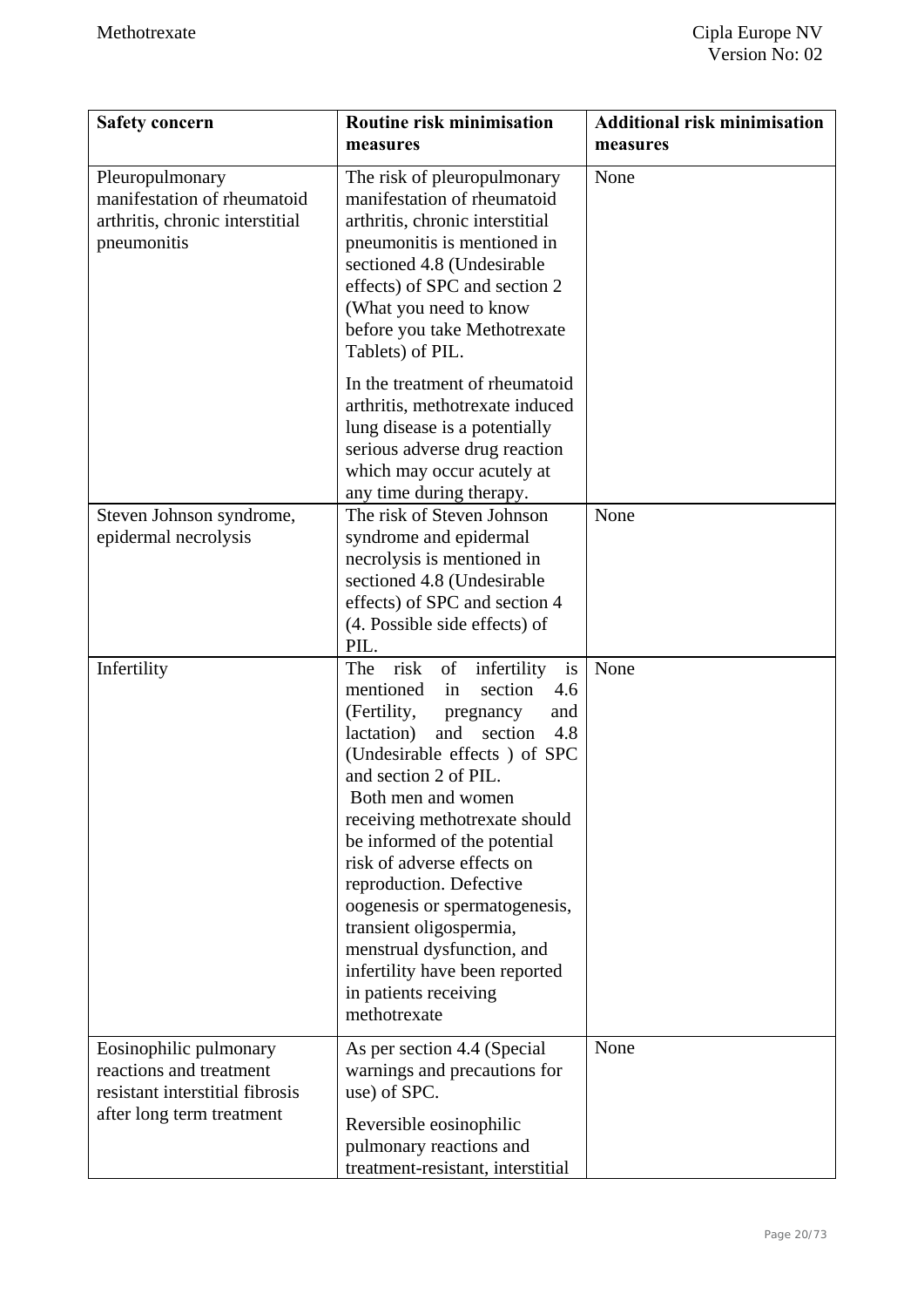| <b>Safety concern</b> | Routine risk minimisation<br>measures                             | <b>Additional risk minimisation</b><br>measures |
|-----------------------|-------------------------------------------------------------------|-------------------------------------------------|
|                       | fibrosis may occur,<br>particularly after long-term<br>treatment. |                                                 |

## **Part VI: Summary of the risk management plan by product**

## **VI.1 Elements for summary tables in the EPAR**

## *VI.1.1 Summary table of Safety concerns*

| <b>Summary of safety concerns</b> |                                                    |
|-----------------------------------|----------------------------------------------------|
| Important identified risks        | Use in severe/significant renal<br>$\bullet$       |
|                                   | impairment                                         |
|                                   | Use in significant hepatic impairment<br>$\bullet$ |
|                                   | Immunodeficiency syndrome                          |
|                                   | Reduced immunological response to<br>$\bullet$     |
|                                   | concurrent vaccination                             |
|                                   | Bone marrow depression and                         |
|                                   | Haematopoietic suppression                         |
|                                   | Concomitant administration with drugs              |
|                                   | with antifolate properties (e.g.                   |
|                                   | cotrimoxazole, trimethoprim and                    |
|                                   | nitrous oxide)                                     |
|                                   | concomitant administration with                    |
|                                   | <b>NSAIDs</b>                                      |
|                                   | concomitant administration with hepatic            |
|                                   | and nephrotoxic drugs                              |
|                                   | Teratogenic potential on use during                |
|                                   | pregnancy                                          |
|                                   | Hypersensitivity including anaphylactic            |
|                                   | reactions                                          |
|                                   | Pleuropulmonary manifestation of                   |
|                                   | rheumatoid arthritis, chronic interstitial         |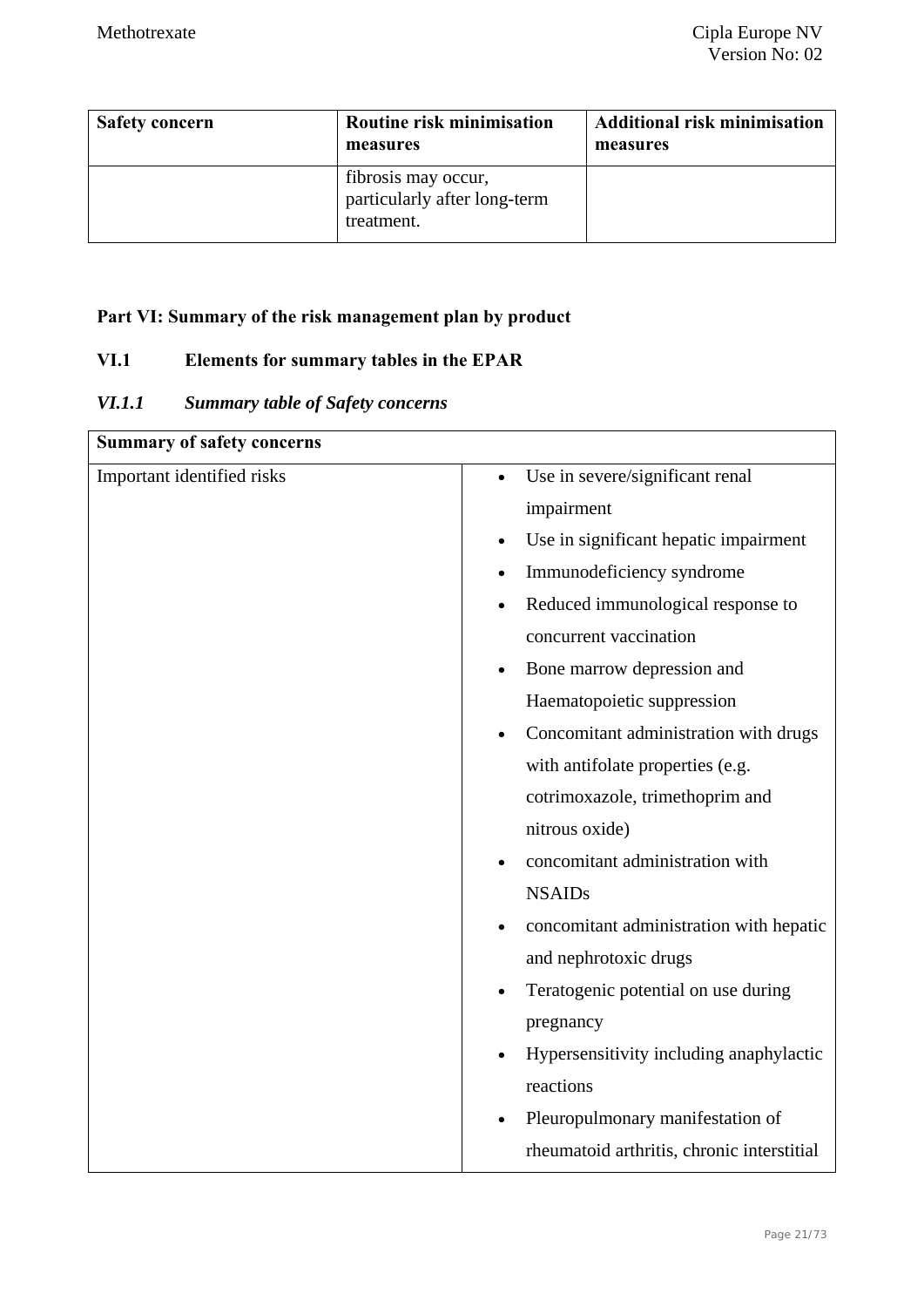| <b>Summary of safety concerns</b> |                                          |
|-----------------------------------|------------------------------------------|
|                                   | pneumonitis                              |
|                                   | Steven Johnson syndrome, epidermal       |
|                                   | necrolysis                               |
|                                   | InfertilityEosinophilic pulmonary        |
|                                   | reactions and treatment resistant        |
|                                   | interstitial fibrosis after long term    |
|                                   | treatment                                |
| Important potential risks         | Use in elderly population<br>$\bullet$   |
|                                   | Concomitant administration with          |
|                                   | Acitretin and vitamin preparations       |
|                                   | containing folic acid or its derivatives |
|                                   | Gastrointestinal toxicity including      |
|                                   | haemorrhagic enteritis and intestinal    |
|                                   | perforation                              |
|                                   | Malignant Lymphomas                      |
|                                   | Risk of soft tissue necrosis and         |
|                                   | osteonecrosis                            |
|                                   | Concurrent administration of agents      |
|                                   | such as p-aminobenzoic acid,             |
|                                   | chloramphenicol, diphenylhydantoins,     |
|                                   | acidic anti-inflammatory agents,         |
|                                   | salicylates, sulphonamides,              |
|                                   | tetracyclines, thiazide diuretics,       |
|                                   | probenicid or sulfinpyrazone or oral     |
|                                   | hypoglycaemics                           |
|                                   | Accidental overdose                      |
| Missing information               | Use in Paediatric population             |

### *VI.1.2 Table of on-going and planned studies in the Post-authorisation Pharmacovigilance Development Plan*

Not Applicable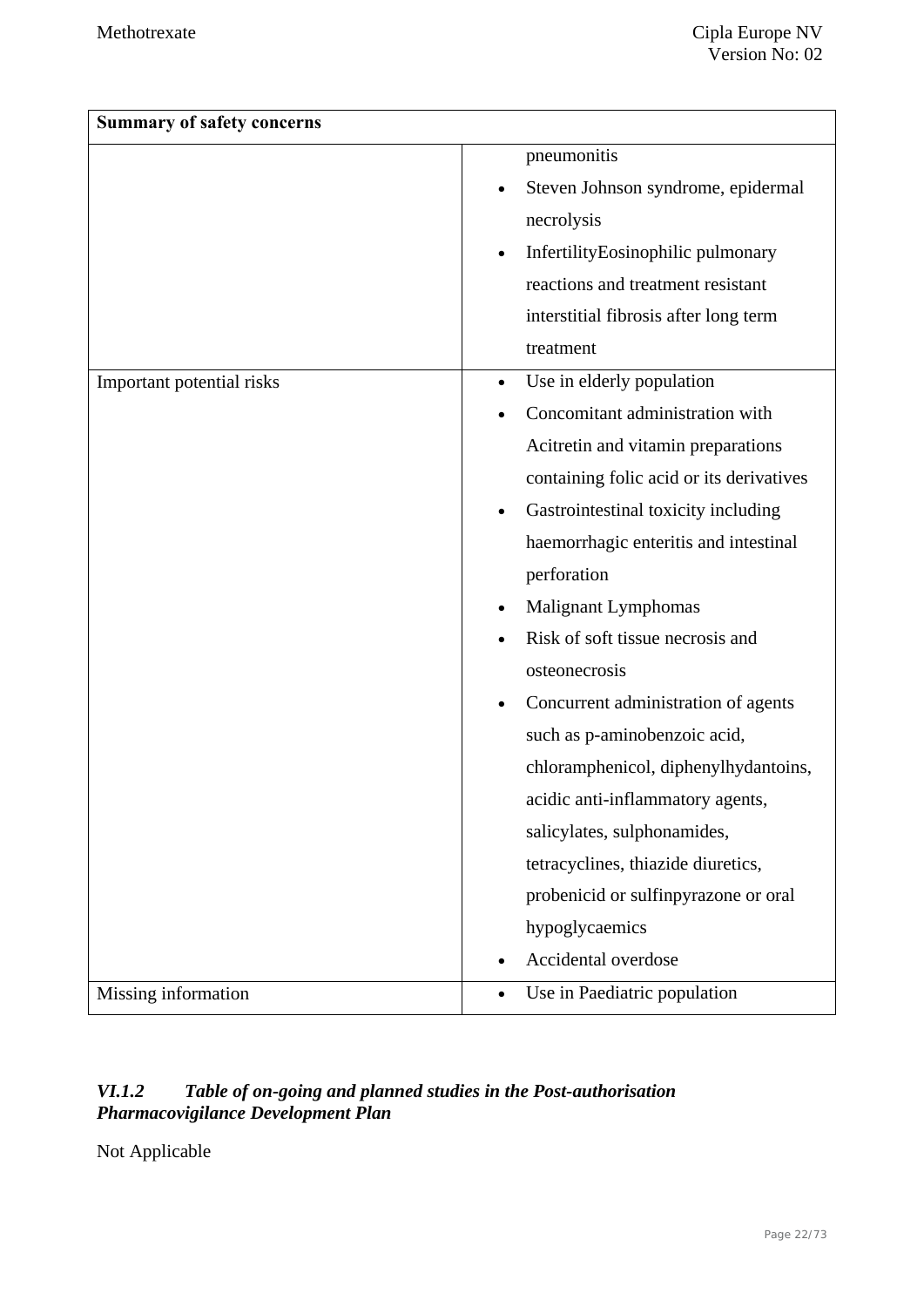## *VI.1.3 Summary of Post authorisation efficacy development plan*

Not Applicable

| <b>Safety concern</b>                                          | Routine risk minimisation<br>measures                                                                                                                                                                                                                                                                                                                                                                                                                       | <b>Additional risk minimisation</b><br>measures |
|----------------------------------------------------------------|-------------------------------------------------------------------------------------------------------------------------------------------------------------------------------------------------------------------------------------------------------------------------------------------------------------------------------------------------------------------------------------------------------------------------------------------------------------|-------------------------------------------------|
| Use in severe/significant renal<br>impairment                  | As per section 4.4 (Special<br>warnings and precautions for<br>use) and 4.3<br>(Contraindications) of SPC as<br>well as section 2 of PIL (What<br>you need to know before you<br>take Methotrexate Tablets),<br>methotrexate is contra<br>indicated in severe/significant<br>renal impairment. Renal<br>function should be closely<br>monitored before, during and<br>after treatment. Reduce dose<br>of methotrexate in patients<br>with renal impairment. | None                                            |
| Use in significant hepatic<br>impairment                       | As per section 4.4 (Special<br>warnings and precautions for<br>use) and 4.3<br>(Contraindications) of SPC as<br>well as section 2 of PIL (What<br>you need to know before you<br>take Methotrexate Tablets),<br>methotrexate is contra<br>indicated in significant hepatic<br>impairment.                                                                                                                                                                   | None                                            |
| Immunodeficiency syndrome                                      | As per section 4.3<br>(Contraindications), section<br>4.4 (Special warnings and<br>precautions for use) of SPC<br>and Section 2 (What you need<br>to know before you take<br>Methotrexate Tablets) as well<br>as section 4 (Possible side<br>effects) of PIL, Methotrexate<br>is contra indicated in<br>Immunodeficiency syndrome.                                                                                                                          | None                                            |
| Reduced immunological<br>response to concurrent<br>vaccination | As per section 4.4 (Special<br>warnings and precautions for<br>use) of SPC and 4.5<br>(Interaction with other<br>medicinal products and other                                                                                                                                                                                                                                                                                                               | None                                            |

## *VI.1.4 Summary table of Risk Minimisation Measures*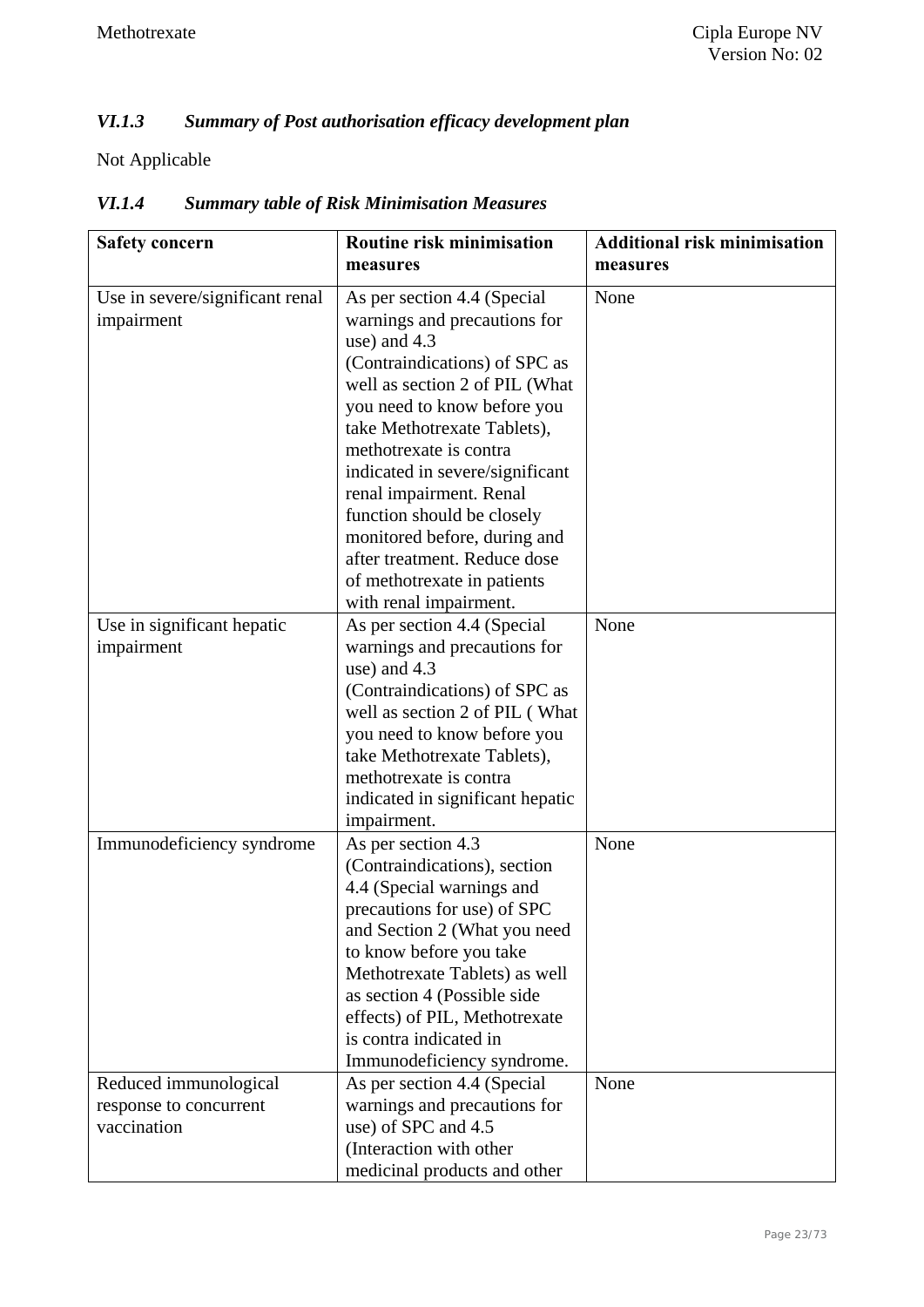| <b>Safety concern</b>                                                                                                             | Routine risk minimisation<br>measures                                                                                                                                                                                                                                                                                                                                                        | <b>Additional risk minimisation</b><br>measures |
|-----------------------------------------------------------------------------------------------------------------------------------|----------------------------------------------------------------------------------------------------------------------------------------------------------------------------------------------------------------------------------------------------------------------------------------------------------------------------------------------------------------------------------------------|-------------------------------------------------|
|                                                                                                                                   | forms of interaction) as well as<br>section 2 of PIL (What you<br>need to know before you take<br>Methotrexate Tablets),<br>Methotrexate may lead to<br>reduced immunological<br>response to concurrent<br>vaccination. Concomitant use<br>of a live vaccine could cause<br>severe antigenic reaction.                                                                                       |                                                 |
| Bone marrow depression and<br>Haematopoietic suppression                                                                          | As per section $(4.8)$<br>Undesirable effects of SPC<br>and section 4 (Possible side<br>effects) of PIL, methotrexate<br>may lead to Bone marrow<br>depression and<br>Haematopoietic suppression.<br>A rest period of at least two<br>weeks is recommended<br>between treatments, in order to<br>allow the bone marrow to<br>return to normal.                                               | None                                            |
| Concomitant administration<br>with drugs with antifolate<br>properties (e.g. cotrimoxazole,<br>trimethoprim and nitrous<br>oxide) | As per section, 4.5<br>(Interaction with other<br>medicinal products and other<br>forms of interaction) of SPC as<br>well as section 2 (What you<br>need to know before you take<br>Methotrexate Tablets) of PIL,<br>Concomitant administration of<br>Methotrexate with drugs with<br>antifolate properties (e.g.<br>cotrimoxazole, trimethoprim<br>and nitrous oxide) should be<br>avoided. | None                                            |
| concomitant administration<br>with NSAIDs<br>concomitant administration                                                           | As per section 4.5 (Interaction<br>with other medicinal products<br>and other forms of interaction)<br>of SPC and section 2 (What<br>you need to know before you<br>take Methotrexate Tablets) of<br>PIL, concomitant<br>administration of Methotrexate<br>with NSAIDs is contra<br>indicated.<br>As per section 4.5 (Interaction                                                            | None<br>None                                    |
| with hepatic and nephrotoxic                                                                                                      | with other medicinal products                                                                                                                                                                                                                                                                                                                                                                |                                                 |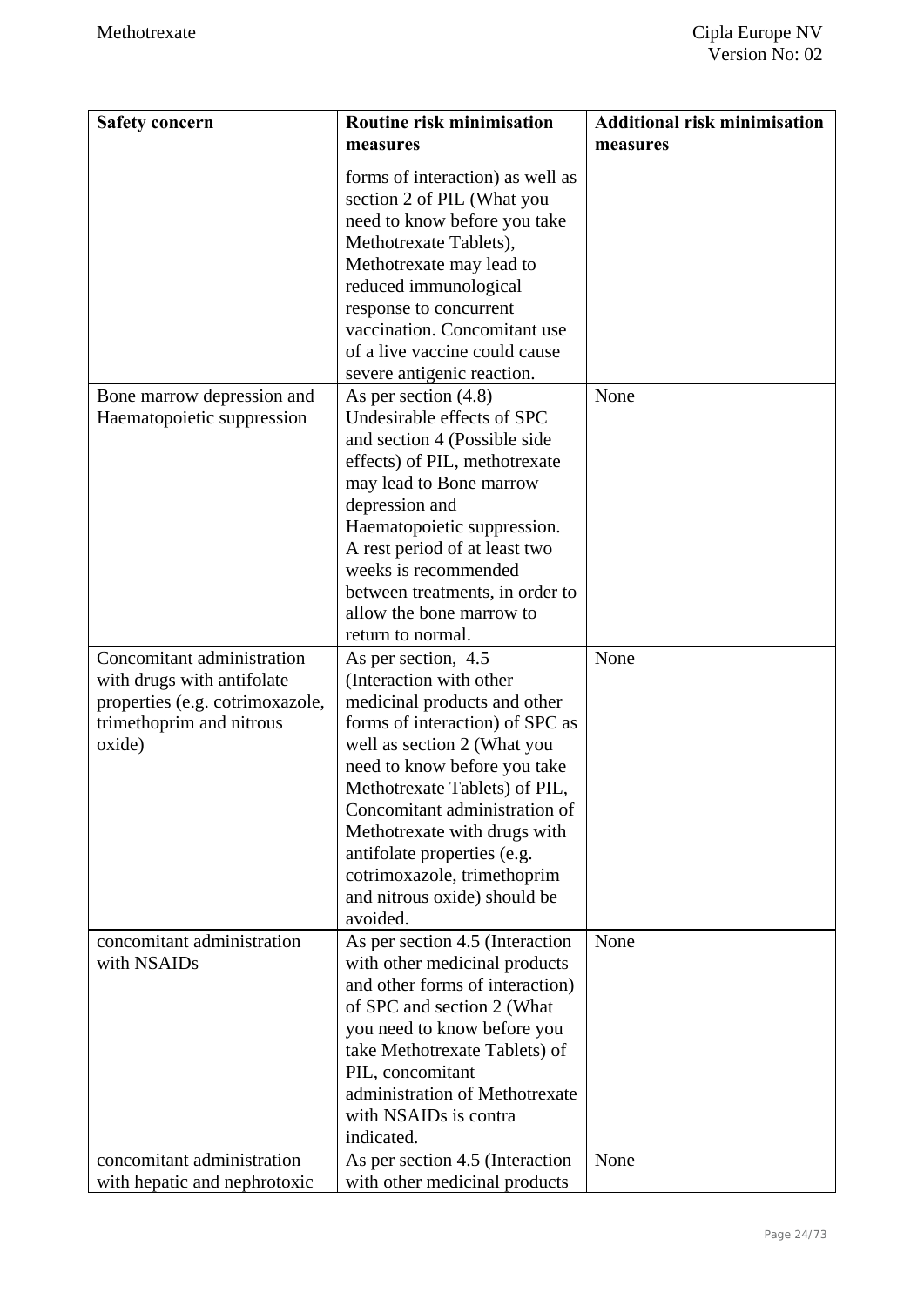| <b>Safety concern</b>                                                                            | Routine risk minimisation                                                                                                                                                                                                                                                                                                                                                                                                                                                                                                    | <b>Additional risk minimisation</b> |
|--------------------------------------------------------------------------------------------------|------------------------------------------------------------------------------------------------------------------------------------------------------------------------------------------------------------------------------------------------------------------------------------------------------------------------------------------------------------------------------------------------------------------------------------------------------------------------------------------------------------------------------|-------------------------------------|
|                                                                                                  | measures                                                                                                                                                                                                                                                                                                                                                                                                                                                                                                                     | measures                            |
| drugs                                                                                            | and other forms of interaction)<br>of SPC and section 4.8<br>(Undesirable effects) and<br>section 2 (What you need to<br>know before you take<br>Methotrexate Tablets) of PIL,<br>Concomitant administration of<br>Methotrexate with hepatic and<br>nephrotoxic drugs is contra<br>indicated.<br>Hepatic toxicity resulting in<br>significant elevations of liver<br>enzymes, acute liver atrophy,<br>necrosis, fatty metamorphosis,<br>periportal fibrosis or cirrhosis<br>or death may occur, usually<br>following chronic |                                     |
| Teratogenic potential on use<br>during pregnancy                                                 | administration.<br>As per section 4.3<br>(Contraindications) and 4.4<br>(Special warnings and<br>precautions for use) of SPC<br>and section 2 (What you need<br>to know before you take<br>Methotrexate Tablets) of PIL,<br>Methotrexate is teratogenic<br>and should not be given during<br>pregnancy or to mothers who<br>are breast feeding.<br>Methotrexate has been shown<br>to be teratogenic; it has been<br>reported to cause foetal death<br>and/or congenital<br>abnormalities.                                    | None                                |
| Hypersensitivity including<br>anaphylactic reactions                                             | The risk of Hypersensitivity<br>including anaphylactic<br>reactions with Methotrexate<br>has been mentioned in section<br>4.3 (Contraindications) of SPC<br>and section 4 (Possible side<br>effects) of PIL.                                                                                                                                                                                                                                                                                                                 | None                                |
| Pleuropulmonary<br>manifestation of rheumatoid<br>arthritis, chronic interstitial<br>pneumonitis | The risk of pleuropulmonary<br>manifestation of rheumatoid<br>arthritis, chronic interstitial<br>pneumonitis is mentioned in<br>sectioned 4.8 (Undesirable<br>effects) of SPC and section 2                                                                                                                                                                                                                                                                                                                                  | None                                |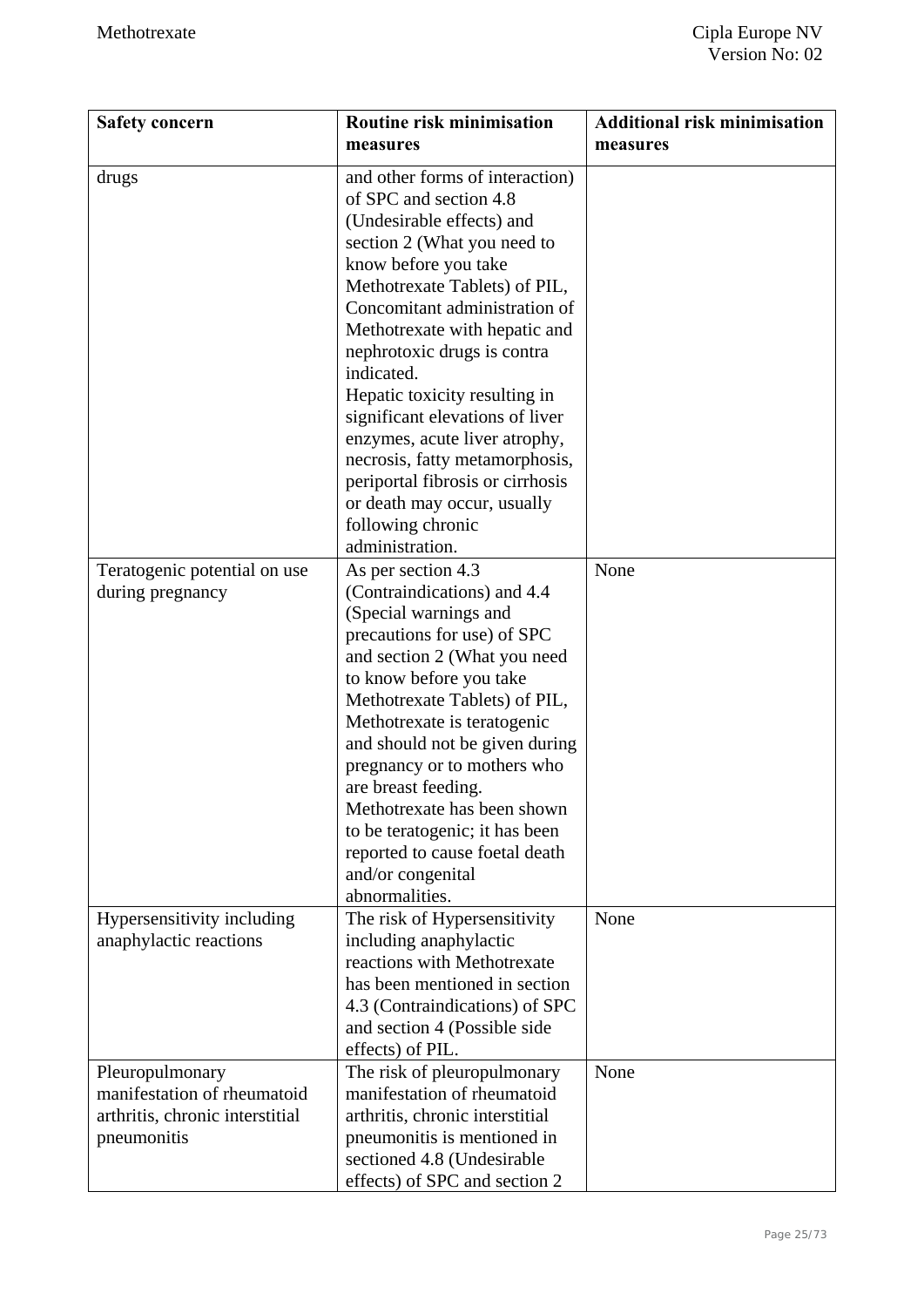| <b>Safety concern</b>                                                                                             | <b>Routine risk minimisation</b><br>measures                                                                                                                                                                                                                                                                                                                                                                                                                                                                      | <b>Additional risk minimisation</b><br>measures |
|-------------------------------------------------------------------------------------------------------------------|-------------------------------------------------------------------------------------------------------------------------------------------------------------------------------------------------------------------------------------------------------------------------------------------------------------------------------------------------------------------------------------------------------------------------------------------------------------------------------------------------------------------|-------------------------------------------------|
|                                                                                                                   | (What you need to know<br>before you take Methotrexate<br>Tablets) of PIL.<br>In the treatment of rheumatoid<br>arthritis, methotrexate induced<br>lung disease is a potentially<br>serious adverse drug reaction<br>which may occur acutely at<br>any time during therapy.                                                                                                                                                                                                                                       |                                                 |
| Steven Johnson syndrome,<br>epidermal necrolysis                                                                  | The risk of Steven Johnson<br>syndrome and epidermal<br>necrolysis is mentioned in<br>sectioned 4.8 (Undesirable<br>effects) of SPC and section 4<br>(4. Possible side effects) of<br>PIL.                                                                                                                                                                                                                                                                                                                        | None                                            |
| Infertility                                                                                                       | risk<br>of infertility<br>The<br>is<br>mentioned in section<br>4.6<br>(Fertility,<br>pregnancy<br>and<br>lactation) and section 4.8<br>(Undesirable effects) of<br>SPC and section 2 of PIL.<br>Both men and women<br>receiving methotrexate should<br>be informed of the potential<br>risk of adverse effects on<br>reproduction. Defective<br>oogenesis or spermatogenesis,<br>transient oligospermia,<br>menstrual dysfunction, and<br>infertility have been reported<br>in patients receiving<br>methotrexate | None                                            |
| Eosinophilic pulmonary<br>reactions and treatment<br>resistant interstitial fibrosis<br>after long term treatment | As per section 4.4 (Special<br>warnings and precautions for<br>use) of SPC.<br>Reversible eosinophilic<br>pulmonary reactions and<br>treatment-resistant, interstitial<br>fibrosis may occur,<br>particularly after long-term<br>treatment.                                                                                                                                                                                                                                                                       | None                                            |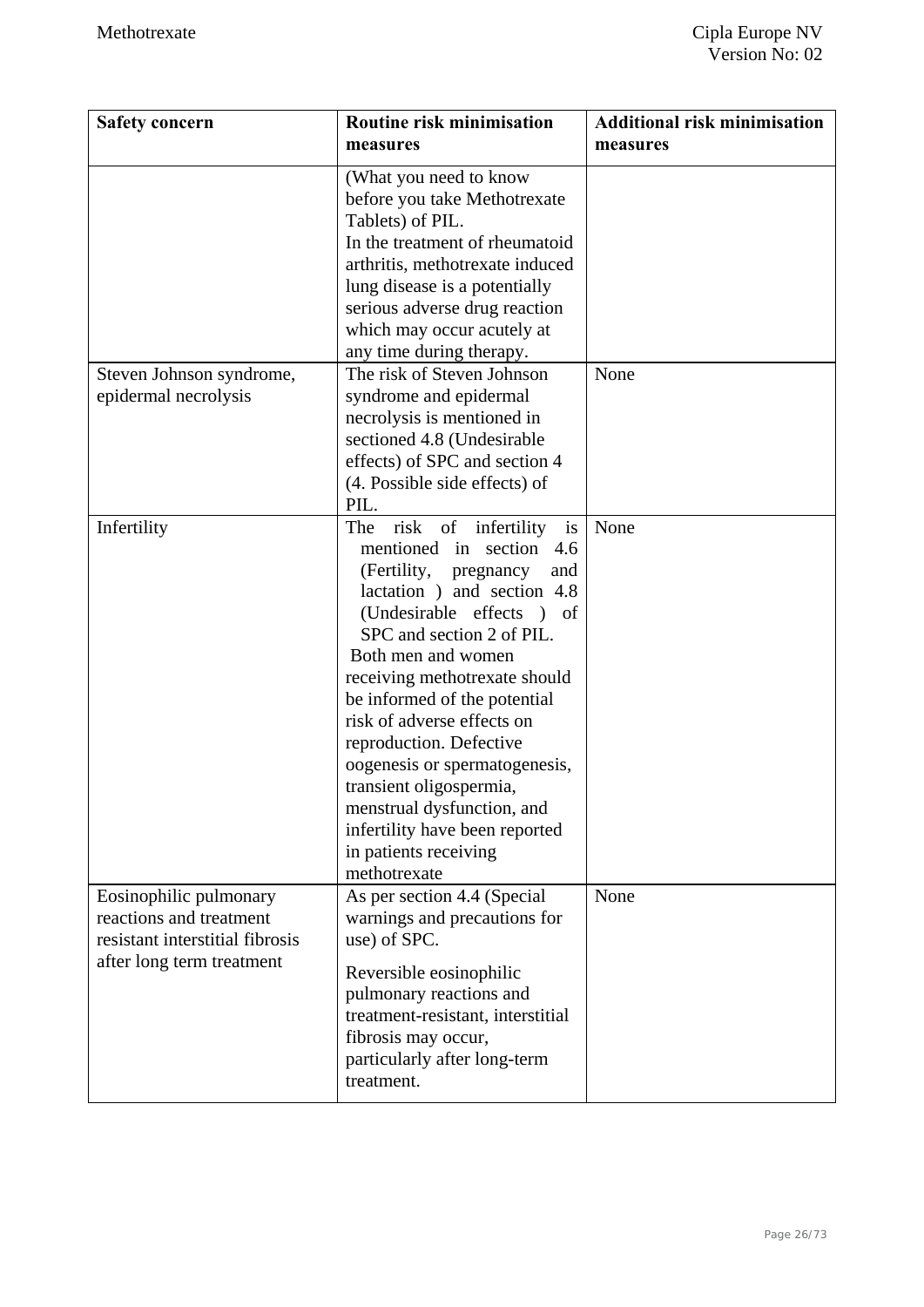.

#### **VI.2 Elements for a Public Summary**

#### *VI.2.1 Overview of disease epidemiology*

- 1) **Rheumatoid arthritis :** Arthritis means inflammation of joints. Rheumatoid arthritis (RA) is a common form of arthritis. (There are various other causes of arthritis and RA is just one cause.) About 1 in 100 people develops RA at some stage in their life. It can happen to anyone. It is not an hereditary disease. It can develop at any age, but most commonly starts between the ages of 40 and 60. It is about three times more common in women than in men.Rheumatoid arthritis causes inflammation, pain, and swelling of joints. Persistent inflammation over time can damage affected joints. The severity can vary from mild to severe. Treatments include disease-modifying medicines to suppress inflammation, which can prevent or delay the progression of the disease, and medication to ease pain. The earlier treatment is started, the less joint damage is likely to occur. Surgery is needed in some cases.
- 2) **Psoriasis :** Psoriasis is a common condition where there is inflammation of the skin. It typically develops as patches (plaques) of red, scaly skin. Once you develop psoriasis it tends to come and go throughout life. In some people it is mild with a few small patches that develop and are barely noticeable. In others, there are many patches of varying size. In many people the severity is somewhere between these two extremes. Treatment with various creams or ointments can often clear or reduce patches of psoriasis. The worldwide prevalence of psoriasis is around 2%, but studies in developed countries have reported higher prevalence rates of on average about 4.6%.1 Nearly two thirds of people with psoriasis have a mild form of the disease, with less than 3% of the skin surface of the body affected, but others have more extensive involvement of the skin.

#### *VI.2.2 Summary of treatment benefits*

The applicant has not conducted any pivotal study for methotrexate. The results of recent clinical trials comparing methotrexate with several biologic agents have shown it to be the first-line therapy among the classic systemic treatments for psoriasis. Moreover, the incremental cost-effectiveness ratio for subcutaneous methotrexate has been shown to be superior to that of ciclosporin, adalimumab, and infliximab.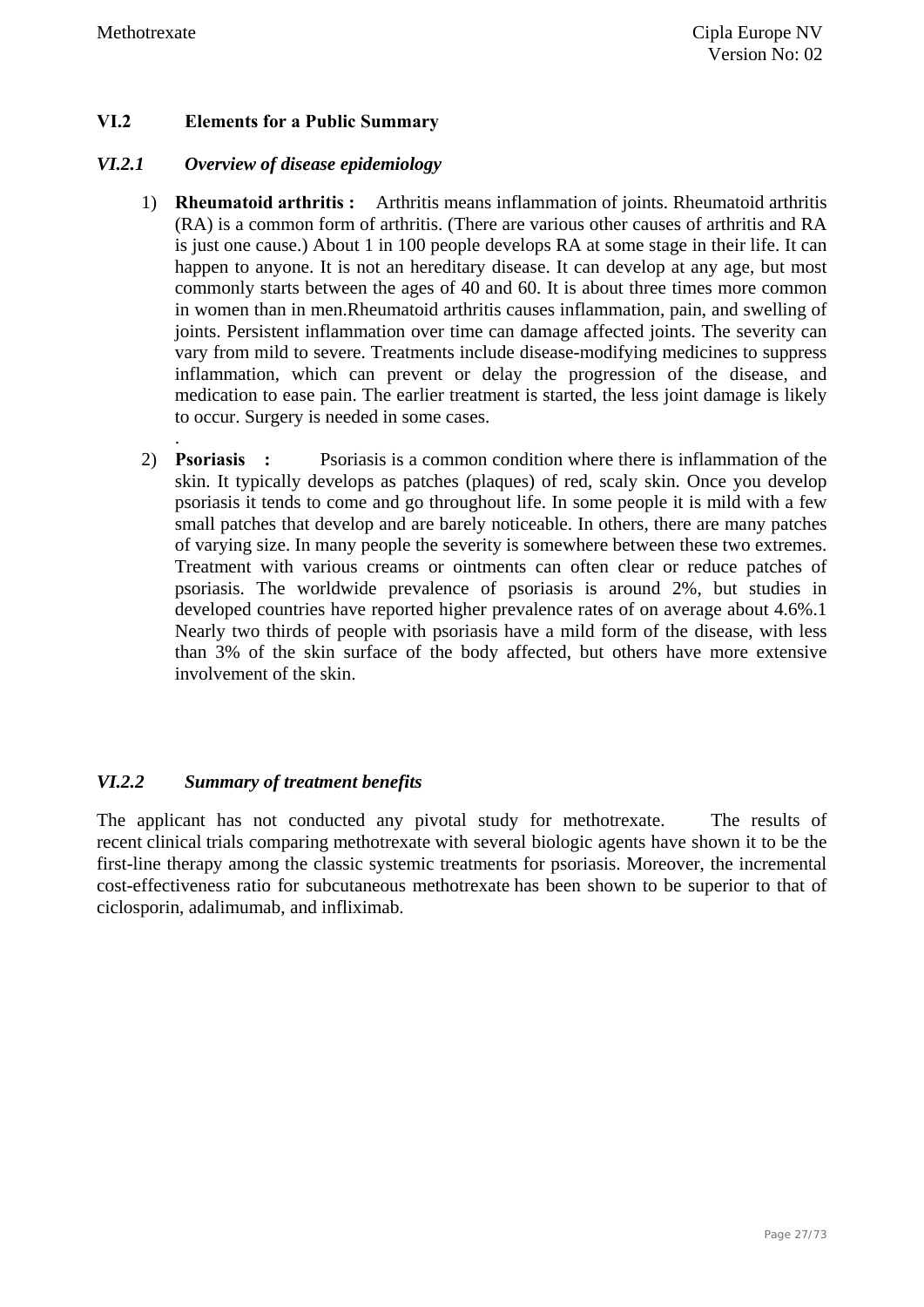## *VI.2.3 Unknowns relating to treatment benefits*

There is no information available regarding use in paediatric population.

### *VI.2.4 Summary of safety concerns*

## **Important identified risks**

| <b>Risk</b>                                                                                                                                         | What is known                                                                                                                                                                                                 | Preventability                                                                                                                                                                                                                                                                                                                                                                                                                                                               |
|-----------------------------------------------------------------------------------------------------------------------------------------------------|---------------------------------------------------------------------------------------------------------------------------------------------------------------------------------------------------------------|------------------------------------------------------------------------------------------------------------------------------------------------------------------------------------------------------------------------------------------------------------------------------------------------------------------------------------------------------------------------------------------------------------------------------------------------------------------------------|
| Use in severe/significant<br>kidney disease (renal<br>impairment)                                                                                   | Methotrexate may cause<br>adverse events if given in<br>patients with severe/significant<br>kidney disease (renal<br>impairment).                                                                             | As per section 4.4 (Special<br>warnings and precautions for<br>use) and 4.3<br>(Contraindications) of SPC as<br>well as section 2 of PIL (What<br>you need to know before you<br>take Methotrexate Tablets),<br>methotrexate should not be<br>given in severe/significant<br>kidney disease. kidney<br>function should be closely<br>monitored before, during and<br>after treatment. The dose of<br>Methotrexate should be<br>decreased in patients with<br>kidney disease. |
| Use in significant Liver<br>diseases (hepatic impairment)                                                                                           | Methotrexate may cause<br>adverse events if given in<br>patients with Liver diseases<br>(hepatic impairment).                                                                                                 | As per section 4.4 (Special<br>warnings and precautions for<br>use) and $4.3$ (<br>Contraindications) of SPC as<br>well as section 2 (What you<br>need to know before you take<br>Methotrexate Tablets),<br>methotrexate should not be<br>given in significant Liver<br>diseases.                                                                                                                                                                                            |
| State in which the immune<br>system's ability to fight<br>infectious disease is<br>compromised or entirely<br>absent (Immunodeficiency<br>syndrome) | Methotrexate should not be<br>used in patients having State in<br>which the immune system's<br>ability to fight infectious<br>disease is compromised or<br>entirely absent<br>(Immunodeficiency<br>syndrome). | As per section 4.3<br>(Contraindications), section<br>4.4 (Special warnings and<br>precautions for use) of SPC<br>and Section 2 (What you need<br>to know before you take<br>Methotrexate Tablets) as well<br>as section 4 (Possible side<br>effects) of PIL, Methotrexate<br>should not be given in a state<br>in which the immune system's<br>ability to fight infectious                                                                                                  |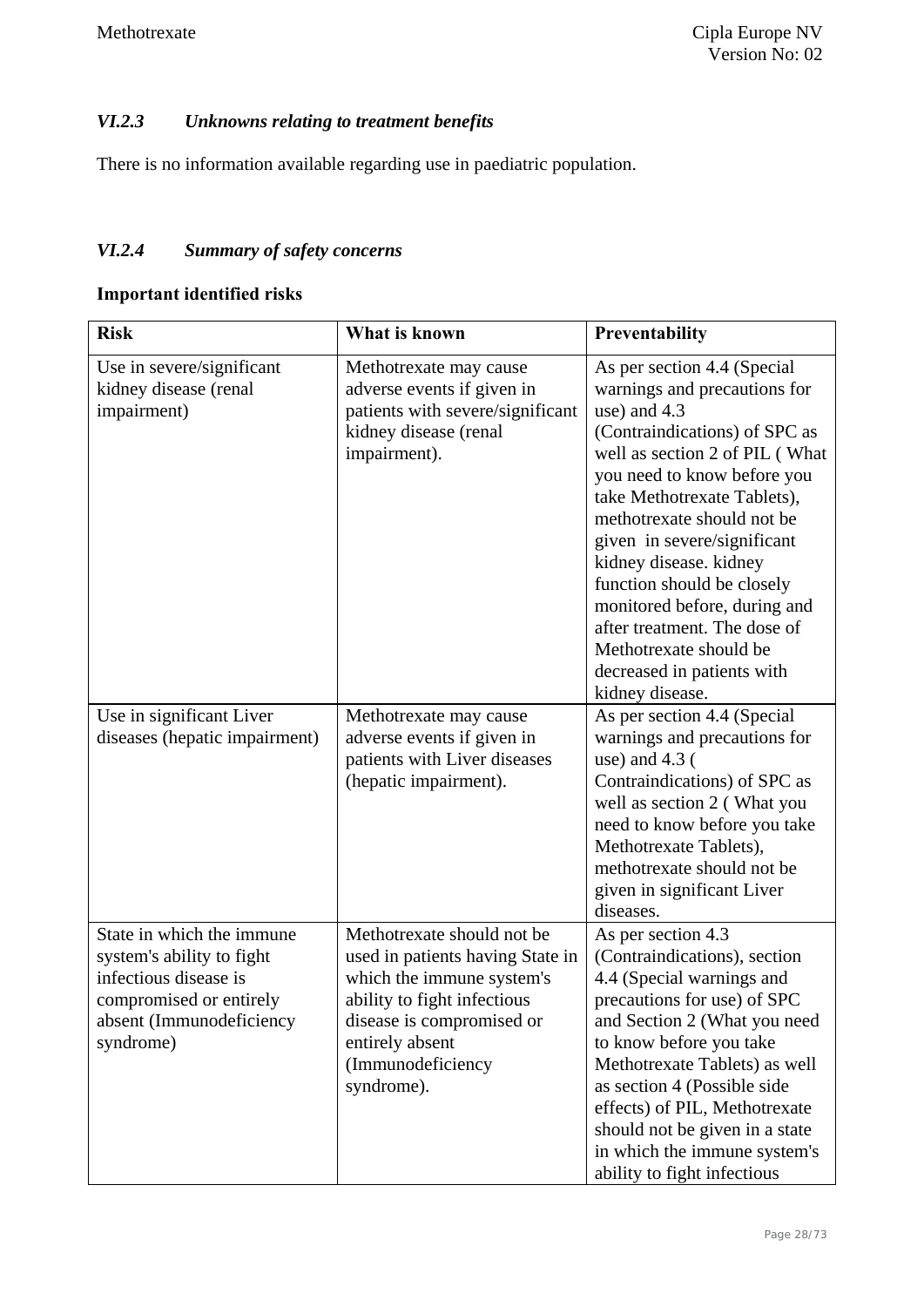| <b>Risk</b>                                                                                                                                                                                                                                                                                     | What is known                                                                                                                                                                                                                                                                                                                                                                                                                                     | Preventability                                                                                                                                                                                                                                                                                                                                                                                                                                                                                  |
|-------------------------------------------------------------------------------------------------------------------------------------------------------------------------------------------------------------------------------------------------------------------------------------------------|---------------------------------------------------------------------------------------------------------------------------------------------------------------------------------------------------------------------------------------------------------------------------------------------------------------------------------------------------------------------------------------------------------------------------------------------------|-------------------------------------------------------------------------------------------------------------------------------------------------------------------------------------------------------------------------------------------------------------------------------------------------------------------------------------------------------------------------------------------------------------------------------------------------------------------------------------------------|
|                                                                                                                                                                                                                                                                                                 |                                                                                                                                                                                                                                                                                                                                                                                                                                                   | disease is compromised or<br>entirely absent.                                                                                                                                                                                                                                                                                                                                                                                                                                                   |
| Decrease a bodily defense<br>reaction that recognizes an<br>invading substance<br>(immunological response) to<br>concurrent administration of<br>antigenic material (a vaccine)<br>to stimulate an<br>individual's immune system to<br>develop adaptive immunity to<br>a pathogen (vaccination) | Methotrexate reduces the<br>activation or efficacy of the<br>immune system.<br>(immunosuppressive activity)<br>and therefore a bodily defense<br>reaction that recognizes an<br>invading substance<br>(immunological response) to<br>concurrent vaccination may be<br>decreased.                                                                                                                                                                  | As per section 4.4 (Special<br>warnings and precautions for<br>use) of SPC and 4.5<br>(Interaction with other<br>medicinal products and other<br>forms of interaction) as well as<br>section 2 (What you need to<br>know before you take<br>Methotrexate Tablets),<br>Methotrexate should not be<br>given along with vaccine, it<br>could cause severe antigenic<br>reaction.                                                                                                                   |
| Condition characterized by the<br>decreased ability or inability<br>of the bone marrow to produce<br>blood cells (Bone marrow<br>depression) and decreased<br>formation of blood<br>(Haematopoietic suppression).                                                                               | Condition characterized by the<br>decreased ability or inability<br>of the bone marrow to produce<br>blood cells (Bone marrow<br>depression) is most frequently<br>manifested by decreased white<br>blood cells (leucopenia),<br>decreased platelet<br>(thrombocytopenia) (which are<br>usually reversible) and<br>decrease in the number of red<br>blood cells or in their<br>haemoglobin content<br>(anaemia), or any combination<br>may occur. | As per section 4.8<br>(Undesirable effects) of SPC<br>and section 4 (Possible side<br>effects) of PIL, methotrexate<br>may lead to a condition<br>characterized by the decreased<br>ability or inability of the bone<br>marrow to produce blood cells<br>(Bone marrow depression) and<br>decreased formation of blood<br>(Haematopoietic suppression).<br>A rest period of at least two<br>weeks is advised between<br>treatments, in order to allow<br>the bone marrow to return to<br>normal. |
| Concomitant administration<br>with drugs with antifolate<br>properties (e.g. cotrimoxazole,<br>trimethoprim and nitrous<br>oxide)                                                                                                                                                               | Methotrexate should not be<br>used along with the drugs<br>which impair the function of<br>folic acids (antifolate<br>properties). Methotrexate is a<br>folic acid antagonist and its<br>major site of action is the<br>enzyme dihydrofolate<br>reductase.                                                                                                                                                                                        | As per section, 4.5<br>(Interaction with other<br>medicinal products and other<br>forms of interaction) of SPC as<br>well as section 2 (What you<br>need to know before you take<br>Methotrexate Tablets) of PIL,<br>Methotrexate should not be<br>used with the drugs which<br>impair the function of folic<br>acids (antifolate properties).<br>(e.g. cotrimoxazole,<br>trimethoprim and nitrous<br>oxide) should be avoided.                                                                 |
| Concomitant administration<br>with NSAIDs                                                                                                                                                                                                                                                       | If Methotrexate is used with<br>NSAIDs, it may lead to<br>Methotrexate toxicity which                                                                                                                                                                                                                                                                                                                                                             | As per section 4.5 (Interaction<br>with other medicinal products<br>and other forms of interaction)                                                                                                                                                                                                                                                                                                                                                                                             |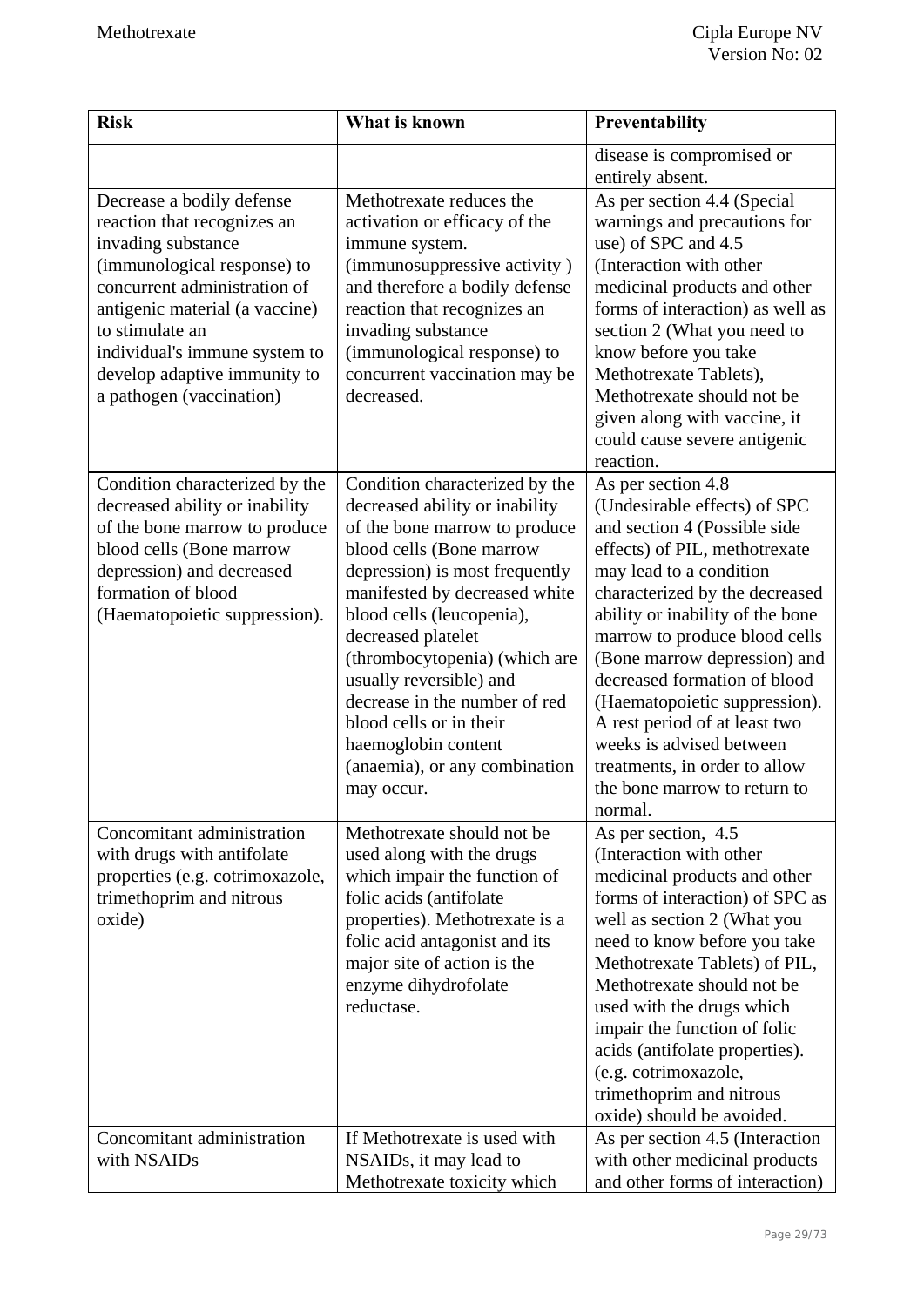| <b>Risk</b>                                                                                                | What is known                                                                                                                                                                                                  | Preventability                                                                                                                                                                                                                                                                                                                                                                                                                                                                                                                                                                                                                                                                                                                                                                                                                                                            |
|------------------------------------------------------------------------------------------------------------|----------------------------------------------------------------------------------------------------------------------------------------------------------------------------------------------------------------|---------------------------------------------------------------------------------------------------------------------------------------------------------------------------------------------------------------------------------------------------------------------------------------------------------------------------------------------------------------------------------------------------------------------------------------------------------------------------------------------------------------------------------------------------------------------------------------------------------------------------------------------------------------------------------------------------------------------------------------------------------------------------------------------------------------------------------------------------------------------------|
|                                                                                                            | can cause death. Methotrexate<br>dosage should be monitored if<br>concomitant treatment with<br>NSAIDs is started.                                                                                             | of SPC and section 2 (What<br>you need to know before you<br>take Methotrexate Tablets) of<br>PIL, Methotrexate should not<br>be used along with with<br>NSAIDs. Methotrexate dosage<br>should be monitored if<br>concomitant treatment with<br>NSAIDs is started, as it may<br>lead to Methotrexate toxicity<br>which can cause death.                                                                                                                                                                                                                                                                                                                                                                                                                                                                                                                                   |
| Concomitant administration<br>with drugs that harm liver and<br>kidneys (hepatic and<br>nephrotoxic drugs) | Methotrexate should not be<br>taken along with the drugs<br>which harm liver and kidneys<br>(hepatic and nephrotoxic<br>drugs)                                                                                 | As per section 4.5 (Interaction<br>with other medicinal products<br>and other forms of interaction)<br>of SPC and section 4.8<br>(Undesirable effects) and<br>section 2 (What you need to<br>know before you take<br>Methotrexate Tablets) of PIL,<br>use of Methotrexate along<br>with the drugs that harm liver<br>and kidneys (hepatic and<br>nephrotoxic drugs) is not<br>advised.<br>Liver toxicity (Hepatic<br>toxicity) resulting in<br>significant increase of liver<br>enzymes, decreased size of<br>liver (acute liver atrophy),<br>death of liver cells (necrosis),<br>accumulation of fat inside<br>liver tissue cells (fatty<br>metamorphosis), scarring near<br>portal vein (periportal fibrosis)<br>or of normal tissue<br>with fibrous tissue and the loss<br>of functional liver cells<br>(cirrhosis) or death may occur,<br>usually following long term |
| Malformation of an embryo or<br>fetus (Teratogenic potential)<br>on use during pregnancy                   | Methotrexate has been shown<br>to cause malformation of an<br>embryo or fetus.; it has been<br>reported to cause death of<br>unborn baby (foetal death)<br>and/or birth defects<br>(congenital abnormalities). | use.<br>As per section 4.3<br>(Contraindications) and 4.4<br>(Special warnings and<br>precautions for use) of SPC<br>and section 2 (What you need<br>to know before you take<br>Methotrexate Tablets) of PIL,<br>Methotrexate causes defects in                                                                                                                                                                                                                                                                                                                                                                                                                                                                                                                                                                                                                           |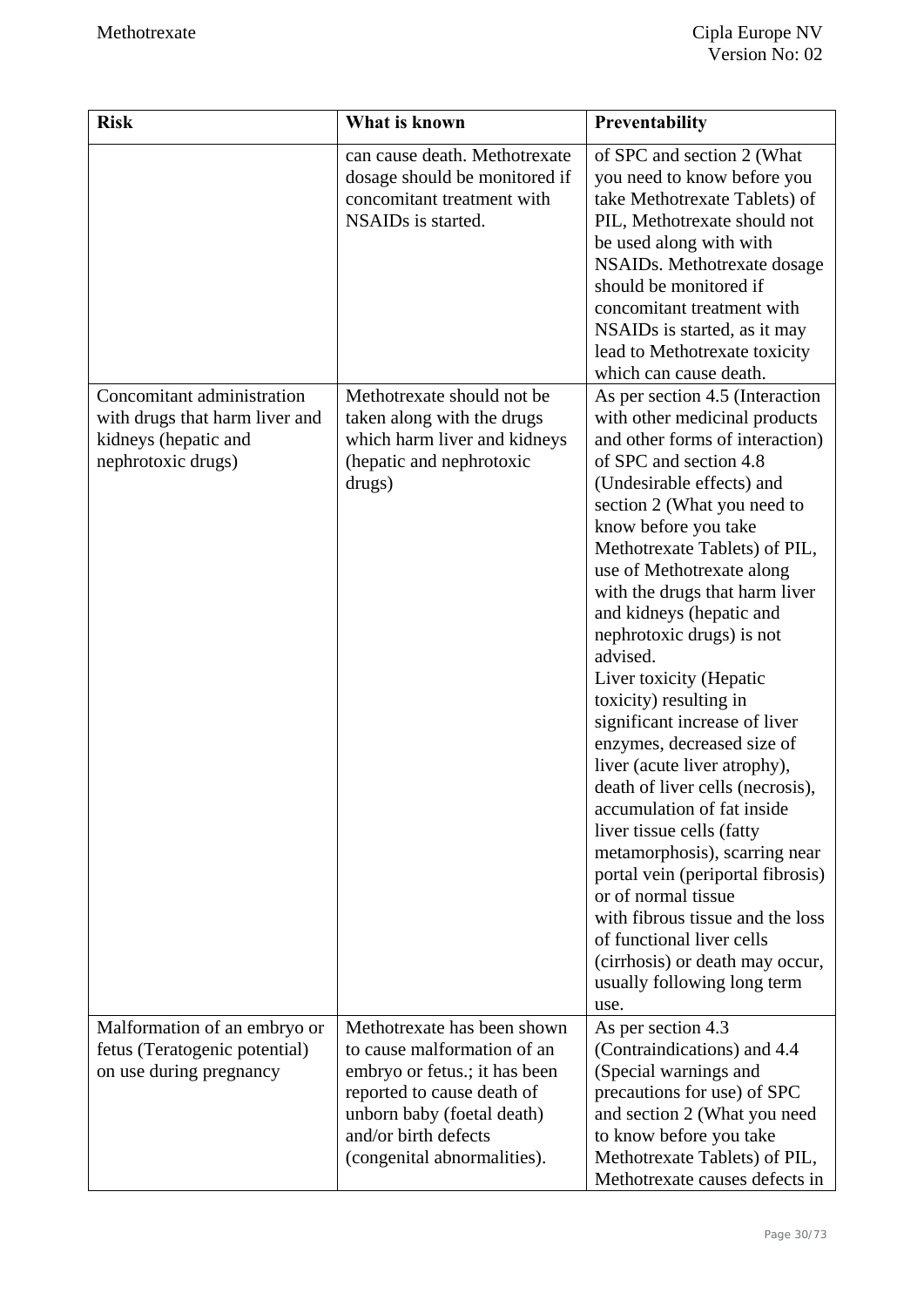| <b>Risk</b>                                                                                                                                                                                                                                     | What is known                                                                                                                                                                                                                                                                                                                                                                                                                                           | Preventability                                                                                                                                                                                                                                                                                  |
|-------------------------------------------------------------------------------------------------------------------------------------------------------------------------------------------------------------------------------------------------|---------------------------------------------------------------------------------------------------------------------------------------------------------------------------------------------------------------------------------------------------------------------------------------------------------------------------------------------------------------------------------------------------------------------------------------------------------|-------------------------------------------------------------------------------------------------------------------------------------------------------------------------------------------------------------------------------------------------------------------------------------------------|
|                                                                                                                                                                                                                                                 |                                                                                                                                                                                                                                                                                                                                                                                                                                                         | an embryo or unborn baby and<br>should not be given during<br>pregnancy or to mothers who<br>are breast feeding.                                                                                                                                                                                |
| Allergy (Hypersensitivity)<br>including anaphylactic<br>reactions)                                                                                                                                                                              | Methotrexate can cause<br>allergic reactions.                                                                                                                                                                                                                                                                                                                                                                                                           | The risk of allergic reactions<br>(Hypersensitivity including<br>anaphylactic reactions) with<br>Methotrexate has been<br>mentioned in section 4.3<br>(Contraindications) of SPC<br>and section 4 (Possible side<br>effects) of PIL.                                                            |
| Lung disorders<br>(Pleuropulmonary) by form of<br>inflammation of joints that<br>causes pain, swelling, stiffness<br>and loss of function in joints<br>(rheumatoid arthritis) and<br>inflammation of lung (chronic<br>interstitial pneumonitis) | In the treatment of<br>inflammatory joint disease<br>(rheumatoid arthritis),<br>methotrexate induced lung<br>disease is a potentially serious<br>adverse drug reaction which<br>may occur acutely at any time<br>during therapy. It is not always<br>fully reversible. Lung<br>symptoms (especially a dry,<br>non productive cough) may<br>require stoppage of treatment<br>and careful investigation.                                                  | The risk of lung disorders<br>caused by rheumatoid arthritis<br>and inflammation of lungs<br>(chronic interstitial<br>pneumonitis) is mentioned in<br>sectioned 4.8 (Undesirable<br>effects) of SPC and section 2<br>(What you need to know<br>before you take Methotrexate<br>Tablets of PIL). |
| Forms of a life-threatening<br>skin condition, in which cell<br>death causes the epidermis to<br>separate from the dermis.<br>(Steven Johnson syndrome,<br>epidermal necrolysis)                                                                | Methotrexate may cause forms<br>of a life-threatening skin<br>condition, in which cell death<br>causes the epidermis to<br>separate from the dermis.<br>Steven Johnson syndrome and<br>epidermal necrolysis).                                                                                                                                                                                                                                           | The risk of skin condition<br>which puts patient in<br>immediate risk of death, in<br>which cell death causes the<br>epidermis to separate from the<br>dermis is mentioned in<br>sectioned 4.8 (Undesirable<br>effects) of SPC and section 4<br>(Possible side effects) of PIL.                 |
| infertility                                                                                                                                                                                                                                     | . Methotrexate can affect<br>sperm and egg production with<br>the potential to cause birth<br>defects. Therefore, patients<br>must avoid fathering a child<br>whilst taking methotrexate and<br>for at least 6 months after<br>treatment is stopped. Since<br>treatment with methotrexate<br>may lead to infertility, it might<br>be advisable for male patients<br>to look into the possibility of<br>sperm preservation before<br>starting treatment. | The risk of infertility is<br>mentioned in section 4.6<br>(Fertility, pregnancy and<br>lactation) and section 4.8<br>(Undesirable effects) of SPC<br>and section 2 of PIL.<br>Patients are advised to consult<br>their doctor or pharmacist for<br>advice before taking this<br>medicine.       |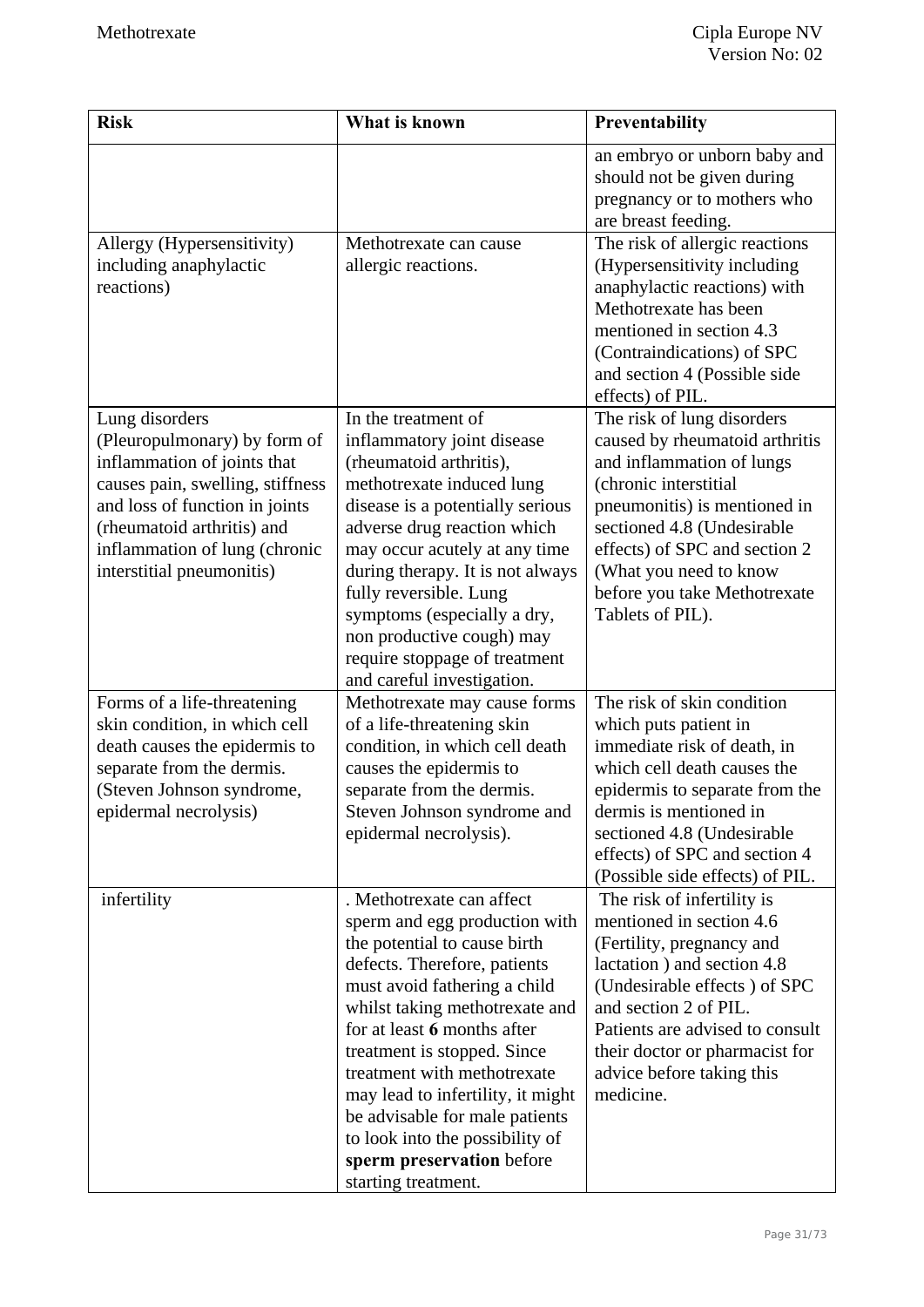| <b>Risk</b>                                                                                                                                                                                                                                     | What is known                                                                                                                                                                                                                                                                                                            | <b>Preventability</b>                                                   |
|-------------------------------------------------------------------------------------------------------------------------------------------------------------------------------------------------------------------------------------------------|--------------------------------------------------------------------------------------------------------------------------------------------------------------------------------------------------------------------------------------------------------------------------------------------------------------------------|-------------------------------------------------------------------------|
| Swelling (inflammation) of the                                                                                                                                                                                                                  | Reversible Swelling                                                                                                                                                                                                                                                                                                      | This risk has been mentioned                                            |
| lungs from an increase in<br>eosinophils, a type of white<br>blood cell (Eosinophilic<br>pulmonary reactions) and<br>treatment resistant scarring<br>and thickening of the lung<br>tissues (interstitial fibrosis)<br>after long term treatment | (inflammation) of the lungs<br>from an increase in<br>eosinophils, a type of white<br>blood cell (Eosinophilic<br>pulmonary reactions) and<br>treatment-resistant, scarring<br>and thickening of the lung<br>tissues (interstitial fibrosis)<br>may occur, particularly after<br>long-term treatment of<br>methotrexate. | in section 4.4 (Special<br>warnings and precautions for<br>use) of SPC. |

## **Important potential risks**

| <b>Risk</b>                                                                                                          | What is known (Including reason why it is considered a<br>potential risk)                                                                                                                                                                                                                                                                                                                                                                           |
|----------------------------------------------------------------------------------------------------------------------|-----------------------------------------------------------------------------------------------------------------------------------------------------------------------------------------------------------------------------------------------------------------------------------------------------------------------------------------------------------------------------------------------------------------------------------------------------|
| Use in elderly population                                                                                            | Methotrexate should be used with extreme caution in elderly                                                                                                                                                                                                                                                                                                                                                                                         |
|                                                                                                                      | patients, a reduction in dosage should be considered. Elderly                                                                                                                                                                                                                                                                                                                                                                                       |
|                                                                                                                      | patients may need smaller doses of methotrexate.                                                                                                                                                                                                                                                                                                                                                                                                    |
| Concomitant administration<br>with Acitretin and vitamin<br>preparations containing folic<br>acid or its derivatives | Acitretin (a treatment for psoriasis) is converted to to eretinate.<br>Methotrexate levels may be increased by eretinate and severe<br>inflammation of liver (hepatitis) has been reported following<br>concomitant use of Methotrexate with Acitretin and vitamin<br>preparations containing folic acid or its derivatives.                                                                                                                        |
| Gastrointestinal toxicity<br>including haemorrhagic<br>enteritis and intestinal<br>perforation                       | Particular care and possible stoppage of treatment are advised if<br>inflammation of lips (stomatitis) or gastro intestinal toxicity<br>occurs as inflammation of intestine causing bleeding<br>(haemorrhagic enteritis) and formation of hole in intestine<br>(intestinal perforation) may result.                                                                                                                                                 |
| Malignant Lymphomas                                                                                                  | <b>Cancerous</b> cells that have the ability to spread in lymphatic<br>system (Malignant lymphomas) may occur in patients receiving<br>low dose methotrexate, in which case therapy must be<br>discontinued. Failure of the type of cancer that begins in<br>immune system cells called lymphocytes (lymphoma) to show<br>signs of spontaneous lessening of the severity of a disease<br>(regression) requires the initiation of cytotoxic therapy. |
| Risk of soft tissue necrosis and<br>osteonecrosis                                                                    | Methotrexate given along with radiotherapy may increase the<br>risk of soft tissue cell death (necrosis) and bone death<br>(osteonecrosis).                                                                                                                                                                                                                                                                                                         |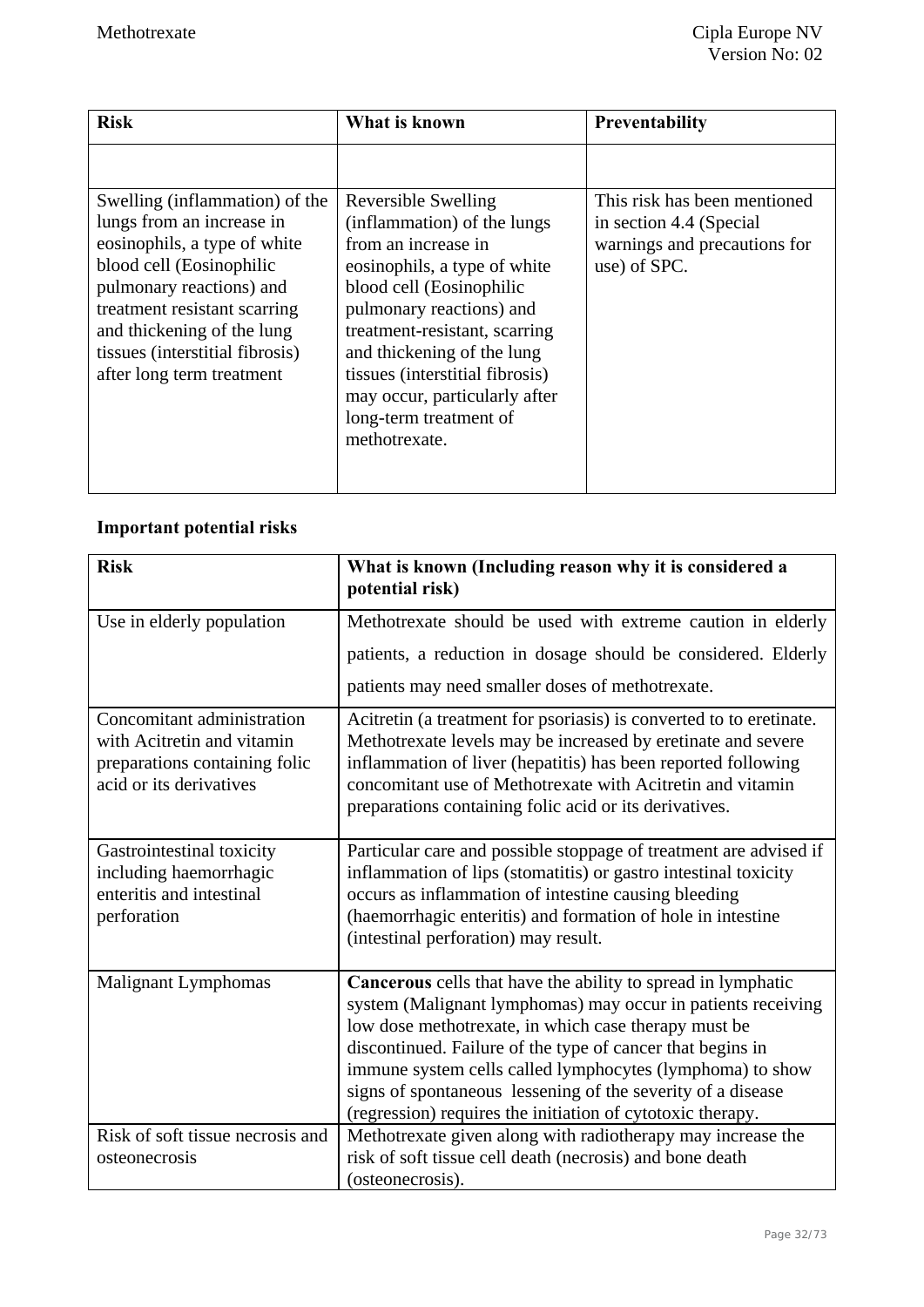| <b>Risk</b>                                                                                                                                                                                                                                                                          | What is known (Including reason why it is considered a<br>potential risk)                                                                                                                                                                                                                                                                                                                                                               |
|--------------------------------------------------------------------------------------------------------------------------------------------------------------------------------------------------------------------------------------------------------------------------------------|-----------------------------------------------------------------------------------------------------------------------------------------------------------------------------------------------------------------------------------------------------------------------------------------------------------------------------------------------------------------------------------------------------------------------------------------|
|                                                                                                                                                                                                                                                                                      |                                                                                                                                                                                                                                                                                                                                                                                                                                         |
| Concurrent administration of<br>agents such as p-aminobenzoic<br>acid, chloramphenicol,<br>diphenylhydantoins, acidic<br>anti-inflammatory agents,<br>salicylates, sulphonamides,<br>tetracyclines, thiazide<br>diuretics, probenicid or<br>sulfinpyrazone or oral<br>hypoglycaemics | The concurrent administration of agents such as p-<br>aminobenzoic acid, chloramphenicol, diphenylhydantoins,<br>acidic anti-inflammatory agents, salicylates, sulphonamides,<br>tetracyclines, thiazide diuretics, probenicid, sulfinpyrazone or<br>oral hypoglycaemics will decrease the<br>methotrexate transport function of renal tubules, thereby<br>reducing excretion and almost certainly increasing methotrexate<br>toxicity. |
| Accidental overdose                                                                                                                                                                                                                                                                  | Cases of overdose, sometimes leading to death, due to                                                                                                                                                                                                                                                                                                                                                                                   |
|                                                                                                                                                                                                                                                                                      | erroneous daily intake instead of weekly intake of oral                                                                                                                                                                                                                                                                                                                                                                                 |
|                                                                                                                                                                                                                                                                                      | methotrexate have been reported.                                                                                                                                                                                                                                                                                                                                                                                                        |

#### **Missing information**

| <b>Risk</b>                  | What is known                                                                |
|------------------------------|------------------------------------------------------------------------------|
| Use in Paediatric population | There is no information available regarding use in paediatric<br>population. |

#### *VI.2.5 Summary of risk minimisation measures by safety concern*

All medicines have a Summary of Product Characteristics (SmPC) which provides physicians, pharmacists and other health care professionals with details on how to use the medicine, the risks and recommendations for minimising them. An abbreviated version of this in lay language is provided in the form of the package leaflet (PL). The measures in these documents are known as routine risk minimisation measures.

The Summary of Product Characteristics and the Package leaflet for Methotrexate can be found in the Methotrexate's EPAR page

This medicine has no additional risk minimisation measures.*VI.2.6 Planned post authorisation development plan* 

Not applicable

#### *VI.2.7 Summary of changes to the Risk Management Plan over time*

Not applicable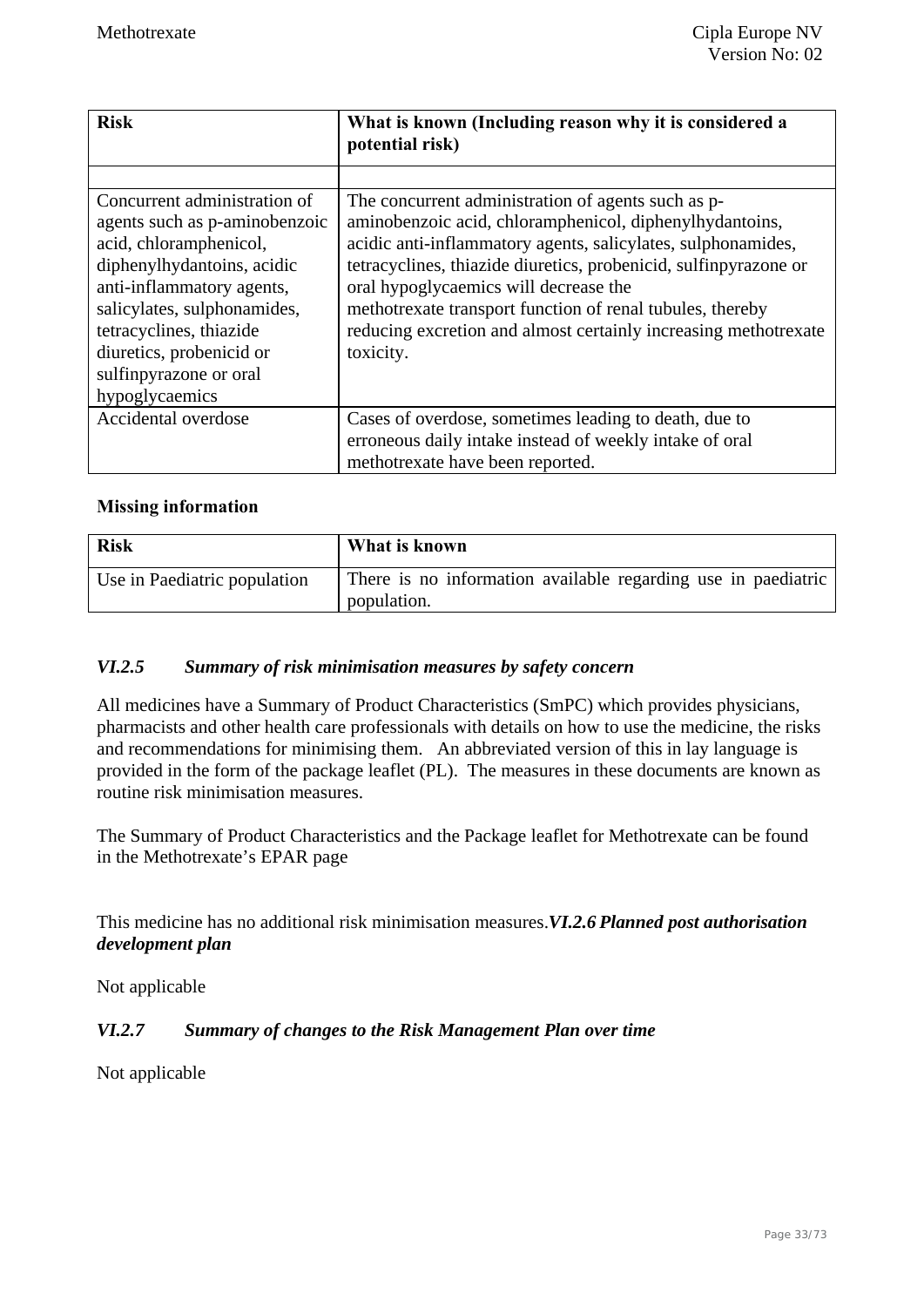## **Part VII: Annexes**

| Annex 5 - Synopsis of on-going and completed pharmacoepidemiological study programme  65         |  |
|--------------------------------------------------------------------------------------------------|--|
| Annex 6 - Protocols for proposed and on-going studies in categories 1-3 of the section "Summary" |  |
|                                                                                                  |  |
|                                                                                                  |  |
|                                                                                                  |  |
| Annex 10 - Details of proposed additional risk minimisation measures (if applicable)             |  |
| Annex 11 - Mock-up of proposed additional risk minimisation measures (if applicable)71           |  |
|                                                                                                  |  |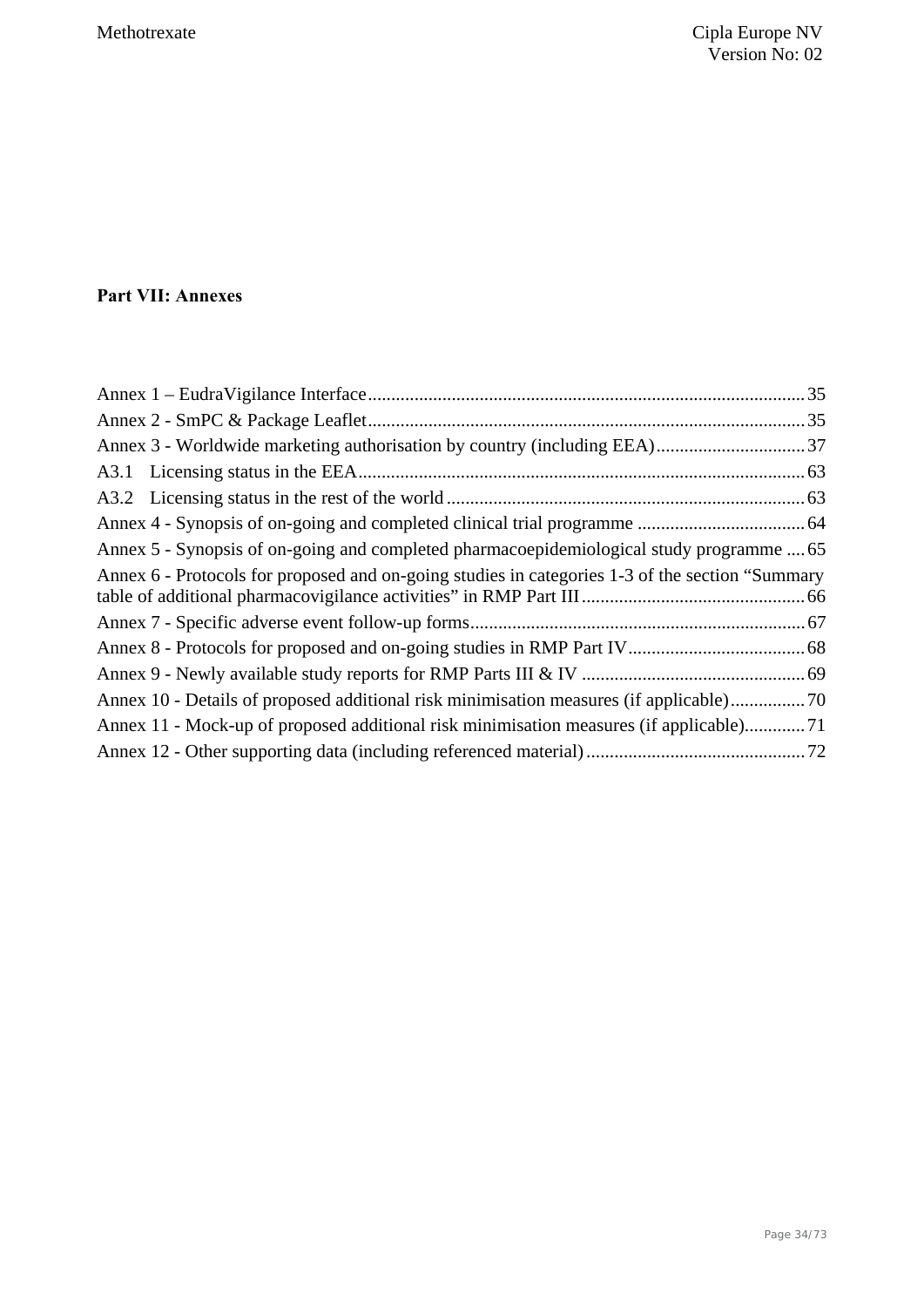# *Annex 1 – EudraVigilance Interface*

*Not applicable*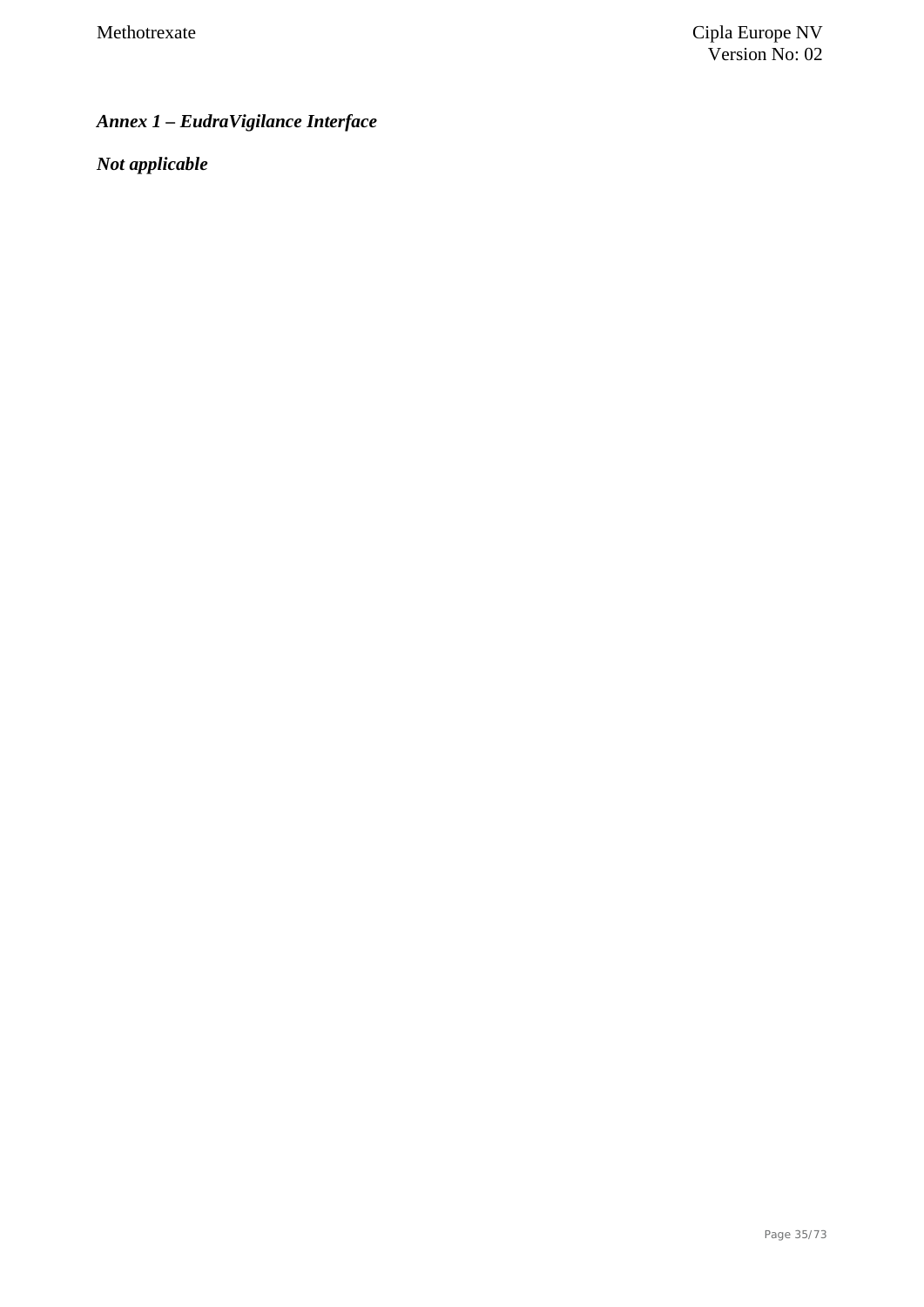*Annex 2 - SmPC & Package Leaflet*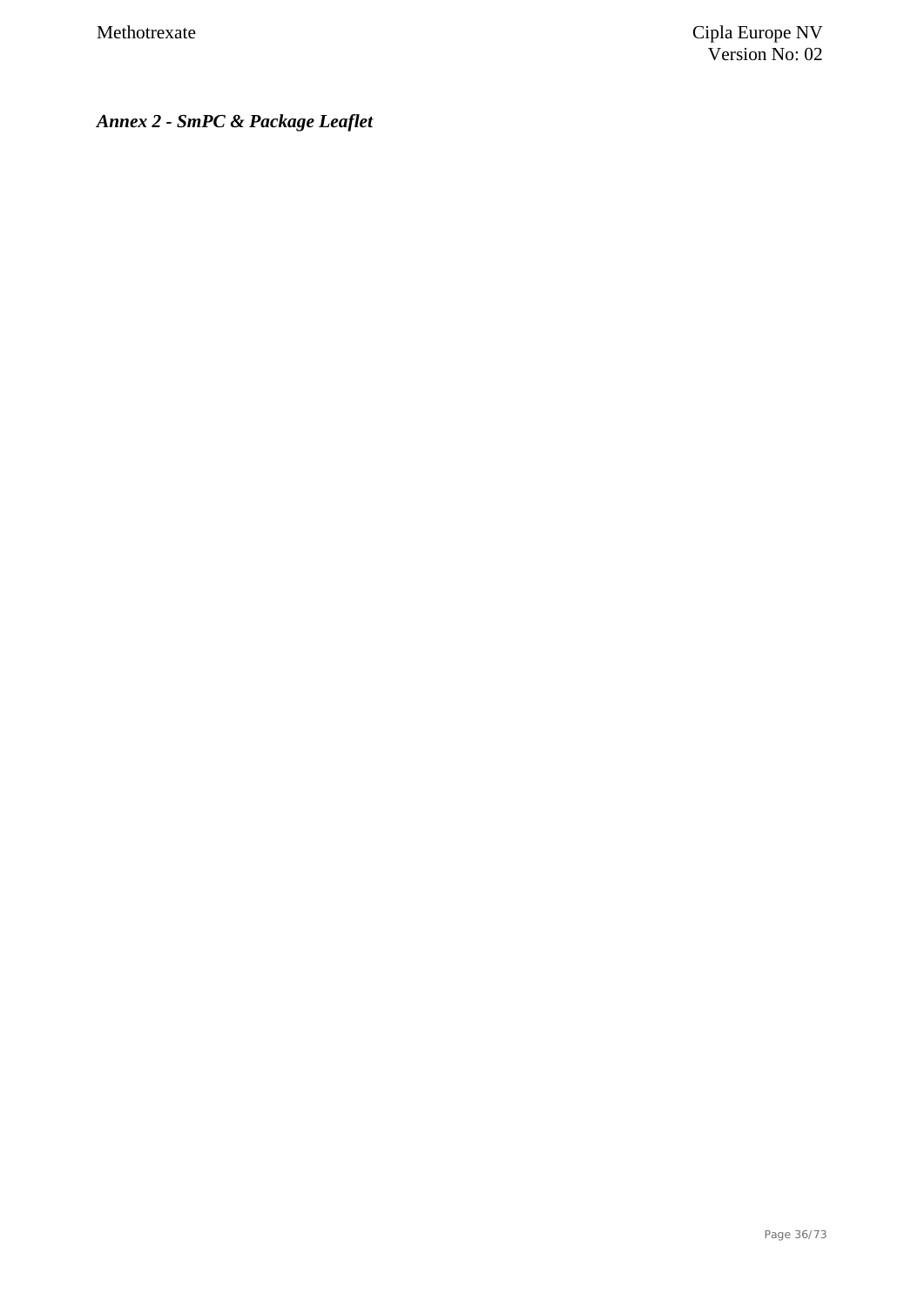### **SUMMARY OF PRODUCT CHARACTERISTICS**

### **1 NAME OF THE MEDICINAL PRODUCT**

Methotrexate 2.5mg tablets

Methotrexate 10mg tablets

### **2 QUALITATIVE AND QUANTITATIVE COMPOSITION**

2.5 mg tablet: each tablet contain methotrexate 2.5mg

#### Excipients with known effects

Each 2.5 mg tablet contain 12.50 mg lactose (as lactose monohydrate)

10 mg tablet: each tablet contain methotrexate 10mg

Excipients with known effects

Each 10 mg tablet contain 50 mg lactose (as lactose monohydrate)

For the full list of excipients, see section 6.1

### **3 PHARMACEUTICAL FORM**

#### Tablet

2.5 mg tablet: yellow, circular, biconvex uncoated tablets with dimension of 4.50 mm  $\pm$ 0.20 mm plain on both sides

10 mg tablet: yellow coloured, capsule shaped, biconvex uncoated tablet with length of 10.00 mm  $\pm$  0.20 mm and breadth 5.00 mm  $\pm$  0.20 mm, with central breakline on one side and plain on other side. The breakline is only to facilitate breaking for ease of swallowing and not to divide into equal doses.

### **4 CLINICAL PARTICULARS**

### *4.1 Therapeutic indications*

Active rheumatoid arthritis in adult patients.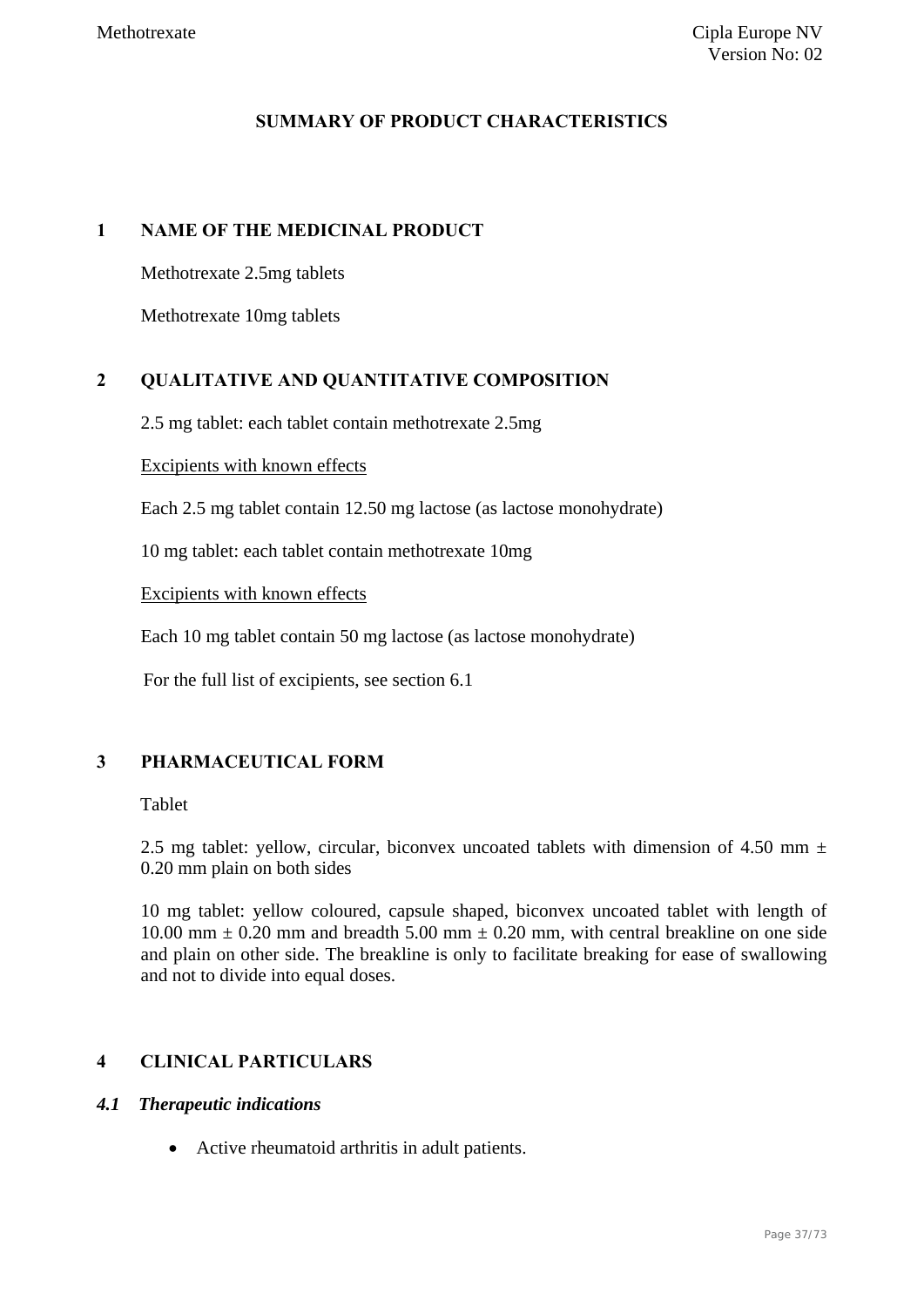Severe forms of psoriasis vulgaris, particularly of the plaque type, which cannot be sufficiently treated with conventional therapy such as phototherapy, PUVA, and retinoids, and severe psoriatic arthritis.

### *4.2 Posology and method of administration*

This medicine should be taken once a week. Do not exceed the weekly dose of this medicine due to toxicity hazards in psoriasis and rheumatoid arthritis. The prescriber may specify the day of intake on the prescription.

#### Rheumatoid arthritis

The usual dose is 7.5 - 15 mg once weekly. The planned weekly dose may be administered in three divided doses over 36 hours. The schedule may be adjusted gradually to achieve an optimal response but should not exceed a total weekly dose of 20 mg. Thereafter the dose should be reduced to the lowest possible effective dose which in most cases is achieved within 6 weeks

#### Psoriasis

Before starting treatment it is advisable to give the patient a test dose of 2.5–5.0 mg to exclude unexpected toxic effects. If, one week later, appropriate laboratory tests are normal, treatment may be initiated. The usual dose is 7.5–15 mg taken once weekly. The planned weekly dose administered as three divided doses over 24 hours. As necessary, the total weekly dose can be increased up to 25 mg. Thereafter the dose should be reduced to the lowest effective dose according to therapeutic response which in most cases is achieved within 4 to 8 weeks.

The patient should be fully informed of the risks involved and the clinician should pay particular attention to the appearance of liver toxicity by carrying out liver function tests before starting methotrexate treatment, and repeating these at 2 to 4 month intervals during therapy. The aim of therapy should be to reduce the dose to the lowest possible level with the longest possible rest period. The use of methotrexate may permit the return to conventional topical therapy which should be encouraged.

### Use in elderly patients:

Methotrexate should be used with extreme caution in elderly patients, a dose reduction should be considered due to reduced liver and kidney function as well as lower folate reserves which occur with increased age.

#### Patients with renal impairment: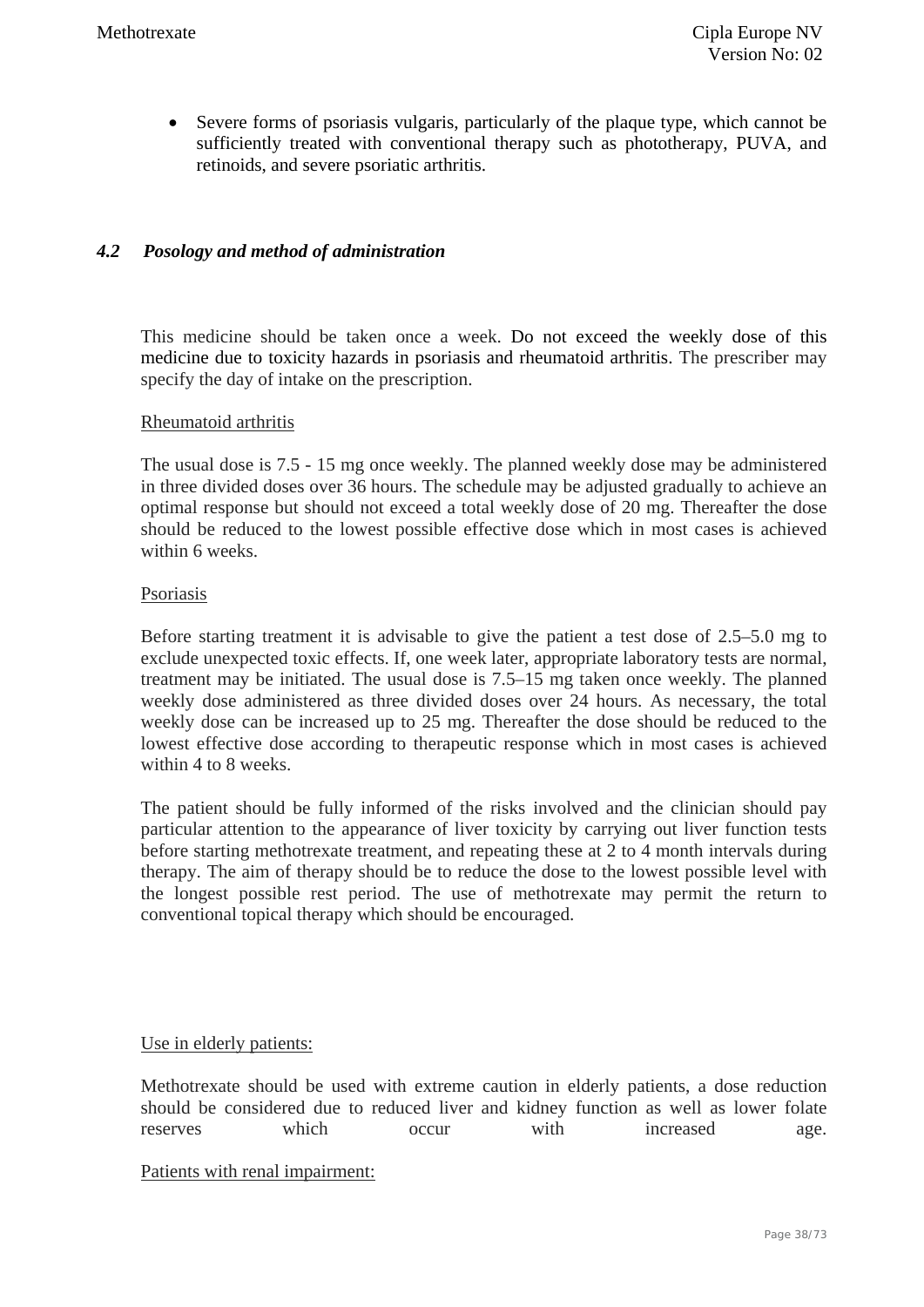Methotrexate should be used with caution in patients with impaired renal function. The dose should be adjusted as follows:

| Creatinine clearance (ml/min) Dose |                               |
|------------------------------------|-------------------------------|
| > 50                               | $100\%$                       |
| $20 - 50$                          | 50 %                          |
| < 20                               | Methotrexate must not be used |

#### Patients with hepatic impairment:

Methotrexate should be administered with great caution, if at all, to patients with significant current or previous liver disease, especially if due to alcohol. Methotrexate is not recommended for children under 3 years as insufficient data on efficacy and safety is available for this population.

### **4.3 Contraindications**

- Hypersensitivity to methotrexate or to any of the excipients listed in section 6.1
- Significantly impaired hepatic function
- Alcoholism
- Significantly impaired renal function
- Pre-existing blood dyscrasias, such as bone marrow hypoplasia, leukopenia, thrombocytopenia, or significant anaemia
- Severe acute or chronic infections and immunodeficiency syndromes
- $\bullet$
- Pregnancy and breast-feeding (see section 4.6)
- During methotrexate therapy concurrent vaccination with live vaccines must not be carried out.

### *4.4 Special warnings and precautions for use*

#### Warnings

Methotrexate must be used only by physicians experienced in antimetabolite chemotherapy.

Concomitant administration of hepatotoxic or haematotoxic DMARDs (disease-modifying antirheumatic drug, e.g. leflunomide) is not advisable.

Due to the possibility of fatal or severe toxic reactions, the patient should be fully informed by the physician of the risks involved and be under constant supervision.

Acute or chronic interstitial pneumonitis, often associated with blood eosinophilia, may occur and deaths have been reported. Symptoms typically include dyspnoea, cough (especially a dry non-productive cough) and fever for which patients should be monitored at each follow-up visit. Patients should be informed of the risk of pneumonitis and advised to contact their doctor immediately should they develop persistent cough or dyspnoea.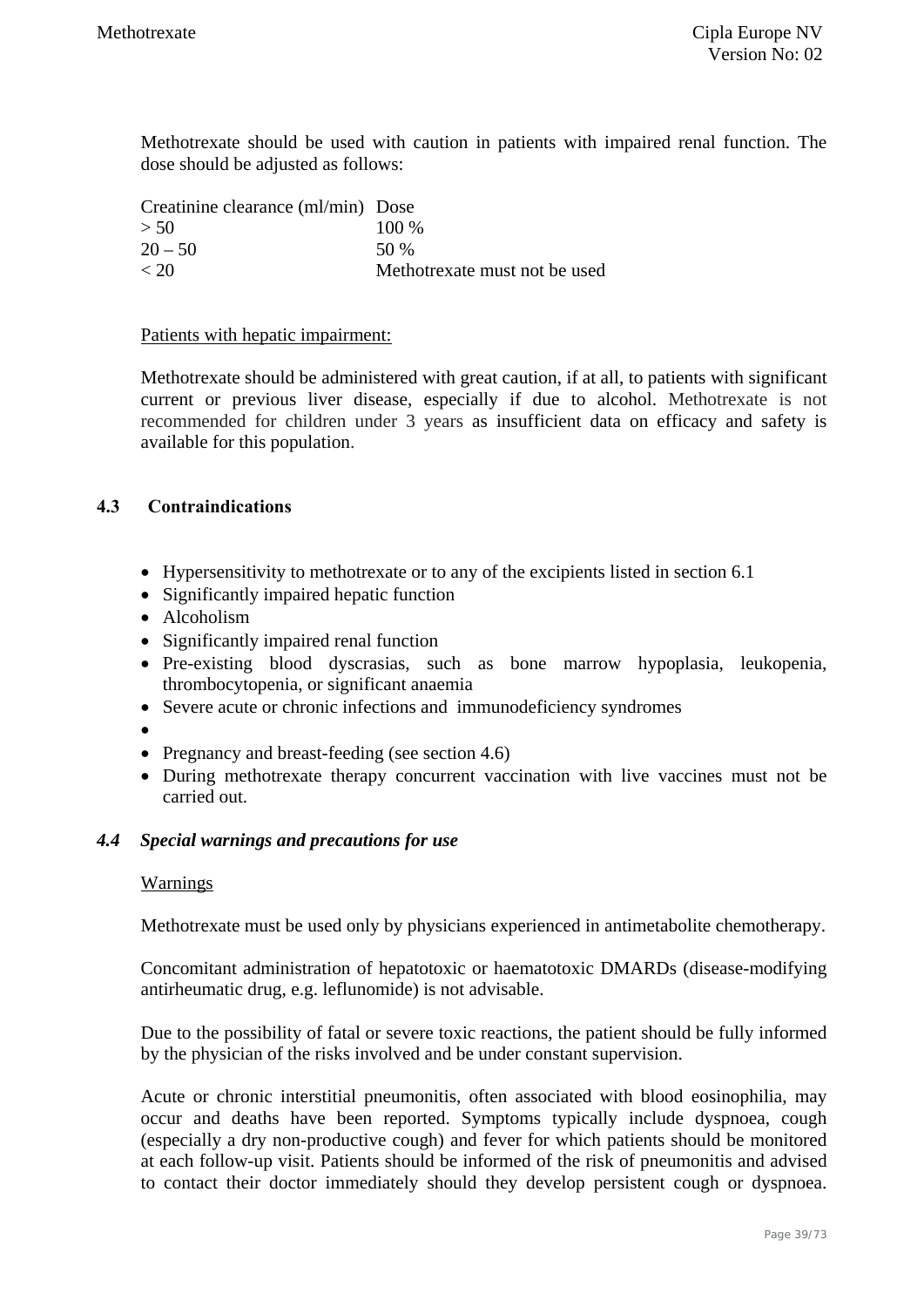Methotrexate should be withdrawn from patients with pulmonary symptoms and a thorough investigation undertaken to exclude infection. If methotrexate induced lung disease is suspected treatment with corticosteroids should be initiated and treatment with methotrexate should not be restarted.

Deaths have been reported associated with the use of methotrexate in the treatment of psoriasis.

For the treatment of psoriasis, methotrexate should be restricted to severe recalcitrant, disabling psoriasis which is not adequately responsive to other forms of therapy, but only when the diagnosis has been established by biopsy and/or after dermatological consultation.

The Patients should be informed clearly that in the treatment of psoriasis and rheumatoid arthritis the administration is in most cases once weekly. Patients should be aware of the importance of adhering to the once weekly intakes and that wrong daily administration can result in severe toxic reactions. The prescriber may specify the day of intake on the prescription.

Full blood counts should be closely monitored before, during and after treatment. If a clinically significant drop in white-cell or platelet count develops, methotrexate should be withdrawn immediately. Patients should be advised to report all symptoms or signs suggestive of infection.

Methotrexate may be hepatotoxic, particularly at high doses or with prolonged therapy. Liver atrophy, necrosis, cirrhosis, fatty changes, and periportal fibrosis have been reported. Since changes may occur without previous signs of gastrointestinal or haematological toxicity, it is imperative that hepatic function be determined prior to initiation of treatment and monitored regularly throughout therapy.

Liver function tests: Particular attention should be given to the appearance of liver toxicity. Treatment should not be instituted or should be discontinued if any abnormality of liver function tests, or liver biopsy, is present or develops during therapy. Such abnormalities should return to normal within two weeks after which treatment may be recommenced at the discretion of the physician.

Check of liver-related enzymes in serum: Temporary increases in transaminases to twice or three times of the upper limit of normal have been reported by patients at a frequency of 13 - 20 %. In the case of a constant increase in liver-related enzymes, a reduction of the dose or discontinuation of therapy should be taken into consideration.

Due to its potentially toxic effect on the liver, additional hepatotoxic medicinal products should not be taken during treatment with methotrexate unless clearly necessary and the consumption of alcohol should be avoided or greatly reduced (see section 4.5). Closer monitoring of liver enzymes should be exercised in Patients taking other hepatotoxic medicinal products concomitantly (e.g. leflunomide). The same should be taken into account with the simultaneous administration of haematotoxic medicinal products (e.g. leflunomide).

There is no evidence to support use of a liver biopsy to monitor hepatic toxicity in rheumatological indications. In case of longer-term treatment of severe forms of psoriasis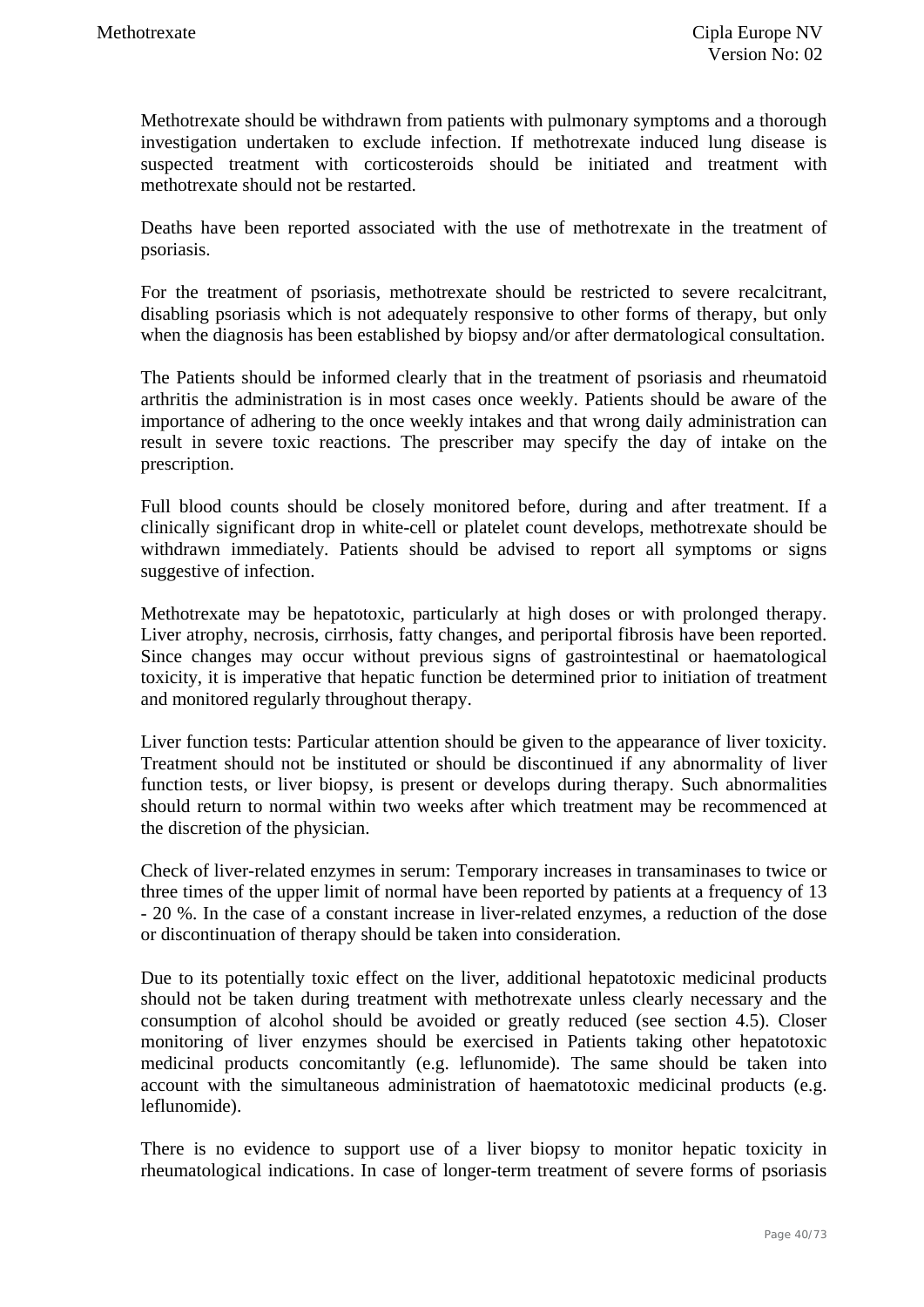with methotrexate, liver biopsies should be performed on account of the hepatotoxic potential.

It has proven useful to differentiate between patients with normal and elevated risk of hepatotoxicity.

a) Patients without risk factors

According to current medical standard of knowledge, liver biopsy is not necessary before a cumulative dose of 1.0-1.5 g is reached.

b) Patients with risk factors

These primarily include:

- anamnestic alcohol abuse
- persistent increase in liver enzymes
- anamnestic hepatopathy including chronic hepatitis B or C
- familial anamnesis with hereditary hepatopathy

and secondarily (with possibly lower relevance):

- diabetes mellitus
- adiposity
- anamnestic exposure to hepatotoxic medicines or chemicals.

Liver biopsy is recommended for these patients during or shortly after initiation of therapy with methotrexate. Since a small percentage of patients discontinues therapy for various reasons after 2-4 months, the first biopsy can be delayed to a time after this initial phase. It should be performed when longer-term therapy can be assumed.

Repeated liver biopsies are recommended after a cumulative dose of 1.0-1.5 g is achieved.

No liver biopsy is necessary in the following cases:

- elderly patients
- patients with an acute disease
- patients with contraindication for liver biopsy (e.g. cardiac instability, altered blood coagulation parameters)
- patients with poor expectance of life.

More frequent check-ups may become necessary

- during the initial phase of treatment
- when the dose is increased
- during episodes of a higher risk of elevated methotrexate blood levels (e.g. dehydration, impaired renal function, additional or elevated dose of medicines administered concomitantly, such as non-steroidal antiinflammatory drugs).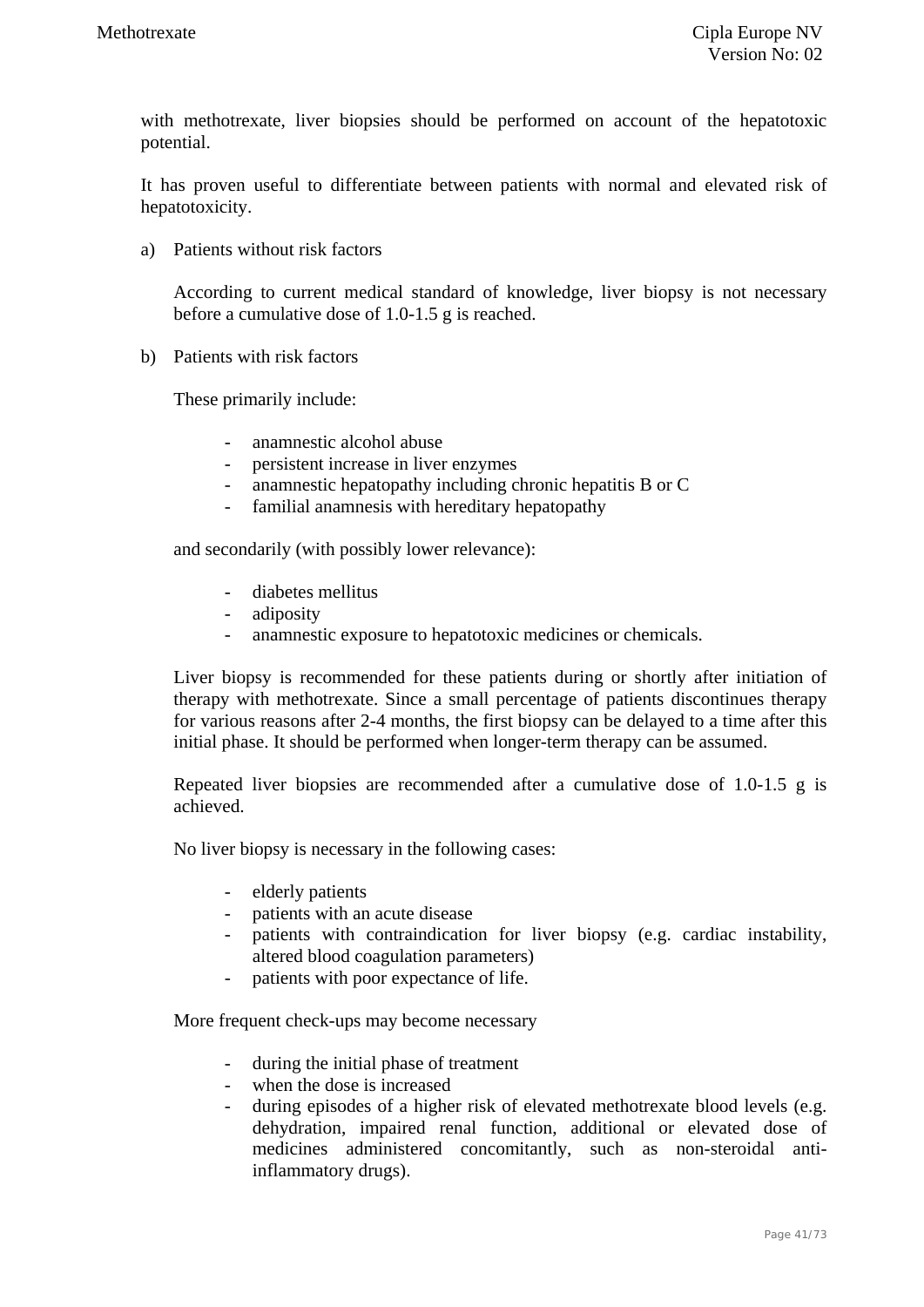Methotrexate has been shown to be teratogenic; it has caused foetal death and/or congenital anomalies. Therefore it is not recommended in women of childbearing potential unless there is appropriate medical evidence that the benefits can be expected to outweigh the considered risks. Pregnant psoriatic patients must not receive methotrexate (see section 4.6).

Renal function should be closely monitored before, during and after treatment. Caution should be exercised if significant renal impairment is disclosed. The dose of methotrexate in patients with renal impairment should be reduced. High doses may cause the precipitation of methotrexate or its metabolites in the renal tubules. A high fluid throughput and alkalinisation of the urine to pH  $6.5 - 7.0$ , by oral or intravenous administration of sodium bicarbonate (5 x 625 mg tablets every three hours) or acetazolamide (500 mg orally four times a day) is recommended as a preventative measure. Methotrexate is excreted primarily by the kidneys. Its use in the presence of impaired renal function may result in accumulation of toxic amounts or even additional renal damage.

Diarrhoea and ulcerative stomatitis are frequent toxic effects and require interruption of therapy, otherwise haemorrhagic enteritis and death from intestinal perforation may occur.

Methotrexate affects gametogenesis during the period of its administration and may result in decreased fertility which is thought to be reversible on discontinuation of therapy.

Methotrexate has some immunosuppressive activity and immunological responses to concurrent vaccination may be decreased. Vaccination with live vaccines should be avoided during therapy.

The immunosuppressive effect of methotrexate should be taken into account when immune responses of patients are important or essential. Special attention should be paid in cases of inactive chronic infections (e.g. herpes zoster, tuberculosis, hepatitis B or C) because of their potential activation.

A chest X-ray is recommended prior to initiation of methotrexate therapy.

Pleural effusions and ascites should be drained prior to initiation of methotrexate therapy.

Serious adverse reactions including deaths have been reported with concomitant administration of methotrexate (usually in high doses) along with some non-steroidal antiinflammatory drugs (NSAIDs).

In the treatment of rheumatoid arthritis, treatment with acetylsalicylic acid and nonsteroidal anti-inflammatory drugs (NSAID) as well as small-dose steroids can be continued. One has to take into consideration, however, that coadministration of NSAIDs and methotrexate may involve an increased risk of toxicity. The steroid dose can be reduced gradually in patients who exhibit therapeutic response to methotrexate therapy.

Interaction between methotrexate and other antirheumatic agents, such as gold, penicillamin, hydroxychloroquine, sulphasalazine or other cytotoxic agents, have not been studied comprehensively, and coadministration may involve an increased frequency of adverse reactions.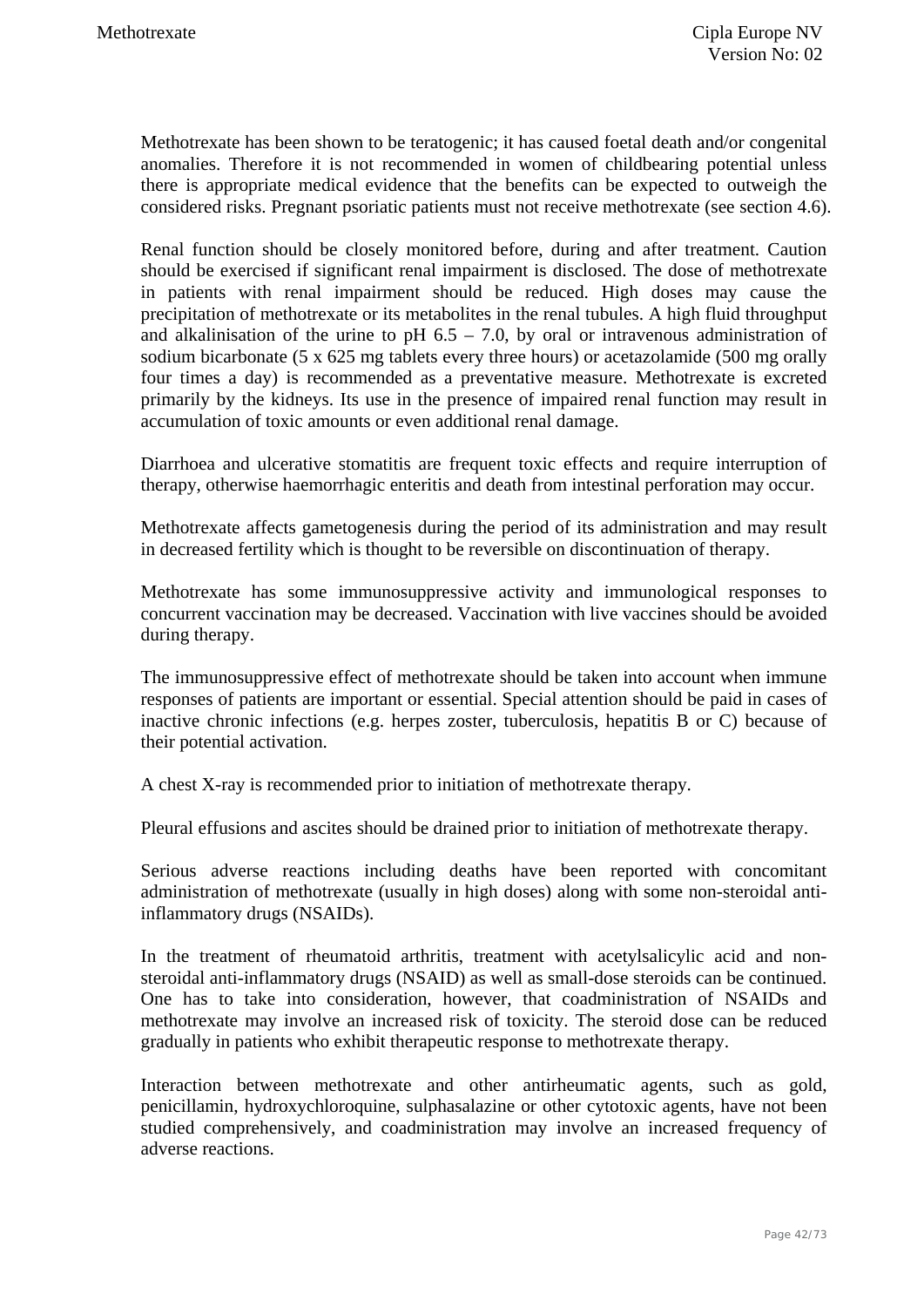Concomitant administration of folate antagonists such as trimethoprim/ sulphamethoxazole has been reported to cause an acute megaloblastic pancytopenia in rare instances.

If acute methotrexate toxicity occurs, patients may require folinic acid.

#### **Precautions**

Before beginning methotrexate therapy or reinstituting methotrexate after a rest period, assessment of renal function, liver function and a bone marrow function should be made by history, physical examination and laboratory tests.

Systemic toxicity of methotrexate may also be enhanced in patients with renal dysfunction, ascites, or other effusions due to prolongation of serum half-life.

Malignant lymphomas may occur in patients receiving low dose methotrexate, in which case therapy must be discontinued. Failure of the lymphoma to show signs of spontaneous regression requires the initiation of cytotoxic therapy.

Methotrexate has been reported to cause impairment of fertility, oligospermia, menstrual dysfunction and amenorrhoea in humans, during and for a short period after cessation of therapy. In addition, methotrexate causes embryotoxicity, abortion and foetal defects in humans. Therefore the possible risks of effects on reproduction should be discussed with patients of childbearing potential (see section 4.6).

Patients undergoing therapy should be subject to appropriate supervision so that signs or symptoms of possible toxic effects or adverse reactions may be detected and evaluated with minimal delay. Pre-treatment and periodic haematological studies are essential for the safe use of methotrexate in chemotherapy because of its common effect of haematopoietic suppression. This may occur without warning when a patient is on an apparently safe dose, and any profound drop in blood cell count indicates immediate stopping of the drug and appropriate therapy.

In general, the following laboratory tests are recommended as part of essential clinical evaluation and appropriate monitoring of patients chosen for or receiving methotrexate: complete haemogram; haematocrit; urinalysis; renal function tests; liver function tests and chest X-ray.

The purpose is to determine any existing organ dysfunction or system impairment. The tests should be performed prior to therapy, at appropriate periods during therapy and after termination of therapy.

Methotrexate is bound in part to serum albumin after absorption, and toxicity may be increased because of displacement by certain drugs such as salicylates, sulphonamides, phenytoin, and some antibacterials such as tetracycline, chloramphenicol and paraaminobenzoic acid. These drugs, especially salicylates and sulphonamides, whether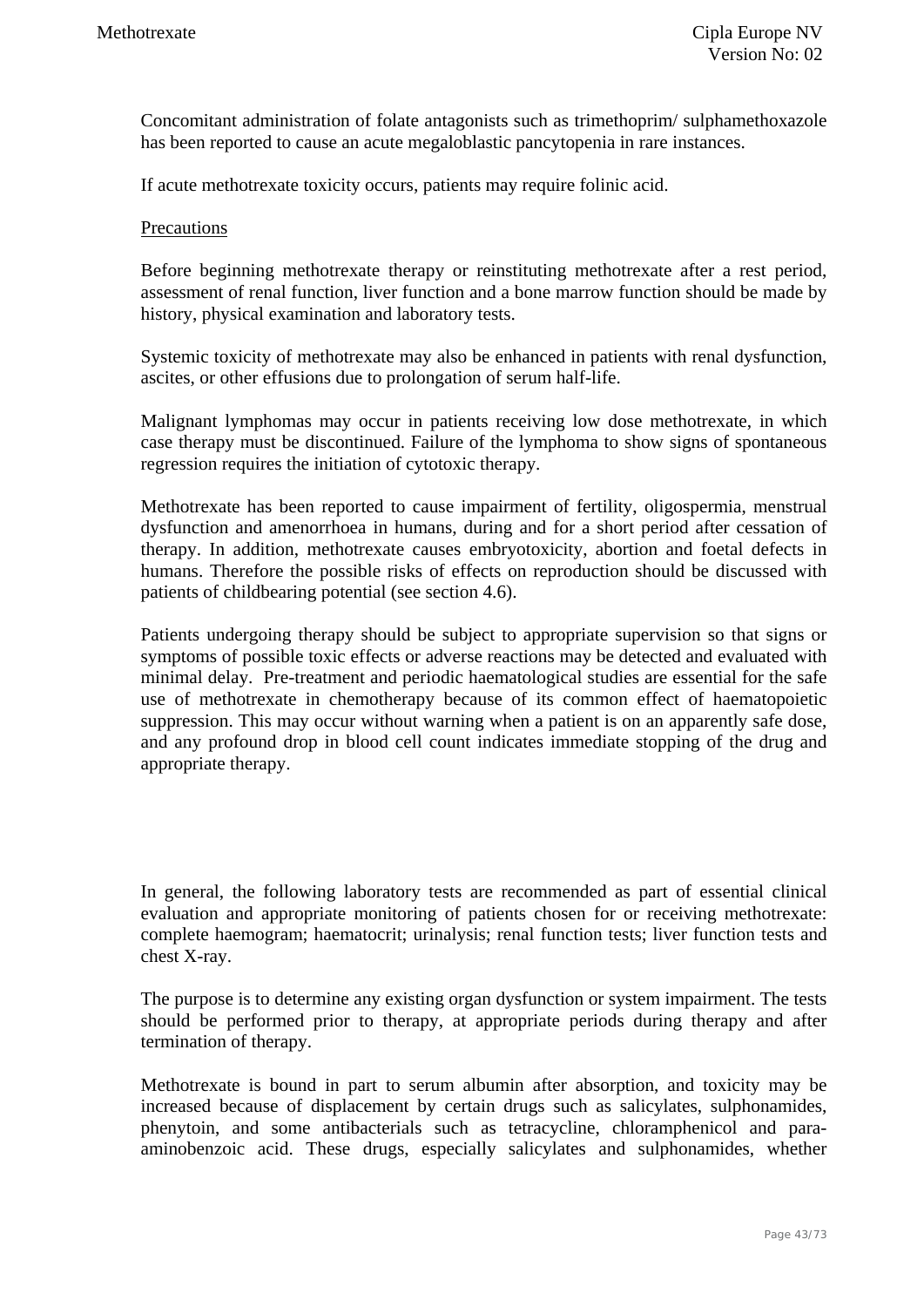antibacterial, hypoglycaemic or diuretic, should not be given concurrently until the significance of these findings is established.

Vitamin preparations containing folic acid or its derivatives may alter response to methotrexate.

Methotrexate should be used with extreme caution in the presence of infection, peptic ulcer, ulcerative colitis, debility, and in extreme youth and old age. If profound leukopenia occurs during therapy, bacterial infection may occur or become a threat. Cessation of the drug and appropriate antibiotic therapy is usually indicated. In severe bone marrow depression, blood or platelet transfusions may be necessary.

The tablets contains lactose. Patient with rare hereditary problems of galactose intolerance, the Lapp lactose deficiency or glucose malabsorption should not take this medicine.

### *4.5 Interaction with other medicinal products and other forms of interaction*

After absorption methotrexate binds partly to serum albumin. Certain medicinal products (e.g. salicylates, sulfonamides and phenytoin) decrease this binding. In such instances the toxicity of methotrexate may increase when coadministered. Since probenecid and weak organic acids, such as "loop-diuretics" as well as pyrazols, reduce tubular secretion, great caution should be exercised when these medicinal products are coadministered with methotrexate.

Penicillins can decrease the renal clearance of methotrexate and haematological and gastrointestinal toxicity has been observed in combination with high- and low-dose methotrexate.

Oral antibiotics, such as tetracycline, chloramphenicol, and non-absorbable broad spectrum antibiotics, may decrease intestinal absorption of methotrexate or interfere with the enterohepatic circulation by inhibiting bowel flora and suppressing metabolism of methotrexate by bacteria.

Coadministration of other, potentially nephron and hepatotoxic agents (e.g. sulphasalazine, leflunomide and alcohol) with methotrexate should be avoided. Special caution should be exercised when observing patients receiving methotrexate therapy in combination with azathioprine or retinoids.

Methotrexate in combination with leflunomide can increase the risk for pancytopenia.

Enhancement of nephrotoxicity may be seen with high-dose methotrexate is administered in combination with a potentially nephrotoxic chemotherapeutic agent (e.g. cisplatin).

NSAIDs should not be administered before or concurrently with high-dose methotrexate. Concomitant use of some NSAIDs and high-dose methotrexate has been reported to increase and prolong the serum methotrexate concentration in serum and to increase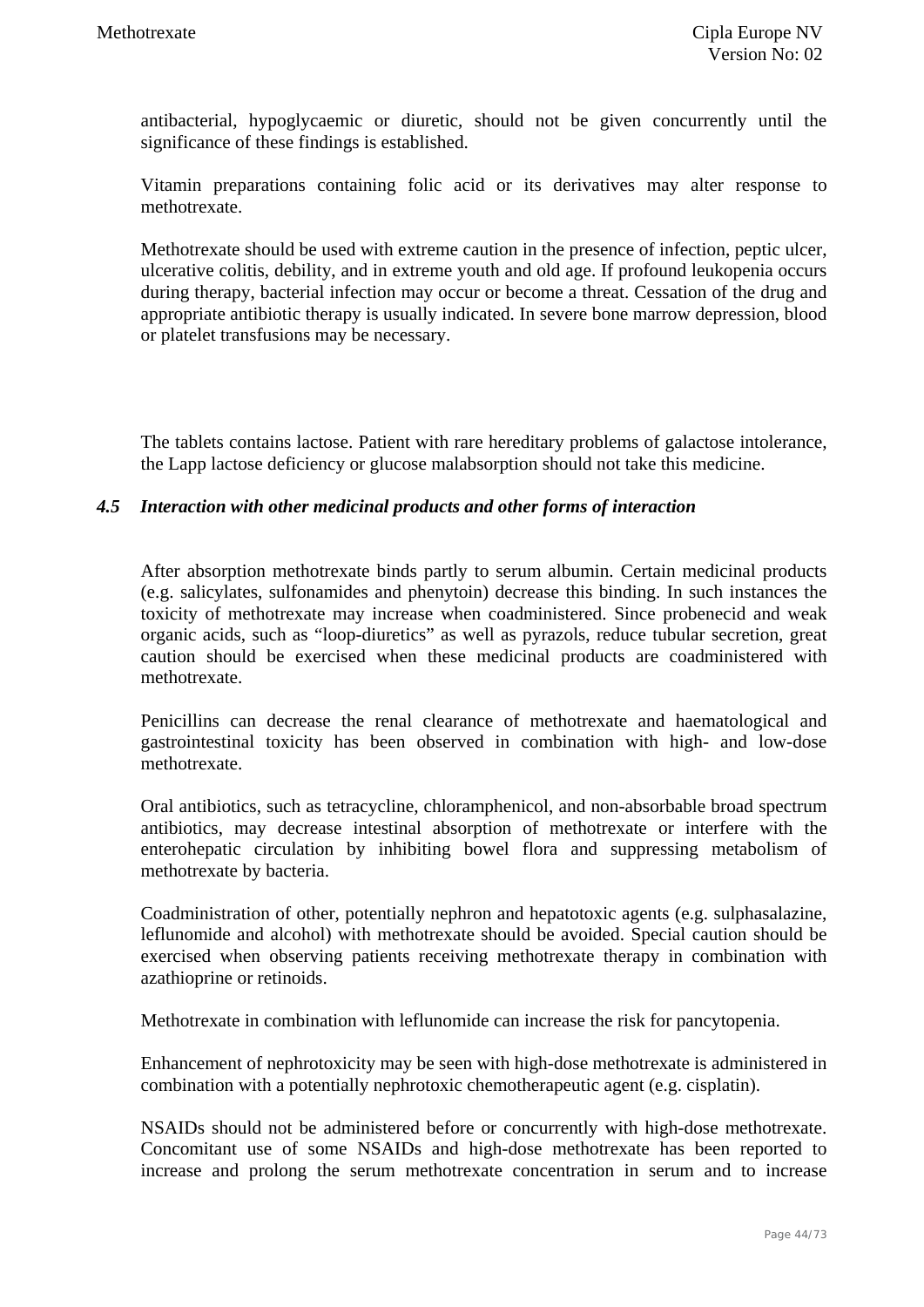gastrointestinal and haematological toxicity. When using smaller doses of methotrexate, these medicinal products have been found in animals to decrease the tubular secretion of methotrexate and possibly to increase its toxicity. In addition to methotrexate, patients with rheumatoid arthritis have generally been treated, however, with NSAIDs with no problems. It should be noted, however, that the doses of methotrexate used in the treatment of rheumatoid arthritis (7.5 - 15 mg/week) are slightly lower than those used for psoriasis and that higher doses can result in unexpected toxicity.

Vitamin preparations containing folic acid or its derivatives may change the response to methotrexate.

Trimethoprim/sulfamethoxazole has been reported in rare cases to increase bone marrow suppression in patients treated with methotrexate, presumably because of the increased antifolate effect.

Bone marrow suppression and reduced folate concentrations have been reported when triamterene and methotrexate were coadministered.

There is evidence that coadministration of methotrexate and omeprazole prolongs the elimination of methotrexate via the kidneys. Coadministration of proton pump inhibitors, such as omeprazole or pantoprazole, can cause interactions.

Methotrexate may decrease the clearance of theophylline; theophylline levels should be monitored when used concurrently with methotrexate.

Methotrexate increases the plasma levels of mercaptopurine. Combinations of methotrexate and mercaptopurine may therefore require dose adjustment.

Vaccination with a live vaccine in patients receiving chemotherapeutic agents may result in severe and fatal infections. Concomitant use with a live vaccine is not recommended.

Risk of exacerbation of convulsions resulting from the decrease of phenytoin digestive absorption by cytotoxic drug or risk of toxicity enhancement or lose of efficacy of the cytotoxic drug due to increased hepatic metabolism by phenytoin.

Cyclosporine may potentiate methotrexate efficacy and toxicity. There is a risk of excessive immunosuppression with risk of lymphoproliferation when the combination is used.

### *4.6 Fertility, pregnancy and lactation*

#### Pregnancy

Use of methotrexate is contraindicated throughout pregnancy (see section 4.3), since there is evidence of a teratogenic risk in humans (craniofacial, cardiovascular and extremital malformations) and in several animal species(see section 5.3).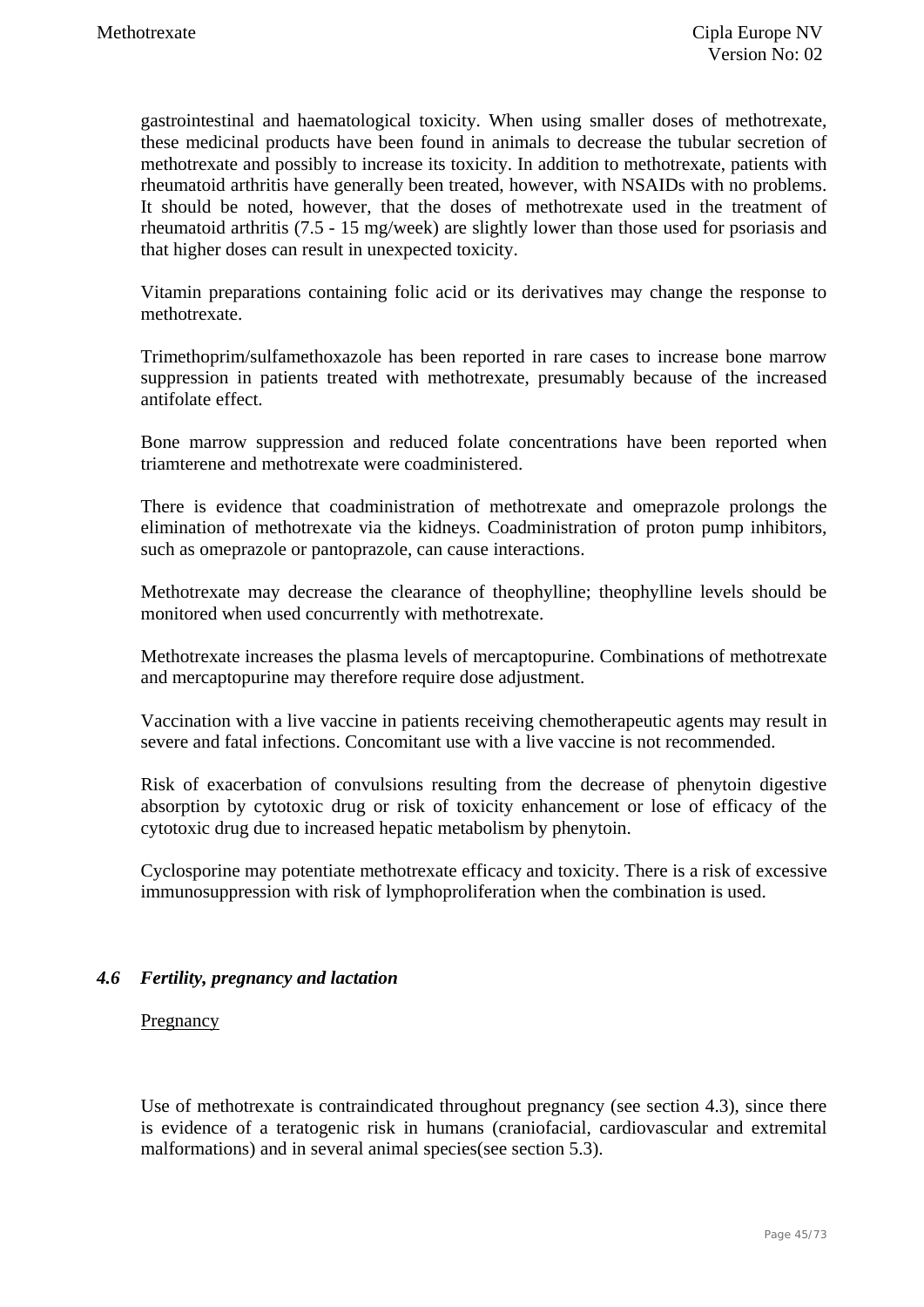In women of child-bearing age, any existing pregnancy must be excluded with certainty by taking appropriate measures, e.g. pregnancy test, prior to initiating therapy.

Women must not become pregnant during and at least 6 months after treatment with methotrexate and must therefore practise an effective form or contraception.

If, nevertheless, pregnancy occurs during this period, medical advice should be given regarding the risk of harmful effects on the child associated with treatment.

As methotrexate may be genotoxic, women who wish to become pregnant are advised to consult a genetic councelling centre, if possible, already prior to therapy.

#### Breastfeeding

As methotrexate passes into breast milk and may cause toxicity in nursing infants, treatment is contraindicated during the lactation period (see section 4.3). Breast-feeding is therefore to be stopped prior to treatment.

#### Fertility

### *Male fertility*

Methotrexate may be genotoxic. Men treated with methotrexate are therefore recommended not to father a child during treatment and up to 6 months afterwards. Since treatment with methotrexate can lead to severe and possibly irreversible disorders in spermatogenesis, men should seek advice about the possibility of sperm preservation before starting therapy.

Both men and women receiving methotrexate should be informed of the potential risk of adverse effects on reproduction. Women of childbearing potential should be fully informed of the potential hazard to the foetus should they become pregnant during methotrexate therapy.

Defective oogenesis or spermatogenesis, transient oligospermia, menstrual dysfunction, and infertility have been reported in patients receiving methotrexate.

#### *4.7 Effects on ability to drive and use machines*

Central nervous system symptoms, such as fatigue and dizziness, can occur during treatment with methotrexate which have minor or moderate influence on the ability to drive and use machines.

### *4***.***8 Undesirable effects*

Generally the frequency and severity of adverse reactions are dependent of the size of the dose, the dosing frequency, the method of administration and the duration of exposure.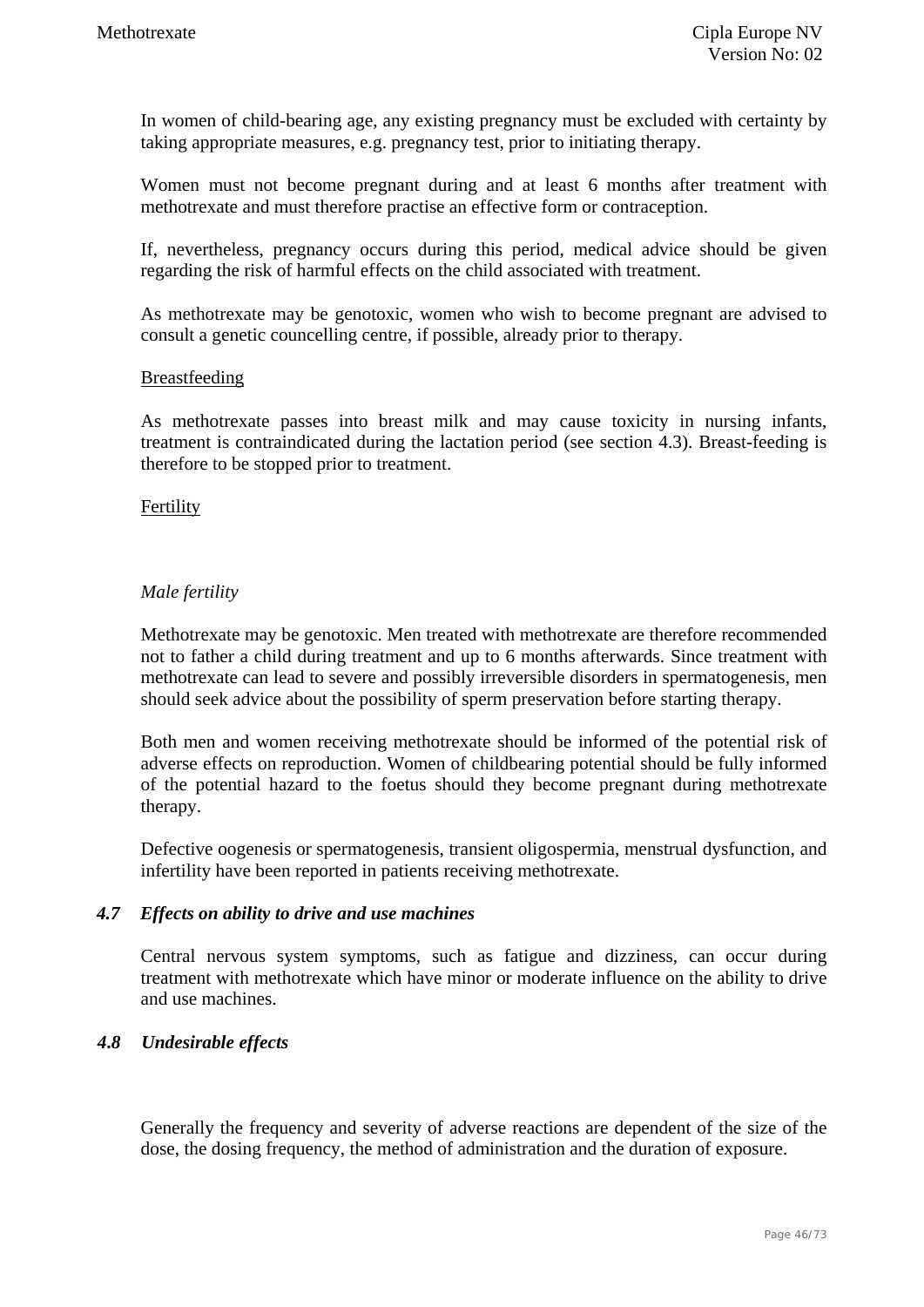If adverse reactions occur, the dose should be reduced or therapy discontinued and necessary corrective therapeutic measures undertaken, such as administration of calcium folinate (see sections 4.2 and 4.4).

The most common adverse reactions of methotrexate are bone marrow suppression and mucosal damage which manifest as ulcerative stomatitis, leucopaenia, nausea and other gastrointestinal disorders. These adverse reactions are generally reversible and corrected in about two weeks after the single dose of methotrexate has been reduced or dose interval increased and/or calcium folinate is used. Other frequently occurring adverse reactions include e.g. malaise, abnormal fatigue, chills and fever, dizziness and reduced immunity to infections.

Methotrexate causes adverse reactions most at high and frequently repeated doses, e.g. in the treatment of cancer diseases. Adverse reactions reported on methotrexate are given below according to organ systems.

The frequencies of the adverse reactions are classified as follows:

Very common ( $\geq 1/10$ ), common ( $\geq 1/100$  to  $\lt 1/10$ ), uncommon ( $\geq 1/1,000$  to  $\lt 1/100$ ). rare ( $\geq 1/10,000$  to  $\lt 1/1,000$ ), very rare ( $\lt 1/10,000$ ), not known (cannot be estimated from the available data)

Neoplasms benign, malignant and unspecified (including cysts and polyps)

Uncommon: Lymphoma<sup>1</sup>

Blood and lymphatic system disorders

Common: Leukopenia

Uncommon: Bone marrow depression, thrombocytopenia, anaemia.

Very rare: Hypogammaglobulinaemia.

#### Nervous system disorders

Common: Headache, dizziness, fatigue, paraesthesia in the extremities.

Rare: Hemiparesis.

Very rare: Irritation, dysarthria, aphasia, lethargy

Eye disorders

Very rare: Conjunctivitis, blurred vision.

Cardiac disorders

Very rare: Pericarditis, pericardial effusion.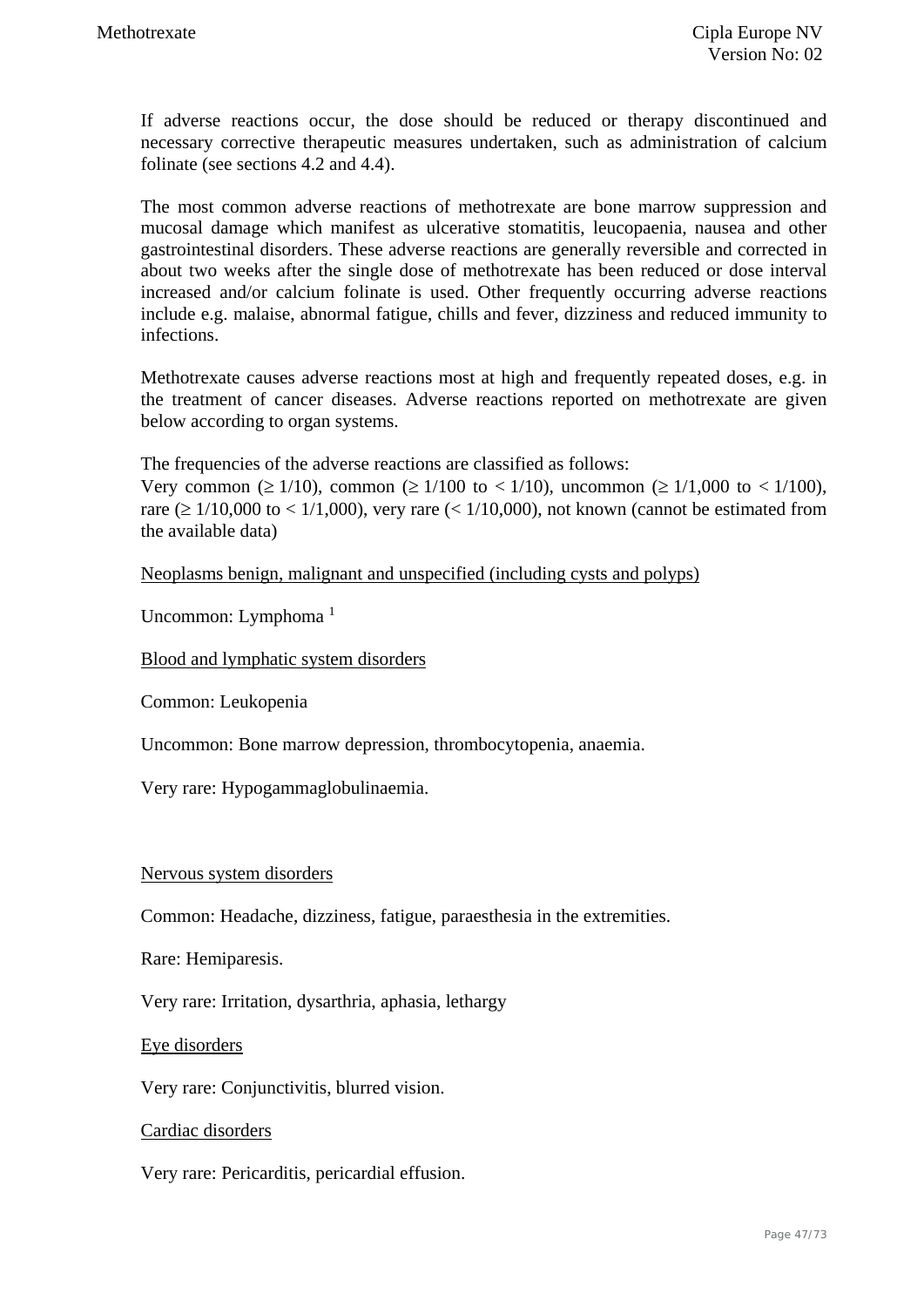### Vascular disorders

Uncommon: Nosebleed

Rare: Hypotension, thromboembolism.

Very rare: Vasculitis.

### Respiratory, thoracic and mediastinal disorders

Uncommon: Pneumonia, interstitial pneumonitis (con be fatal), interstitial fibrosis.

Rare: Dyspnoea, pharyngitis <sup>2</sup>.

Very rare: Pneumocystis carinii-pneumonia, chronic interstitial obstructive lung disease, pleuritis, dry cough.

### Gastrointestinal disorders 3

Common: Stomatitis, anorexia, nausea, vomiting, diarrhoea.

Rare: Gastrointestinal ulcerations and haemorrhage, gingivitis, enteritis.

Very rare: Haematemesis.

Hepatobiliary disorders

Common: Elevated transaminase concentrations.

Rare: Acute hepatitis, hepatotoxicity, periportal fibrosis, liver cirrhosis.

### Skin and subcutaneous tissue disorders

Common: Erythematous rash, alopaecia.

Uncommon: Pruritus, Stevens-Johnson's syndrome, toxic epidermal necrolysis.

Rare: Photohypersensitivity, depigmentation, acne, urticaria, erythema multiforme, painful damage to psoriatic lesion, skin ulceration.

Very rare: Ecchymoses, furunculosis, telangiectasia.

Musculoskeletal and connective tissue disorders

Rare: Arthralgia, myalgia, osteoporosis, increased rheumatic nodules.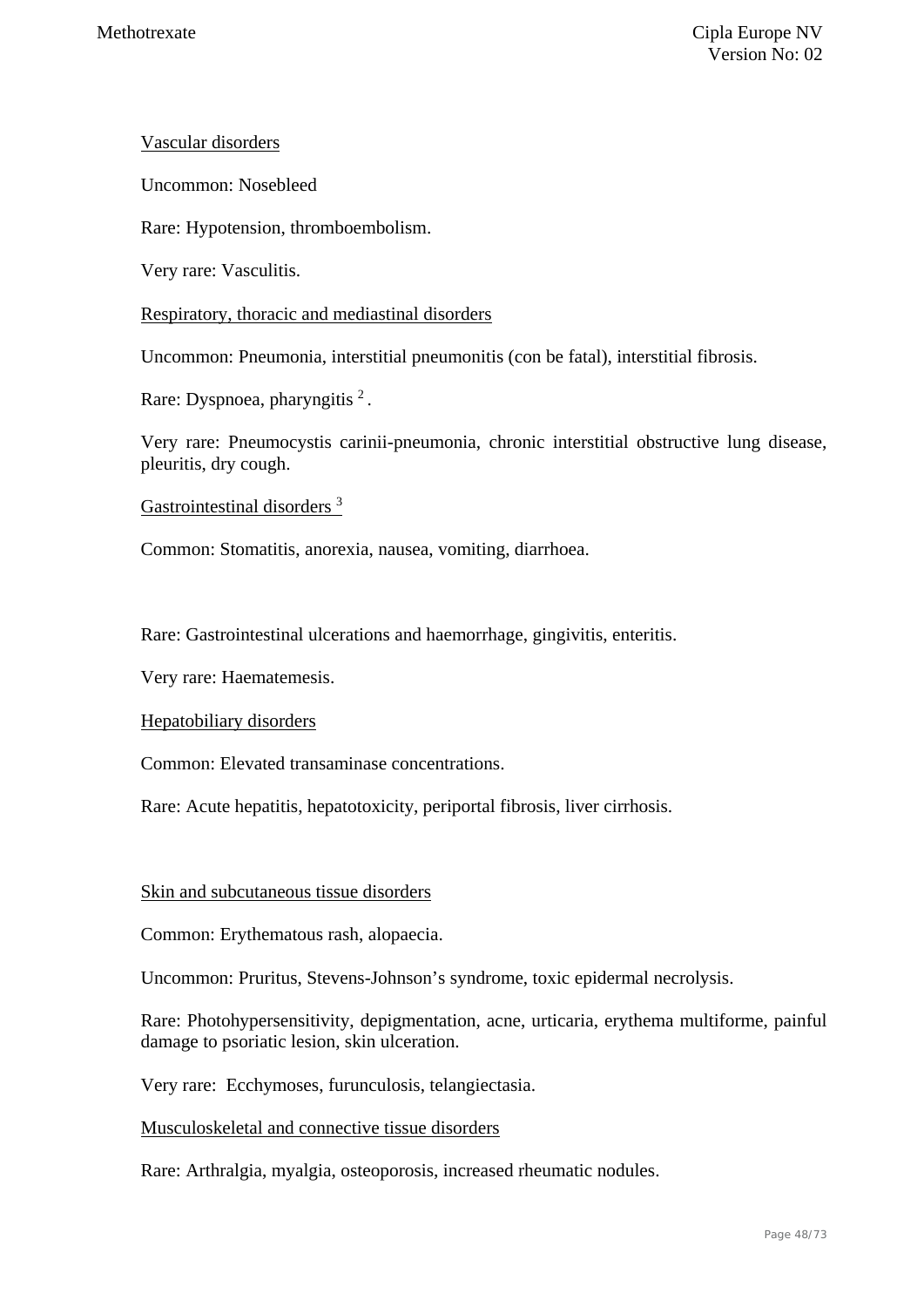### Renal and urinary disorders

Uncommon: Renal insufficiency, nephropathy.

Very rare: Dysuria, azotaemia, cystitis, haematuria.

Reproductive system and breast disorders

Uncommon: Vaginal ulceration.

Rare: Decreased libido, impotence, menstrual disorders.

Very rare: Formation of defective oocytes or sperm cells, transient oligospermia, infertility, vaginal bleeding, gynaecomastia.

### Infections and infestations

Common: Infections.

Uncommon: Opportunistic infections.

Rare: Herpes zoster, sepsis.

Immune system disorders

Uncommon: Anaphylactic-type reaction

Endocrine disorders

Rare: Diabetes mellitus.

Psychiatric disorders

Rare: Depression, confusion.

- <sup>1.</sup> Can be reversible (see 4.4).
- See section 4.4.
- <sup>3.</sup> Gastrointestinal severe adverse reactions require often dose reduction. Ulcerative stomatitis and diarrhoea require discontinuation of methotrexate therapy because of the risk of ulcerative enteritis and fatal intestinal perforation.

The following adverse reactions have also been reported, but their frequency is not known: pancytopaenia, sepsis resulting in death, miscarriage, fetal damages, increased risk of toxic reactions (soft tissue necrosis, osteonecrosis) during radiotherapy, eosinophilia, alveolitis.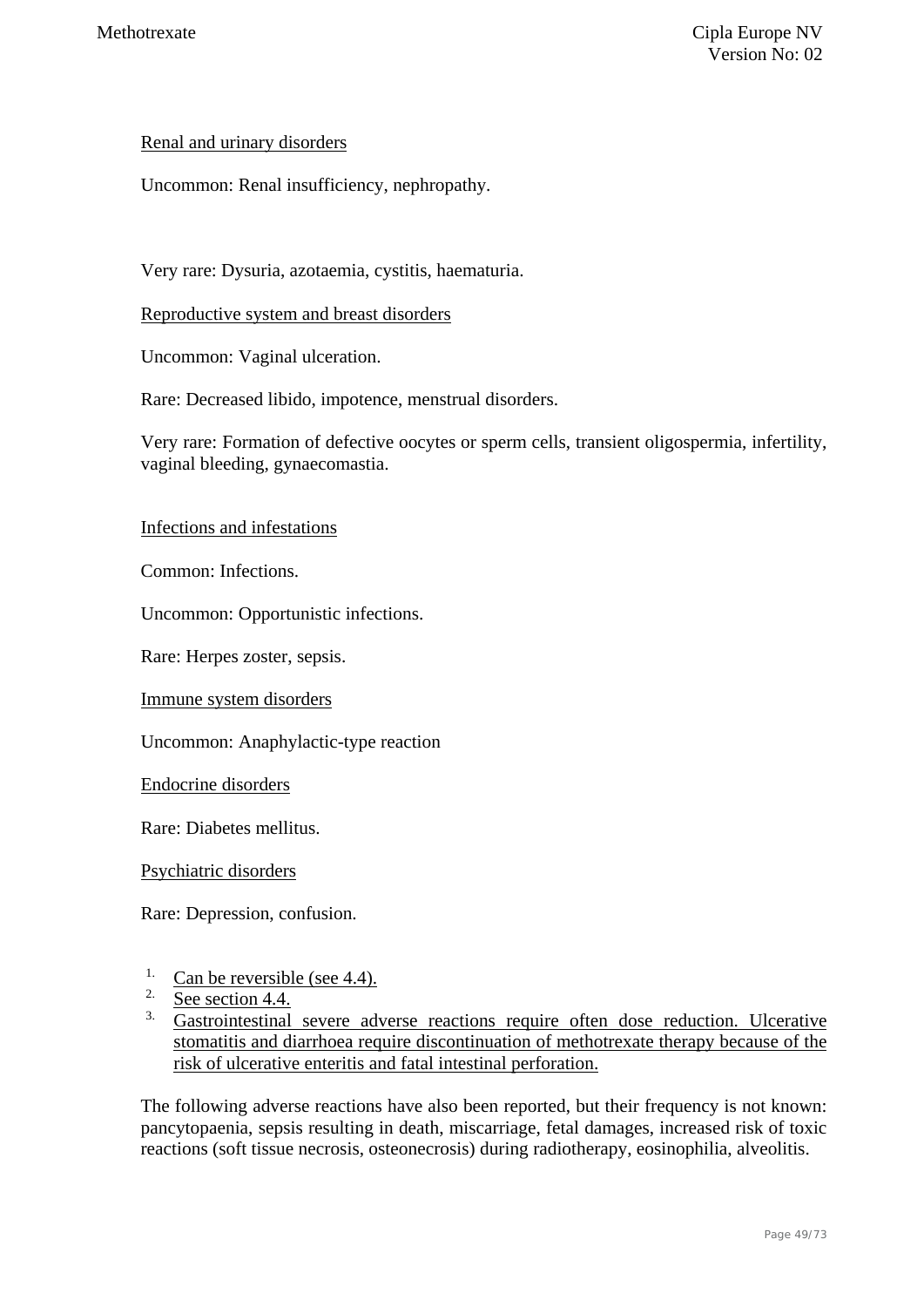The psoriatic lesions may get worse from simultaneous exposure to methotrexate and ultraviolet radiation.

#### Reporting of suspected adverse reactions:

Reporting suspected adverse reactions after authorisation of the medicinal product is important. It allows continued monitoring of the benefit/ risk balance of the medicinal product. Healthcare professionals are asked to report any suspected adverse reactions via national reporting systems listed in Appendix V.

#### *4.9 Overdose*

Cases of overdose, sometimes fatal, due to erroneous daily intake instead of weekly intake of oral methotrexate have been reported. In these cases, symptoms that have been commonly reported are haematological and gastrointestinal reactions.

The toxicity of methotrexate affects mainly the haematopoietic organs. Calcium folinate neutralises effectively the immediate haematopoietic toxic effects of methotrexate. Parenteral calcium folinate therapy should be started within one hour after the administration of methotrexate. The dose of calcium folinate should be at least as high as the dose of methotrexate received by the patient.

Massive overdose requires hydration and alkalinisation of the urine to prevent precipitation of methotrexate and/or its metabolites in the renal tubules. Haemodialysis or peritoneal dialysis has not been found to affect the elimination of methotrexate. Instead, effective clearance of methotrexate has been achieved by intermittent haemodialysis using a so called "high-flux" dialysator.

Observation of serum methotrexate concentrations is relevant in determining the right dose of calcium folinate and the duration of the therapy.

### **5 PHARMACOLOGICAL PROPERTIES**

### *5.1 Pharmacodynamic properties*

#### *Pharmacotherapeutic group: Other immunosuppressive agents, ATC code: L04AX03*

Methotrexate (4-amino-10-methylfolic acid) is a folic acid antagonist which inhibits the reduction of folic acid and increase of tissue cells. Methotrexate enters the cell through an active transport mechanism of reduced folates. As a result of polyglutamation of methotrexate caused by the folylpolyglutamylate enzyme, the duration of the cytotoxic effect of the drug substance in the cell increases. Methotrexate is a phase-specific substance the main action of which is directed to the S-phase of cell mitosis. It acts generally most effectively on actively increasing tissues, such as malignant cells, bone marrow, fetal cells, skin epithelium, oral and intestinal mucosa as well as urinary bladder cells. As the proliferation of malignant cells is higher than that of most normal cells, methotrexate can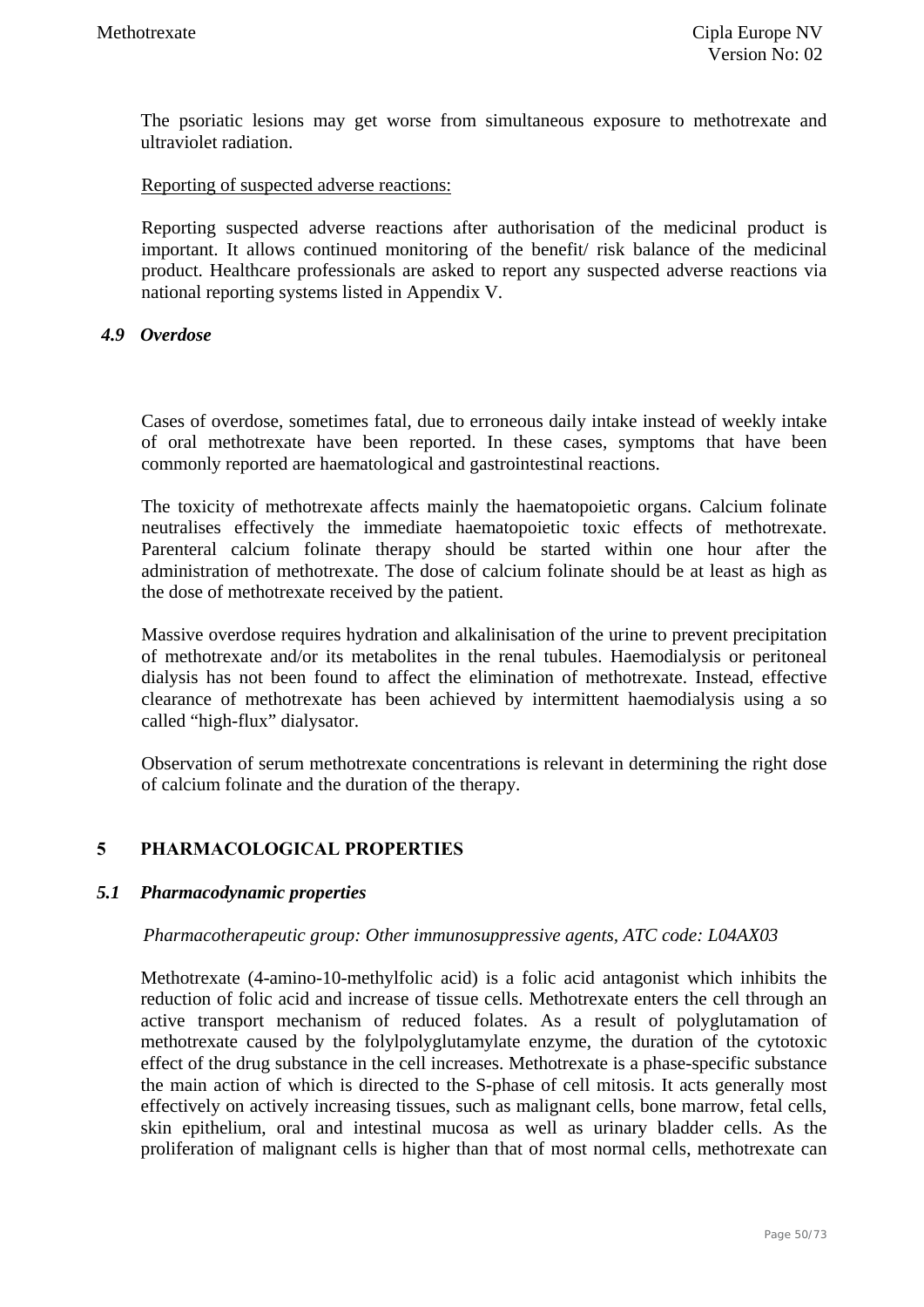slow down the proliferation of malignant cells without causing, however, irreversible damage to normal tissue..

Calcium folinate is a folinic acid which is used to protect normal cells from the toxic effects of methotrexate. Calcium folinate enters the cell through a specific transport mechanism, is converted in the cell into active folates and reverses the inhibition of the precursor synthesis caused by the DNA and RNA..

### *5.2 Pharmacokinetic properties*

The effect of orally administered methotrexate seems to be dependent on the size of the dose. Peak concentrations in serum are reached within 1–2 hours. Generally a dose of methotrexate of 30 mg/m<sup>2</sup> or less is absorbed rapidly and completely. The bioavailability of orally administered methotrexate is high  $(80-100%)$  at doses of 30 mg/m<sup>2</sup> or less. Saturation of the absorption starts at doses above  $30 \text{ mg/m}^2$  and absorption at doses exceeding 80 mg/m<sup>2</sup> is incomplete.

About half of the absorbed methotrexate binds reversibly to serum protein, but is readily distributed in tissues. The elimination follows a triphasic pattern. Excretion takes place mainly via the kidneys. Approximately 41% of the dose is excreted unchanged in the urine within the first six hours, 90% within 24 hours. A minor part of the dose is excreted in the bile of which there is pronounced enterohepatic circulation. The half-life is approximaltey 3–10 hours following low dose treatment and 8–15 hours following high dose treatment. If the renal function is impaired, the concentration of methotrexate in serum and in tissues may increase rapidly.

### *5.3 Preclinical safety data*

Chronic toxicity studies in mice, rats and dogs showed toxic effects in the form of gastrointestinal lesions, myelosuppression and hepatotoxicity. Animal studies show that methotrexate impairs fertility, and is embryo- and foetotoxic. Teratogenic effects have been identified in four species (rats, mice, rabbits, cats). In rhesus monkeys no malformations occurred. Methotrexate is mutagenic *in vivo* and *in vitro*. There is evidence that methotrexate causes cromosomal aberrations in animal cells and in human bone marrow cells, but the clinical significance of these findings has not been established. Rodent carcinogenicity studies do not indicate an increased incidence of tumours. .

### **6 PHARMACEUTICAL PARTICULARS**

*6.1 List of excipient* 

Anhydrous calcium hydrogen phosphate, Lactose monohydrate, Sodium starch glycolate, Microcrystalline cellulose, Talc,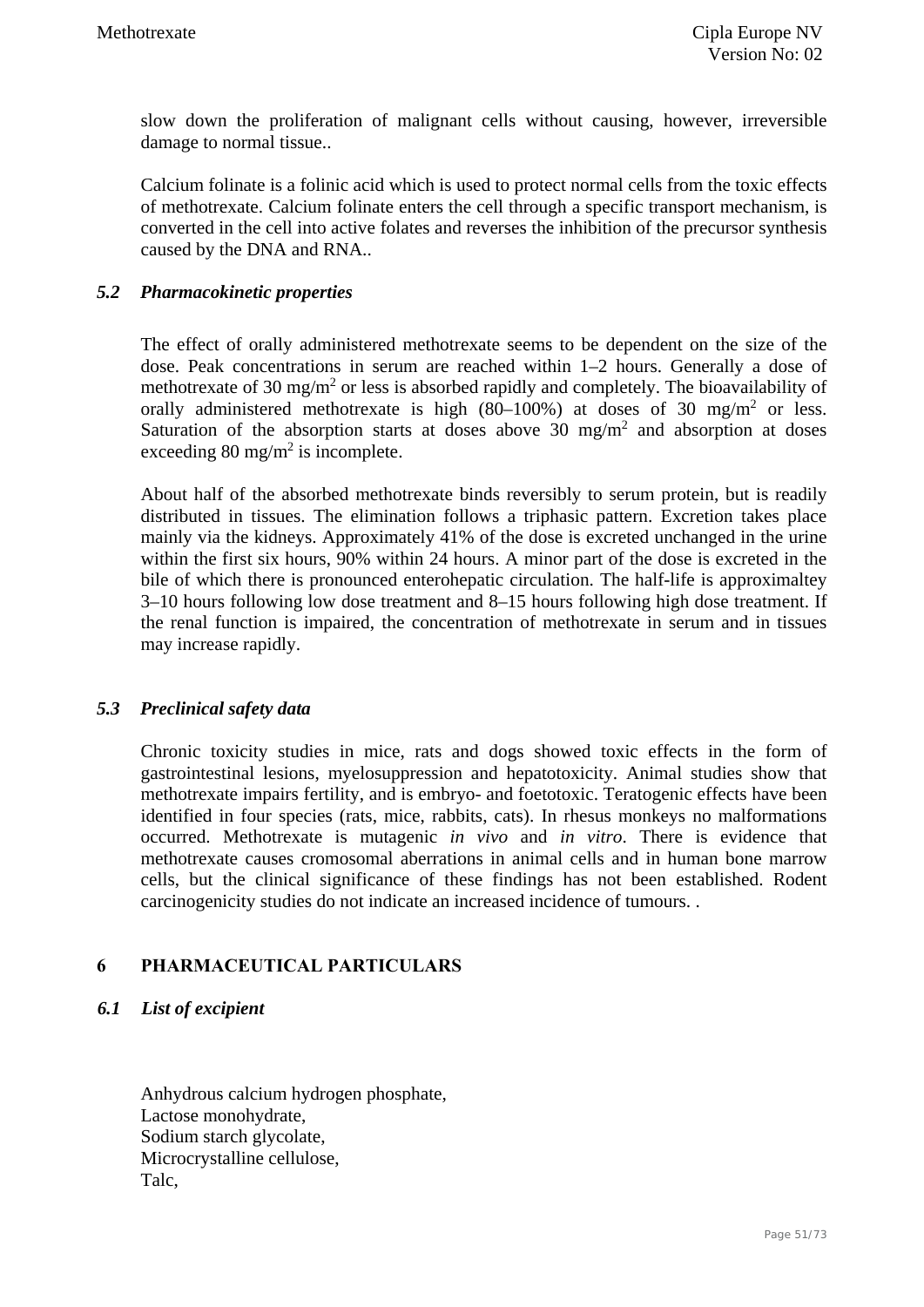Magnesium stearate.

### *6.2 Incompatibilities*

Not applicable

### *6.3 Shelf life*

*2 years* 

### *6.4 Special precautions for storage*

This medicinal product does not require any special temperature storage conditions.

Blister: keep the blister in the outer carton in order to protect from light.

HDPE container: store in original container in order to protect from light.

### *6.5 Nature and contents of container*

#### 2.5 mg tablets:

White high density polyethylene container with non CRC high density polyethylene cap with induction wad. Pack size: 25 or 100 tablets

Amber colour Polyvinylchloride (PVC)/Plain Aluminium blister foil. Pack size: 10, 24, 25, 28 30, 50 or 100 tablets

10 mg tablets:

White high density Polyethylene container with non CRC high density polyethylene cap with induction wad. Pack size: 25 or 100 tablets

Amber colour Polyvinylchloride (PVC)/Plain Aluminium blister foil. Pack size: 10, 25, 30, 50 or 100 tablets.

Not all pack sizes may be marketed.

### *6.6 Special precautions for disposal*

Any unused product or waste material should be disposed of in accordance with local requirements.

### **7 MARKETING AUTHORISATION HOLDER**

### For UK IE, MT:

Cipla (EU) Limited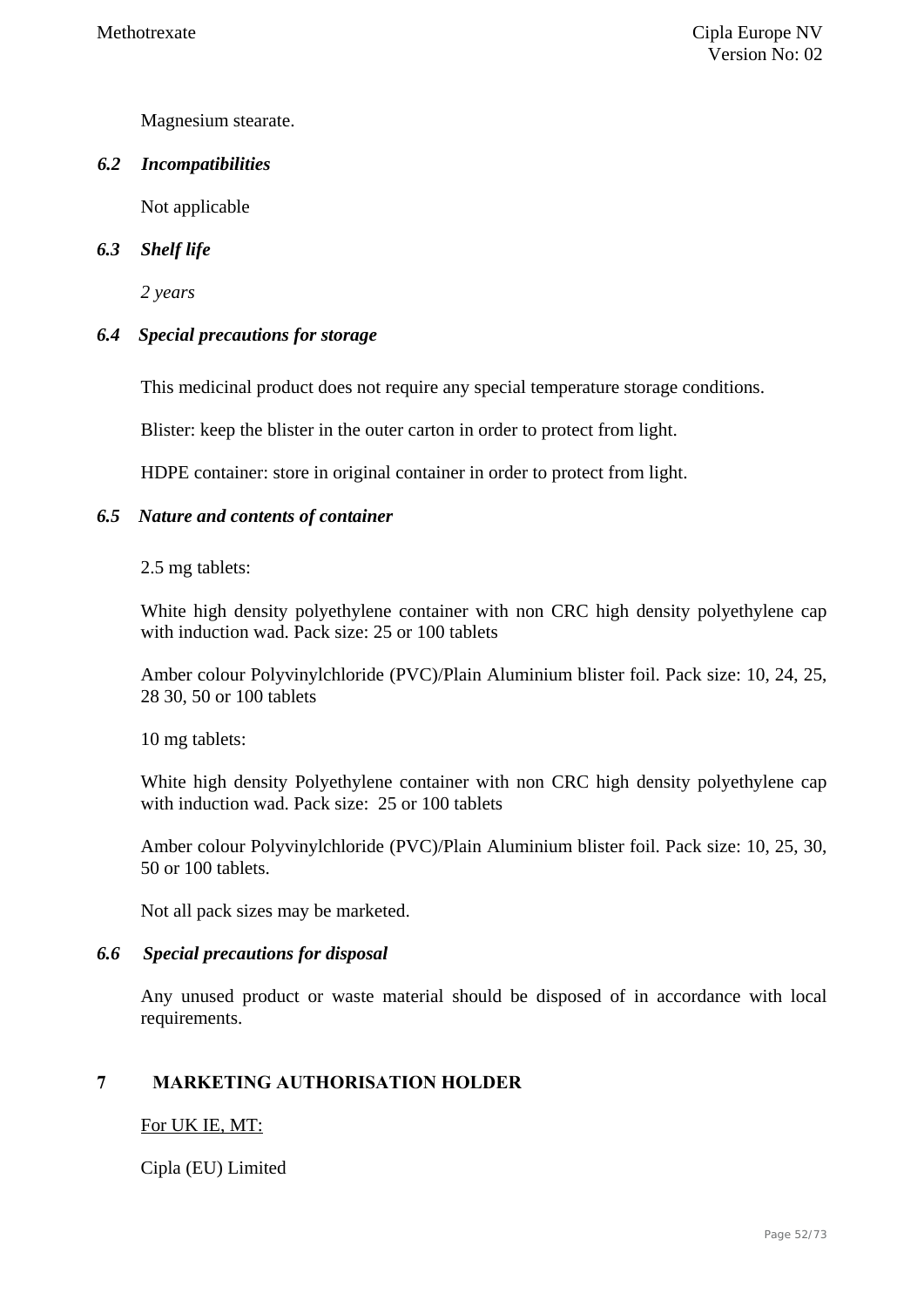Hillbrow House, Hillbrow Road, Esher, Surrey, KT10 9NW, United Kingdom.

For CZ, DK, EL, ES, HR, NO, PL, SE:

Cipla Europe NV Uitbreidingstraat 80 2600 Antwerp Belgium.

### **8 MARKETING AUTHORISATION NUMBER(S)**

### **9 DATE OF FIRST AUTHORISATION/RENEWAL OF THE AUTHORISATION**

### **10 DATE OF REVISION OF THE TEXT**

### **PACKAGE LEAFLET: INFORMATION FOR THE USER**

### **Package leaflet: Information for the user**

### **Methotrexate 2.5 mg tablets Methotrexate 10 mg tablets**  methotrexate

**▼Do not exceed the weekly dose of this medicine due to toxicity hazards.** 

### **Read all of this leaflet carefully before you start taking this medicine because it contains important information for you.**

- Keep this leaflet. You may need to read it again.
- If you have any further questions, ask your doctor or pharmacist.
- This medicine has been prescribed for you only. Do not pass it on to others. It may harm them, even if their signs of illness are the same as yours.
- If you get any side effects, talk to your doctor, pharmacist or nurse. This includes any possible side effects not listed in this leaflet. See section 4.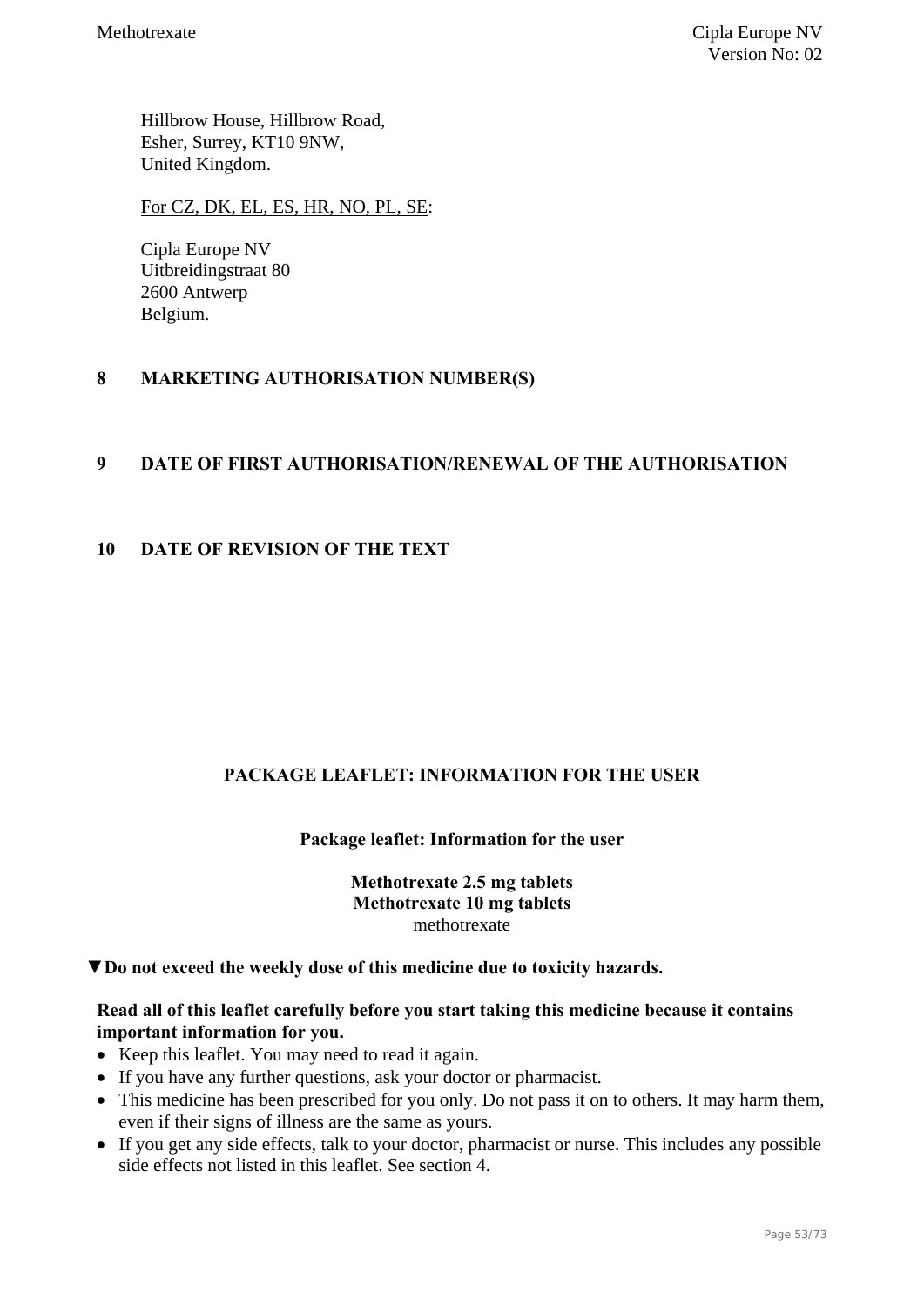### **What is in this leaflet**

- 1. What Methotrexate Tablets are and what they are used for
- 2. What you need to know before you take Methotrexate Tablets
- 3. How to take Methotrexate Tablets
- 4. Possible side effects
- 5. How to store Methotrexate Tablets
- 6. Contents of the pack and other information

### **1. What Methotrexate Tablets are and what they are used for**

Methotrexate Tablets contain the active ingredient methotrexate. Methotrexate is an antimetabolite and immunosuppressant (medicine which affects the reproduction of the body's cells and reduces the activity of the immune system) .

Methotrexate is used to treat:

- active rheumatoid arthritis,
- severe disabling psoriasis,
- psoriatic arthritis in adult patients who have tried other treatments but their illness has not improved.

Your doctor will be able to explain how Methotrexate Tablets might help in your particular condition.

### **2. What you need to know before you take Methotrexate Tablets**

### **Do not take Methotrexate Tablets:**

- if you are allergic (hypersensitive) to methotrexate, or any of the other ingredients of this medicine (listed in section 6);
- if you are pregnant or breast-feeding (see section "Pregnancy, breast-feeding and fertility");
- if you have significant liver disease (your doctor decides the severity of your disease);
- if you have significant kidney disease(your doctor decides the severity of your disease);
- if you have or have had a bone marrow disease or serious blood disorders;
- $\bullet$
- if you have severe acute or chronic infections or immunodeficiency syndrome;
- if you suffer from alcoholism.

### **Warnings and precautions**

Talk to your doctor, pharmacist or nurse before taking Methotrexate Tablets

if you suffer from or have suffered in the past from any of the following conditions;

• have or have had any liver or kidney disease;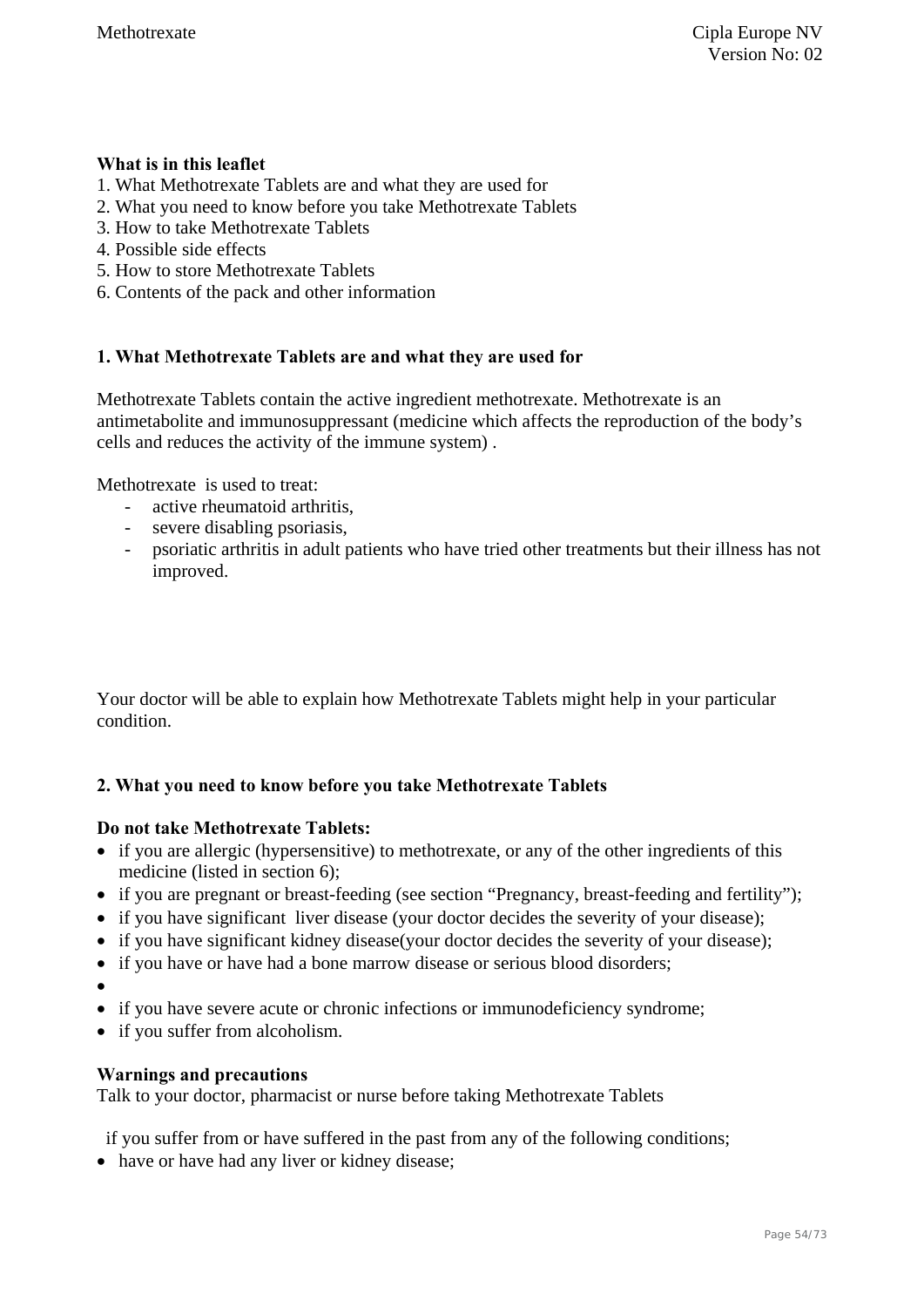- are using any medicines or vitamin products (see section "Other medicines and Methotrexate Tablets");
- $\bullet$  :
- have ulcerations in your stomach or bowel (peptic ulcer or ulcerative colitis);
- are in poor general condition;
- $\bullet$  :
- have received any vaccinations recently or are you due to have any;
- have any symptoms or signs of infection;
- Diabetes mellitus treated with insulin.
- .

Methotrexate temporarily affects sperm and egg production. You and your partner should avoid conception (becoming pregnant or fathering children) if currently receiving methotrexate and for at least six months after your treatment with methotrexate has stopped. See section "Pregnancy, breast-feeding and fertility".

Before treatment is started your doctor may carry out blood tests, and also to check how well your kidneys and liver are working. You may also have a chest X-ray. Further tests may also be done during and after treatment. Do not miss appointments for blood tests.

#### **Children and adolescents**

Methotrexate tablets are not recommended in children and adolescents for rheumatoid arthritis and psoriasis.

### **Other medicines and Methotrexate Tablets**

Tell your doctor or pharmacist if you are taking, have recently taken or might take any other medicines including medicines obtained without a prescription.

Some medicines can affect the way Methotrexate Tablets work, or Methotrexate Tablets can reduce the effectiveness of other medicines taken at the same time. These include:

- $\bullet$  :
- aspirin or similar medcines (known as salicylates);
- certain antibiotics (such as chloramphenicol, penicillin, sulphonamides, co-trimoxazole, trimethoprim and tetracyclines);
- diuretics, triamterene (water tablets):
- $\bullet$
- phenytoin (medicine often used to treat epilepsy);
- probenicid(medicine used to treat gout):
- folic acid (vitamin preparations);
- $\bullet$
- omeprazole or pantoprazole (medicine used to stop the production of stomach acid);
- agents that may be harmful to kidneys and liver [e.g. sulfasalazine and leflunomide (medicines for rheumatic disease), vitamin A and its derivatives, alcohol];
- anticancer agents (e.g. cisplatin, mercaptopurine);
- non-steroidal anti-inflammatory medicines (medicines taken for pain relief) e. g. ibuprofen and pyrazols;
- medicines taken to help control rheumatism e. g. azathioprine;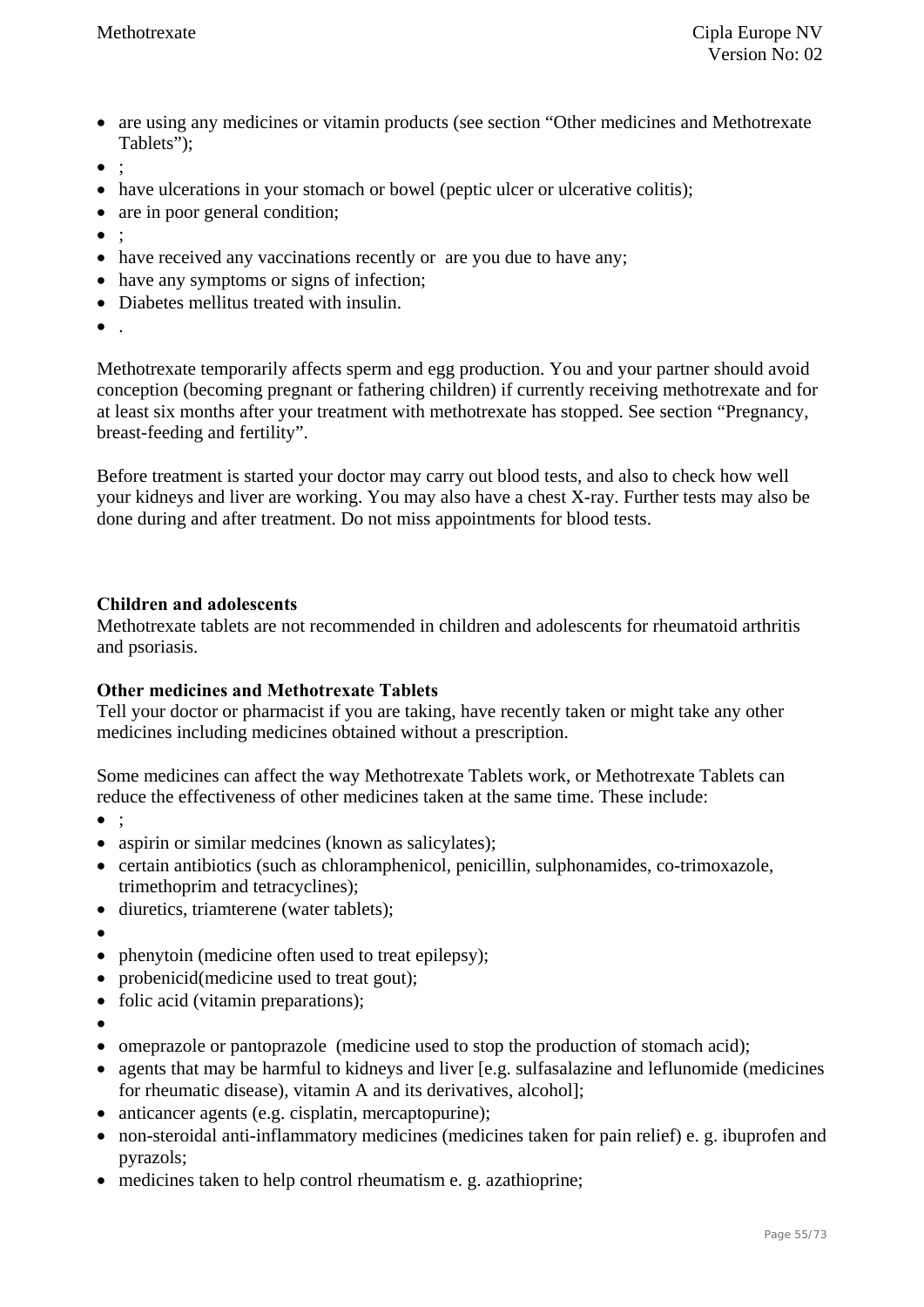- theophylline (medicine used to treat respiratory diseases);
- cyclosporine (an agent that can suppress or prevent the immune response).

Tell your physician about use of Methotrexate Tablets during your next visits.

### **Methotrexate Tablets with food and alcohol**

Alcohol should be avoided while taking methotrexate.

### **Pregnancy, breast-feeding and fertility**

If you are pregnant or breast-feeding, think you might be pregnant, or are planning to have a baby, ask your doctor or pharmacist for advice before taking this medicine.

### Pregnancy

Do **not** use Methotrexate during pregnancy or if you are trying to become pregnant. Methotrexate can cause birth defects, harm unborn babies or cause miscarriages and so it is very important that it is not given to pregnant patients or patients planning to become pregnant. Therefore, in women of child-bearing age any possibility of pregnancy must be excluded with appropriate measures, e.g. a pregnancy test, before starting treatment. You must avoid becoming pregnant whilst taking methotrexate and for at least 6 months after treatment is stopped. Therefore you must ensure reliable contraception during this whole period (see section "Warnings and precautions").

If you do become pregnant during treatment, you should be offered advice regarding the risk of harmful effects on the child through treatment.

If you wish to become pregnant you should consult a genetic information centre before the planned start of treatment, because methotrexate may be genotoxic, which means that the medicine may cause genetic mutation.

### Breast-feeding

Do not breastfeed during treatment, because methotrexate passes into breast milk. If your attending doctor considers treatment with methotrexate absolutely necessary during the lactation period, you must stop breast-feeding.

### Fertility

### *Male fertility*

Methotrexate may be genotoxic. This means that the medicine may cause genetic mutation. Methotrexate can affect sperm and egg production with the potential to cause birth defects. Therefore, you must avoid fathering a child whilst taking methotrexate and for at least **6** months after treatment is stopped. Since treatment with methotrexate may lead to infertility, it might be advisable for male patients to look into the possibility of **sperm preservation** before starting treatment (see section "Warnings and precautions").

Ask your doctor or pharmacist for advice before taking any medicine.

### **Driving and using machines**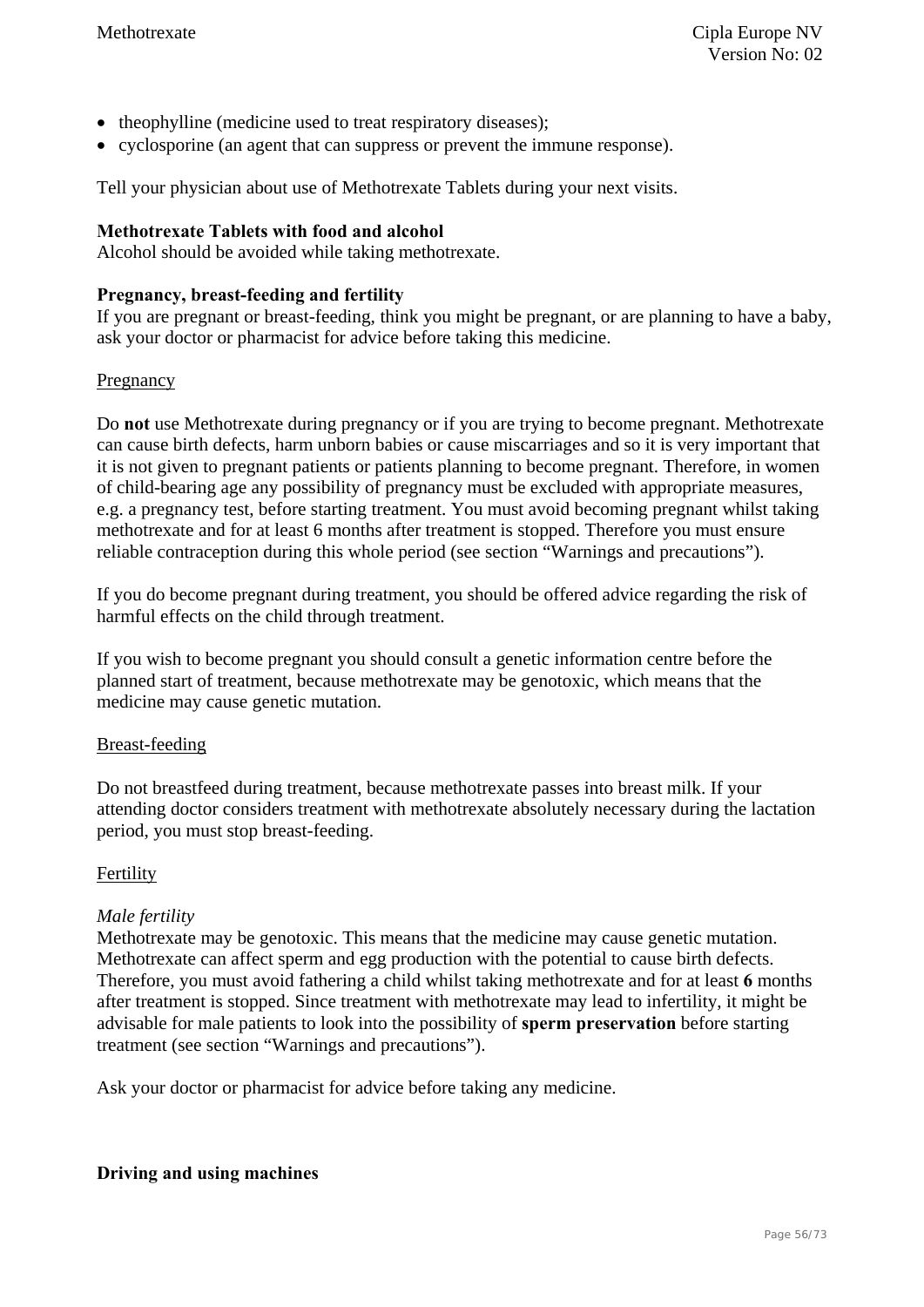You can feel fatigue and dizziness during Methotrexate Tablets treatment. Do not drive or use machines if you have such symptoms.

### **Methotrexate Tablets contain lactose**

Methotrexate Tablets contain lactose. If you have been told by your doctor that you have an intolerance to some sugars, contact your doctor before taking this medicinal product

#### **3. How to take Methotrexate Tablets**

Always take this medicine exactly as your doctor or pharmacist has told you. Check with your doctor or pharmacist if you are not sure.

- Take Methotrexate Tablets once a week.
- Patients with rheumatoid arthritis or psoriasis will usually take their tablets orally **once a week** on the same day each week.
- Do not take tablets more often than your doctor has told you to.
- **Daily administration can lead to serious toxic effects.**
- Take the tablets with a glass of water whilst sitting upright or standing.

#### **Dosage for rheumatoid arthritis, psoriasis and psoriatic arthritis:**

The recommended dose is 7.5 - 15 mg **orally**, **once weekly**.

This should be adjusted according to your response to treatment and side effects.

**Use in children**  Not recommended for use in children.

#### **If you take more Methotrexate Tablets than you should**

If you take (or someone else has taken) more of the medicine than you should, a physician or nearest hospital casualty department must be contacted immediately.

An overdose of methotrexate can lead to severe toxic reactions. Overdose symptoms may include easy bruising or bleeding, unusual weakness, mouth sores, nausea, vomiting, black or bloody stools, coughing up blood or vomit that looks like coffee grounds, and decreased urinating. See also section 4.

Take your medicine package with you if you go to a doctor or hospital.

#### **If you forget to take Methotrexate Tablets**

If you forget to take a dose, take it as soon as you remember if this is within two days. However, if you have missed a dose by more than two days, please contact your doctor for advice. **Do not take a double dose to make up for a missed dose.**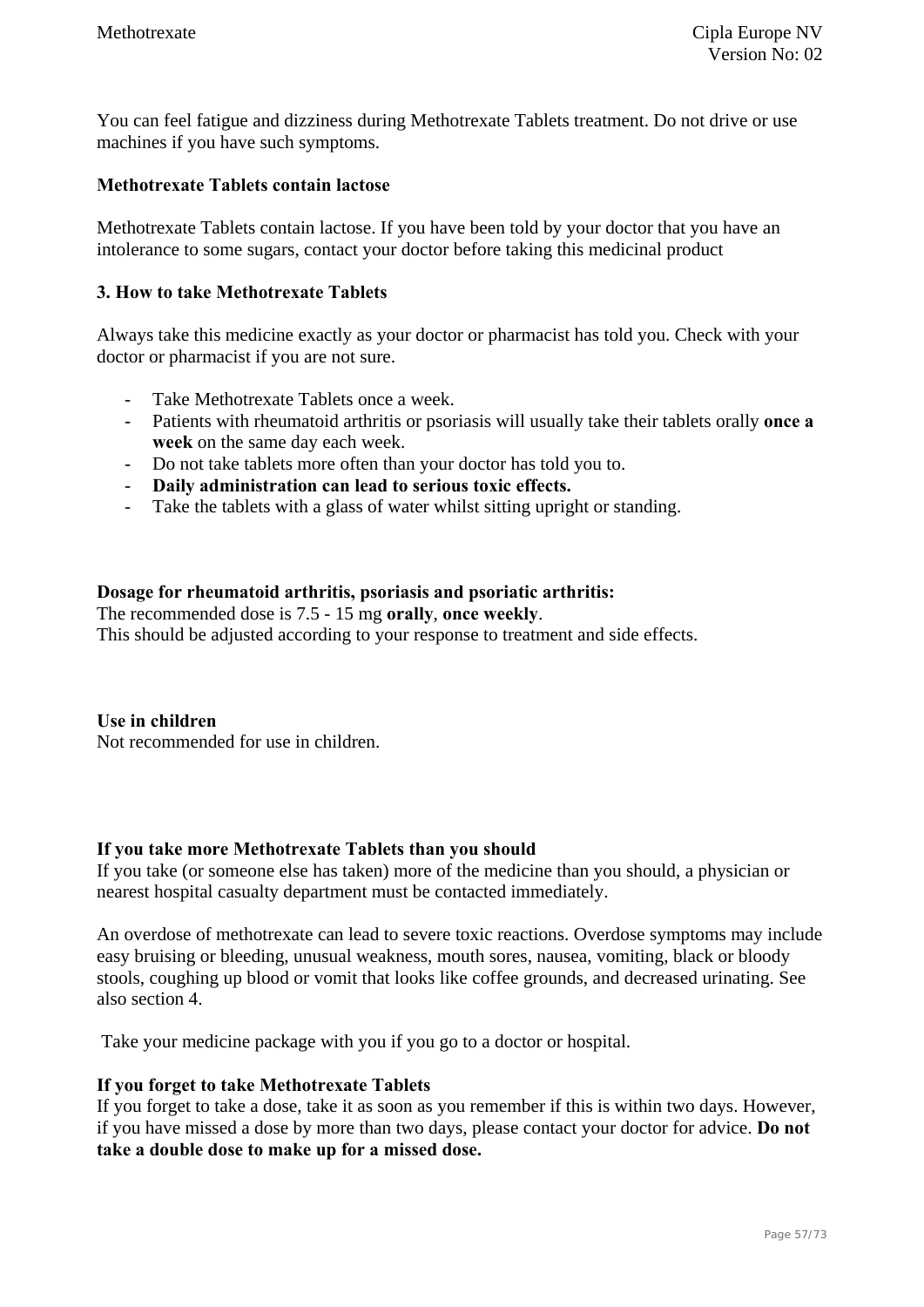### **If you stop taking Methotrexate Tablets**

Do not stop taking Methotrexate Tablets unless your doctor tells you to. Should you need to stop taking Methotrexate Tablets, your doctor will have decided which is the best method for you.

If you have any further questions on how to take this product, ask your doctor or pharmacist.

#### **4. Possible side effects**

Like all medicines, this medicine can cause side effects, although not everybody gets them.

In general, the incidence and severity of adverse reactions of methotrexate are related to dose and frequency of administration. Most adverse reactions are reversible if detected early.

If you notice any of the following, please contact your doctor immediately:

- Unusual bleeding (including vomiting blood) or bruising
- severe diarrhoea
- ulcers in mouth
- an allergic reaction such as skin rash or swelling of your lips or tongue -
- fever
- yellowing of the skin (jaundice)
- pain or difficulty in passing urine
- thirst and/or frequent urination
- chest pain
- a dry cough and/or pain or difficulty in breathing or shortness of breath
- blurred or decreased vision.

Most of the effects listed below will only be seen in patients who are receiving high doses of methotrexate to treat cancer. They are not seen as often and are not as severe at the doses used in the treatment of psoriasis or rheumatoid arthritis.

 $\bullet$ 

**Common** (may affect up to 1 in 10 people)

- leukopenia (decrease number of white blood cells)\*,
- $\bullet$
- nausea,
- vomiting,
- diarrhoea
- unusual fatigue,
- headache,
- dizziness.
- loss of appetite.
- erythematous rashes,
- stomatitis (soreness of the mouth and lips).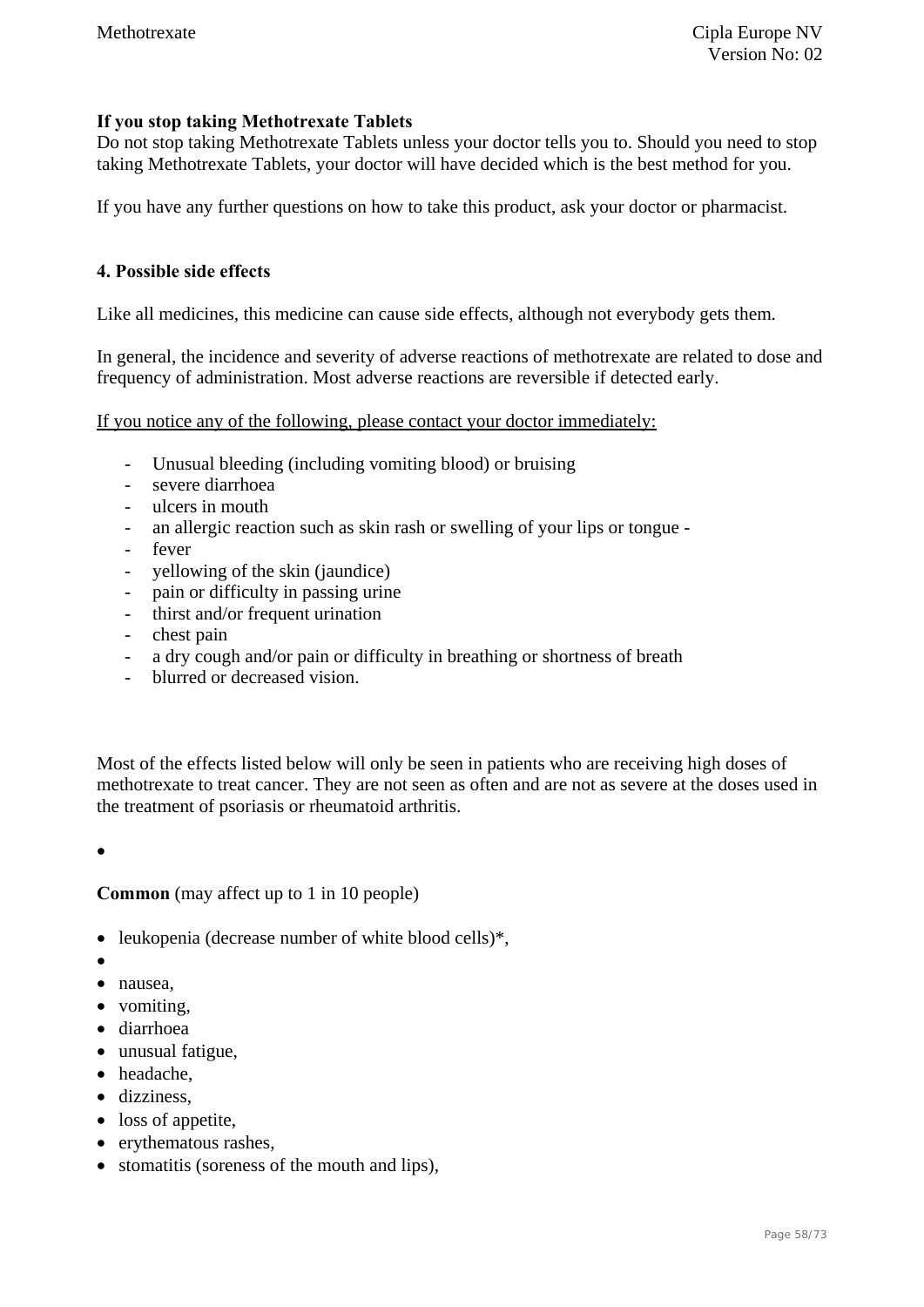- $\bullet$  increase of liver transaminases (enzymes)\*,
- decreased resistance to infections,
- Tingling or numbness in the hands or feet
- alopecia.

-

**Uncommon** (may affect up to 1 in 100 people)

- bone marrow depression manifested by thrombocytopenia and other abnormalities developing in the blood\*,
- $\bullet$
- $\bullet$
- $\bullet$
- $\bullet$
- $\bullet$
- $\bullet$
- $\bullet$

• formation of excess fibrous connective tissue in an organ (fibrosis),

- $\bullet$
- $\bullet$
- $\bullet$
- $\bullet$
- $\bullet$
- $\bullet$
- $\bullet$
- $\bullet$

• inflammation of the lungs, which can cause shortness of breath and difficulty breathing,

- itchy skin,
- $\bullet$
- $\bullet$
- $\bullet$
- $\bullet$
- $\bullet$
- $\bullet$
- anemia.
- nosebleed.
- skin condition that causes painful blisters and sores of the skin and mucous membranes, especially in the mouth (Stevens-Johnson syndrome)
- serious illness with blistering of the skin (Toxic epidermal necrolysis),
- anaphylactic reactions,
- kidney dysfunction,
- a cancer of the lymph nodes (or tissues),
- vaginal ulceration.

\* Only detected by your doctor.

**Rare** (may affect up to 1 in 1,000 people)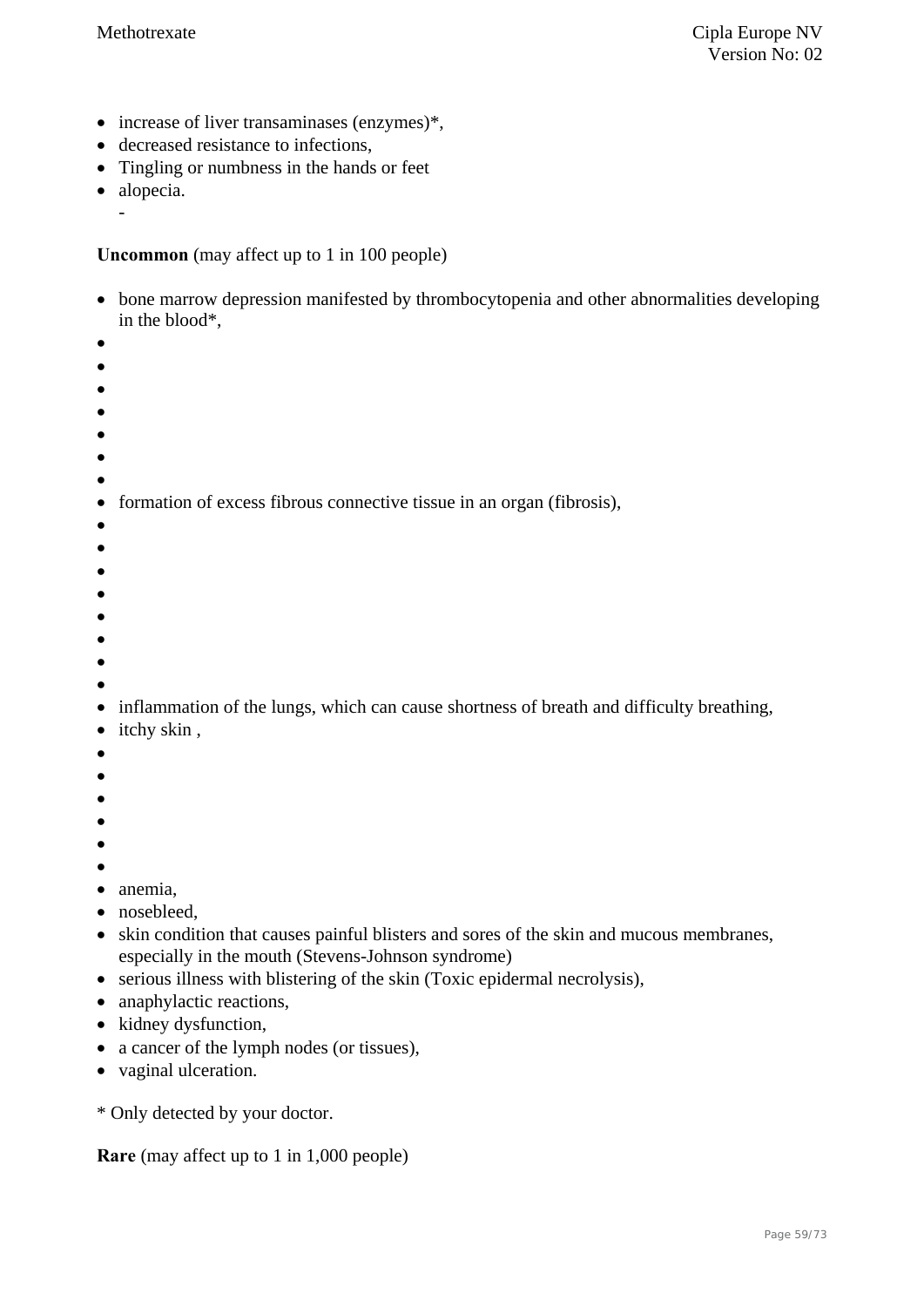- $\bullet$
- depression,
- confusion,
- hemiparesis (impairment of motor function affecting only one side of the body),
- diabetes mellitus,
- hypotension,
- thromboembolism,
- dyspnoea.
- gastrointestinal ulceration and bleeding,
- liver damage (hepatic toxicity, periportal fibrosis, hepatic cirrhosis, acute hepatitis),
- skin reactions (acne, skin depigmentation, urticaria, photosensitivity, erythema multiforme, burning in skin psoriatic lesions, skin ulcers),
- herpes zoster,
- decreased bone mineral density a type of bone disease (osteoporosis),
- increase in rheumatic nodules,
- pain in joint or muscles,
- menstrual disorders,
- impotence,
- decrease of libido.
- $\bullet$
- $\bullet$
- $\bullet$
- $\bullet$
- $\bullet$
- fatal whole-body inflammation (sepsis),
- $\bullet$

**Very rare** (may affect up to 1 in 10,000 people)

- immune deficiency (hypogammaglobulinaemia),
- irritation.
- difficulty in speaking (dysarthria),
- sleepiness, tiredness (lethargy),
- $\bullet$
- $\bullet$
- visual disturbance,

 $\bullet$ 

- redness and irritation of the thin membrane that covers the eye(conjunctivitis),
- fluid in the sac around the heart. May cause cardiac tamponade which is a life threatening condition where the heart is unable to pump correctly due to the external pressure. May require medical intervention to drain the fluid and remove the pressure,
- inflammation of blood vessels, often with skin rash (vasculitis),
- infection of lungs, dry cough,
- $\bullet$
- loss of sex drive.
- 
- $\bullet$
- low sperm count,
- $\bullet$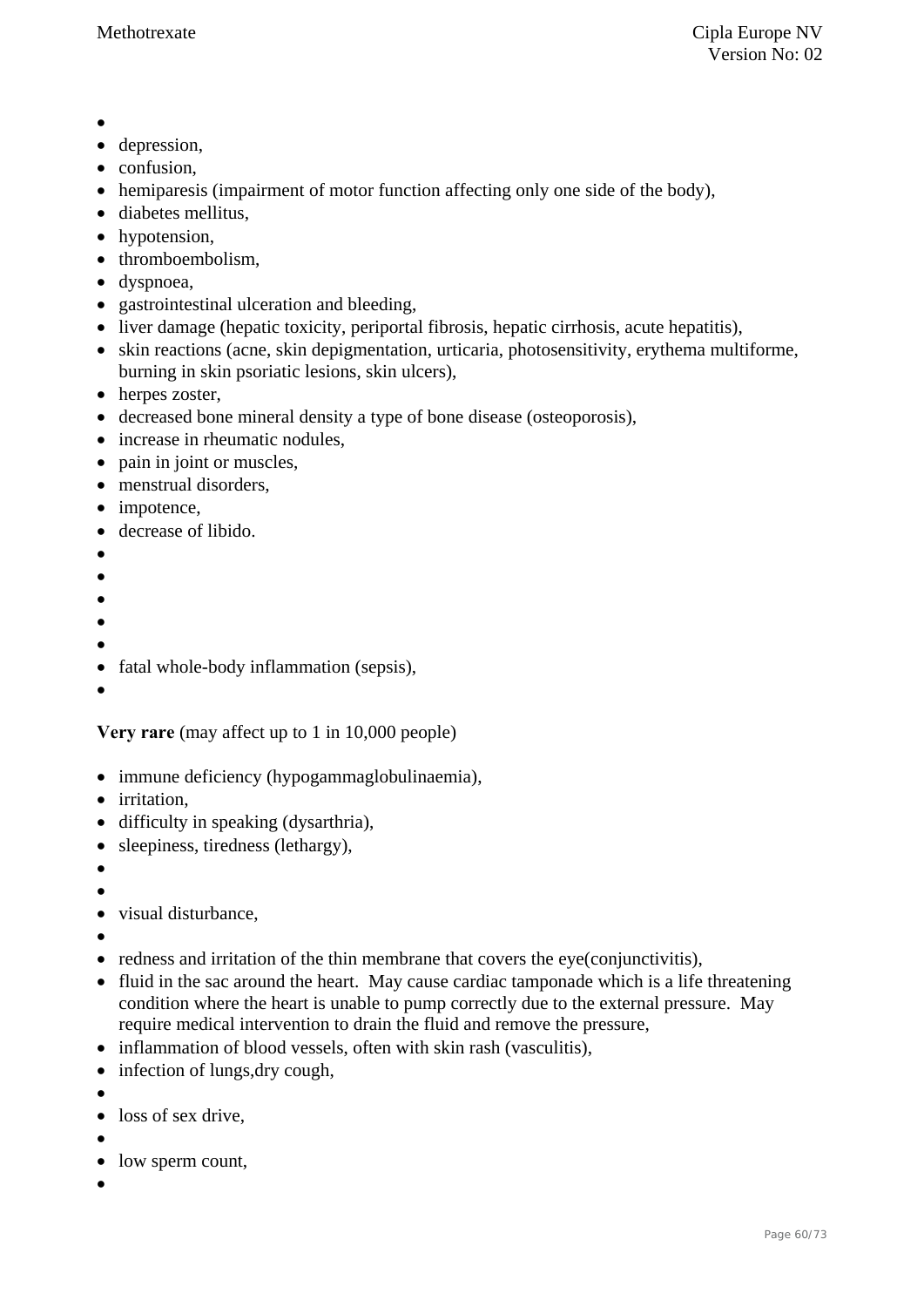- vaginal bleeding.
- $\bullet$

### **Reporting of side effects**

If you get any side effects, talk to your doctor, pharmacist or nurse. This includes any possible side effects not listed in this leaflet. You can also report side effects directly via the national reporting system listed in Appendix V. by reporting side effects you can help provide more information on the safety of this medicine.

### **5. How to store Methotrexate Tablets**

Keep this medicine out of the sight and reach of children.

This medicinal product does require any special temperature storage conditions.

Keep the blister in the outer carton in order to protect from light.

Store in original container in order to protect from light.

Do not use Methotrexate Tablets after the expiry date which is stated on the label after EXP. The expiry date refers to last day of that month.

Do not throw any medicines via wastewater or household waste. Ask your pharmacist how to throw away medicines you no longer use. These measures will help to protect the environment.

### **6. Contents of the pack and other information**

#### **What Methotrexate Tablets contain**

The active substance is methotrexate.

2.5 mg tablets: each tablet contains methotrexate 2.5 mg.

10 mg tablets: each tablet contains methotrexate 10 mg.

The other ingredients in 2.5 mg tablets and 10 mg tablets are: anhydrous calcium hydrogen phosphate, lactose monohydrate, sodium starch glycolate, microcrystalline cellulose, talc, magnesium stearate.

#### **What Methotrexate Tablets look like and contents of the pack**

Methotrexate 2.5 mg Tablets are yellow, circular, biconvex uncoated tablets with dimension of 4.50 mm  $\pm$  0.2 mm plain on both sides.

Methotrexate 2.5 mg Tablets are available in HDPE bottles containing 25 or 100 tablets and Blister pack containing 10, 24, 25, 28 30, 50 or 100 tablets.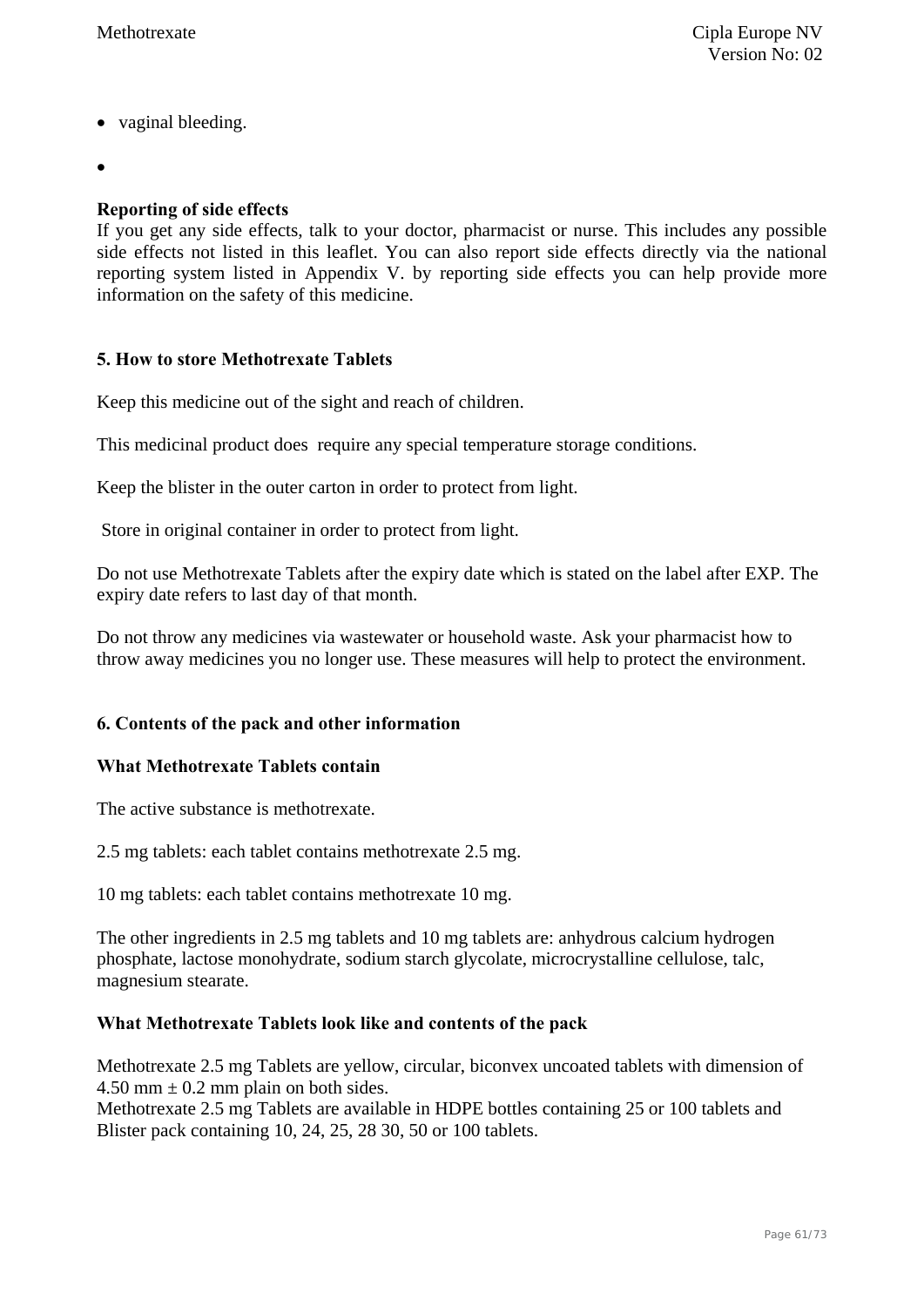Methotrexate 10 mg Tablets are yellow coloured, capsule shaped, biconvex uncoated tablet with length of 10 mm  $\pm$  0.2 mm and breadth 5 mm  $\pm$  0.2 mm, with central breakline on one side and plain on other side.

Methotrexate 10 mg Tablets are available in HDPE bottles containing 25 or 100 tablets and Blister pack containing 10, 25, 30, 50 or 100 tablets.

Not all pack sizes may be marketed.

### **Marketing Authorisation Holder**

### For UK IE, MT:

Cipla (EU) Limited Hillbrow House, Hillbrow Road, Esher, Surrey, KT10 9NW, United Kingdom.

For CZ, DK, EL, ES, HR, NO, PL, SE:

Cipla Europe NV Uitbreidingstraat 80 2600 Antwerp Belgium. **Manufacturer**  Cipla (EU) Limited,  $4<sup>th</sup>$  Floor 1 Kingdom street London W2 6BY United Kingdom

S&D Pharma CZ spol. s.r.o, Theodor 28 Pchery (Pharmos a.s. facility), 27308 Czech Republic This leaflet was last revised in  $\langle$  MM/YYYY} >  $\langle$  month YYYY} >.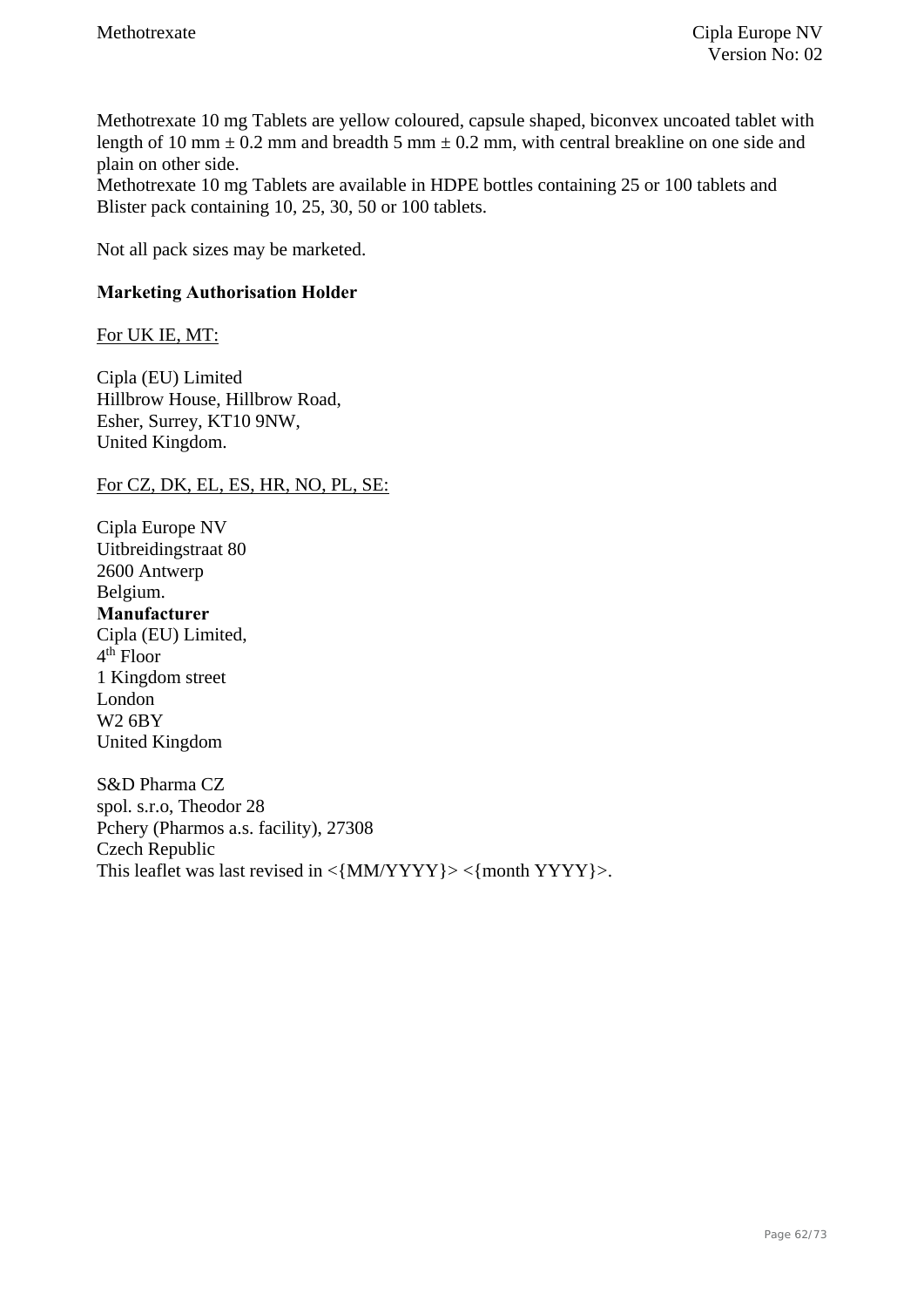*Annex 3 - Worldwide marketing authorisation by country (including EEA)* 

### **A3.1 Licensing status in the EEA**

| Country    | <b>Current</b><br>licence status | Date of<br>licence action | Date first<br>marketed in<br>country | <b>Brand name(s)</b> | <b>Comments</b> |
|------------|----------------------------------|---------------------------|--------------------------------------|----------------------|-----------------|
| <b>Not</b> | <b>Not</b>                       | <b>Not</b>                | <b>Not</b>                           | Not applicable       | <b>Not</b>      |
| applicable | applicable                       | applicable                | applicable                           |                      | applicable      |

### **A3.2 Licensing status in the rest of the world**

| Country                  | <b>Current</b><br>licence status | Date of licence<br>action | Date first<br>marketed in<br>country | <b>Brand</b><br>name(s) | <b>Comments</b>          |
|--------------------------|----------------------------------|---------------------------|--------------------------------------|-------------------------|--------------------------|
| <b>Not</b><br>applicable | <b>Not</b><br>applicable         | Not applicable            | <b>Not</b><br>applicable             | Not applicable          | <b>Not</b><br>applicable |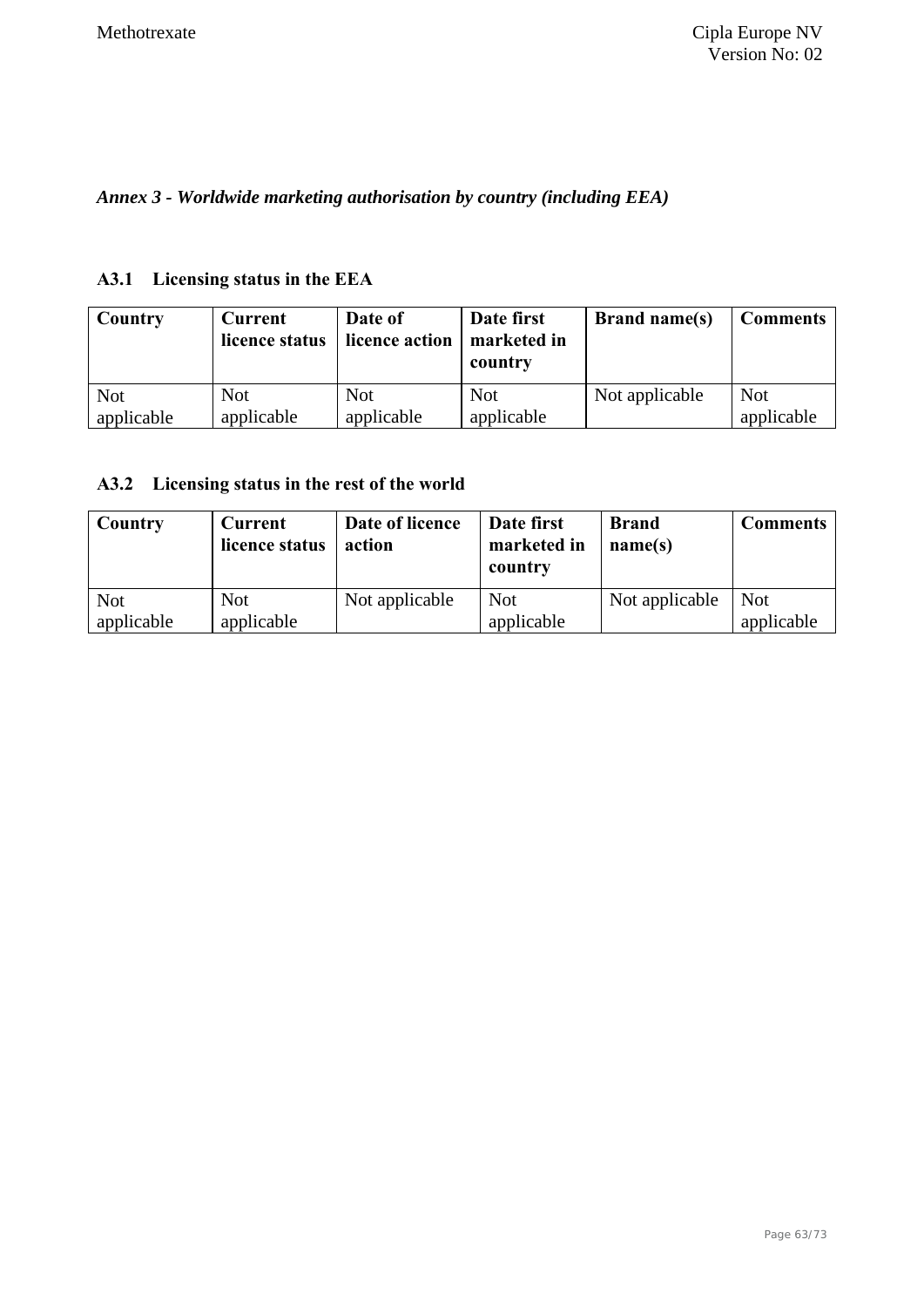# *Annex 4 - Synopsis of on-going and completed clinical trial programme*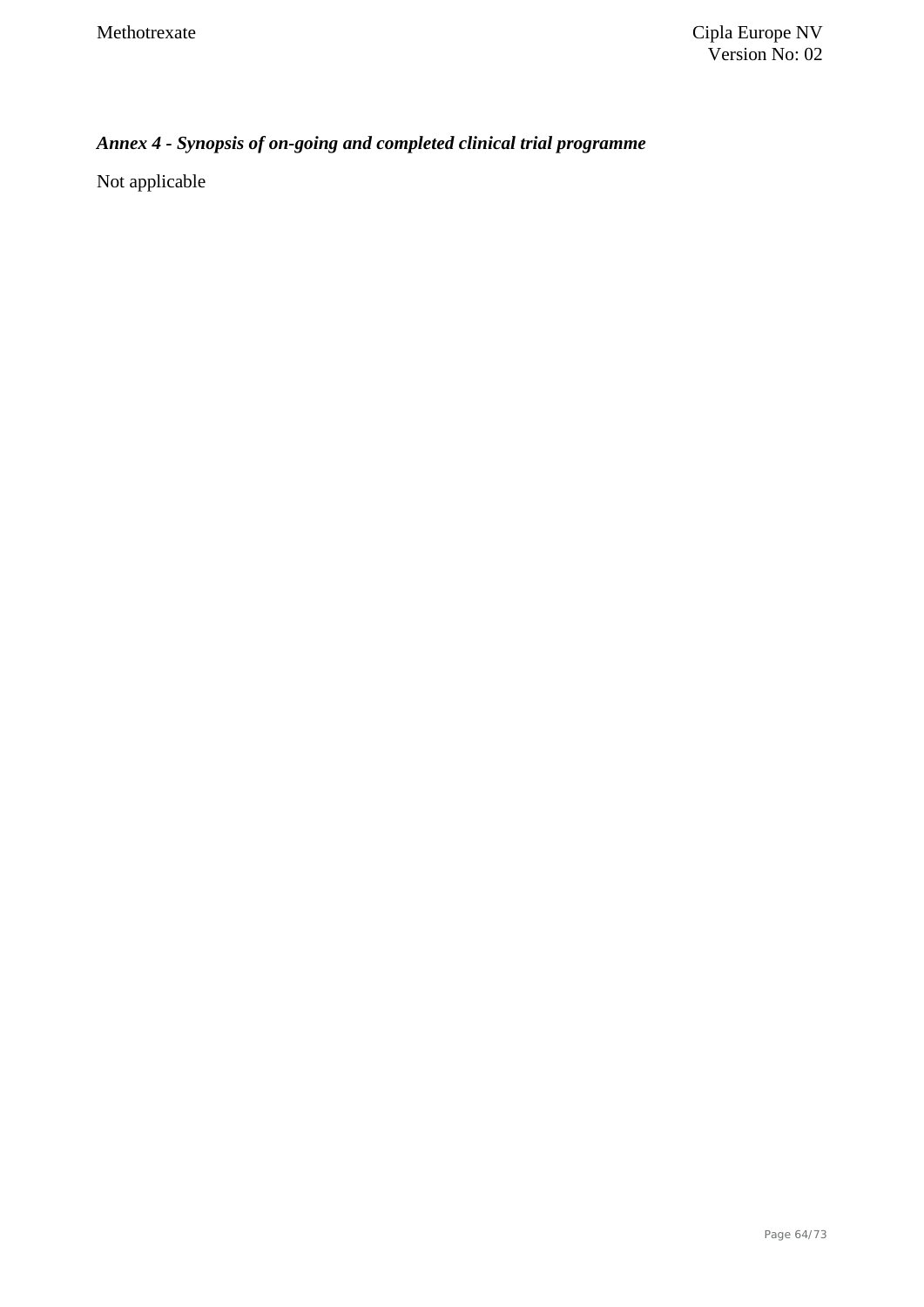# *Annex 5 - Synopsis of on-going and completed pharmacoepidemiological study programme*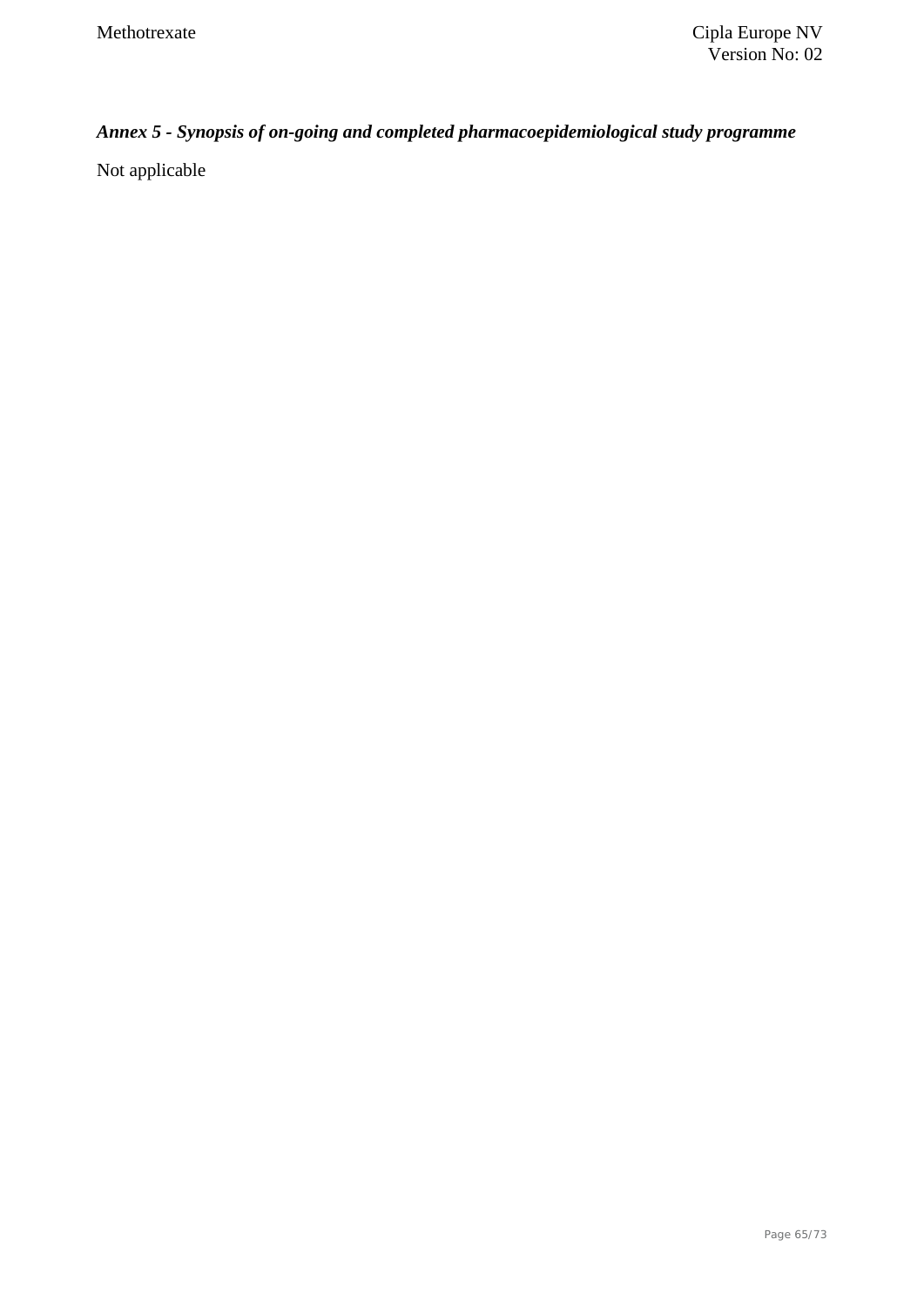### *Annex 6 - Protocols for proposed and on-going studies in categories 1-3 of the section "Summary table of additional pharmacovigilance activities" in RMP part III*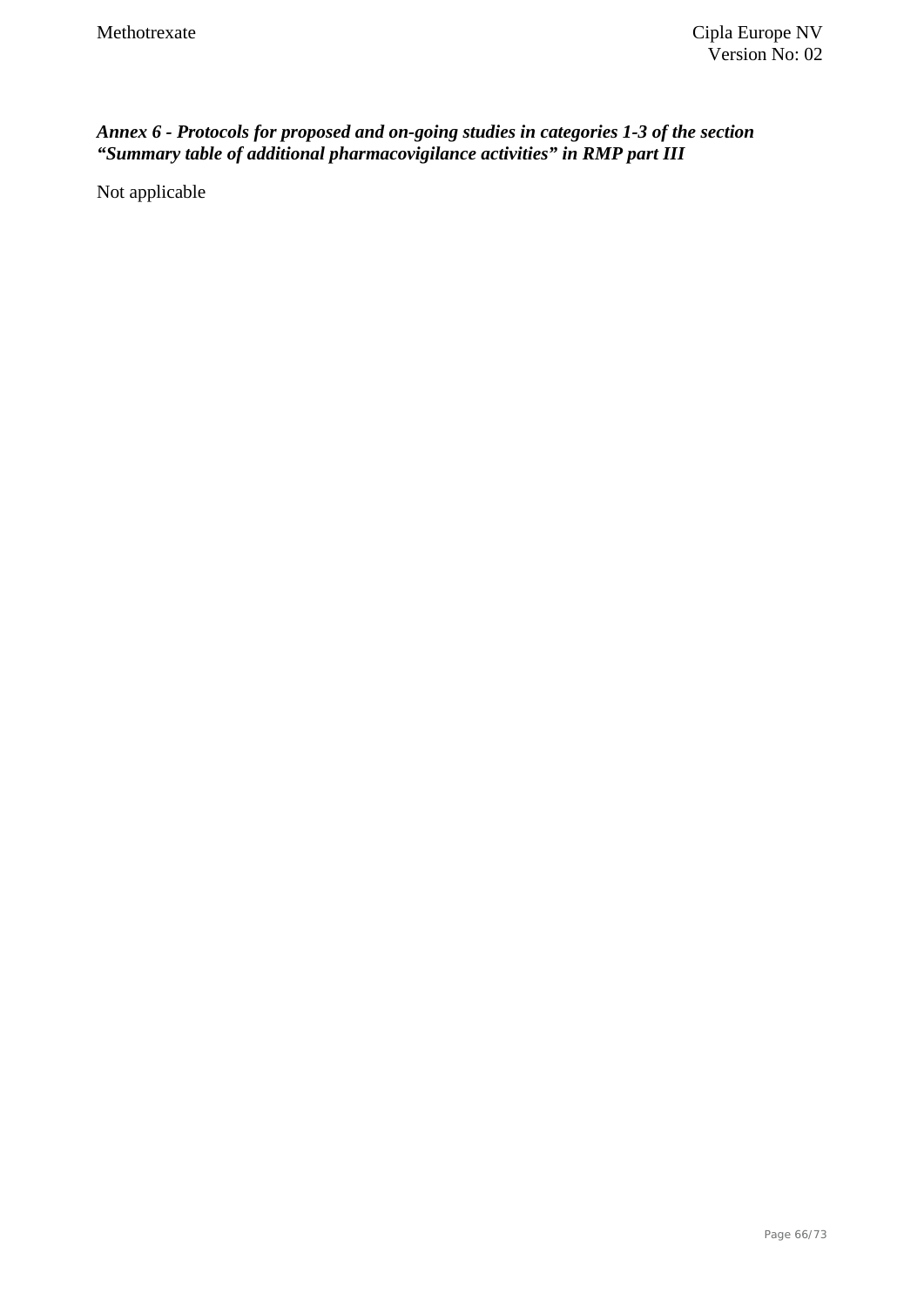# *Annex 7 - Specific adverse event follow-up forms*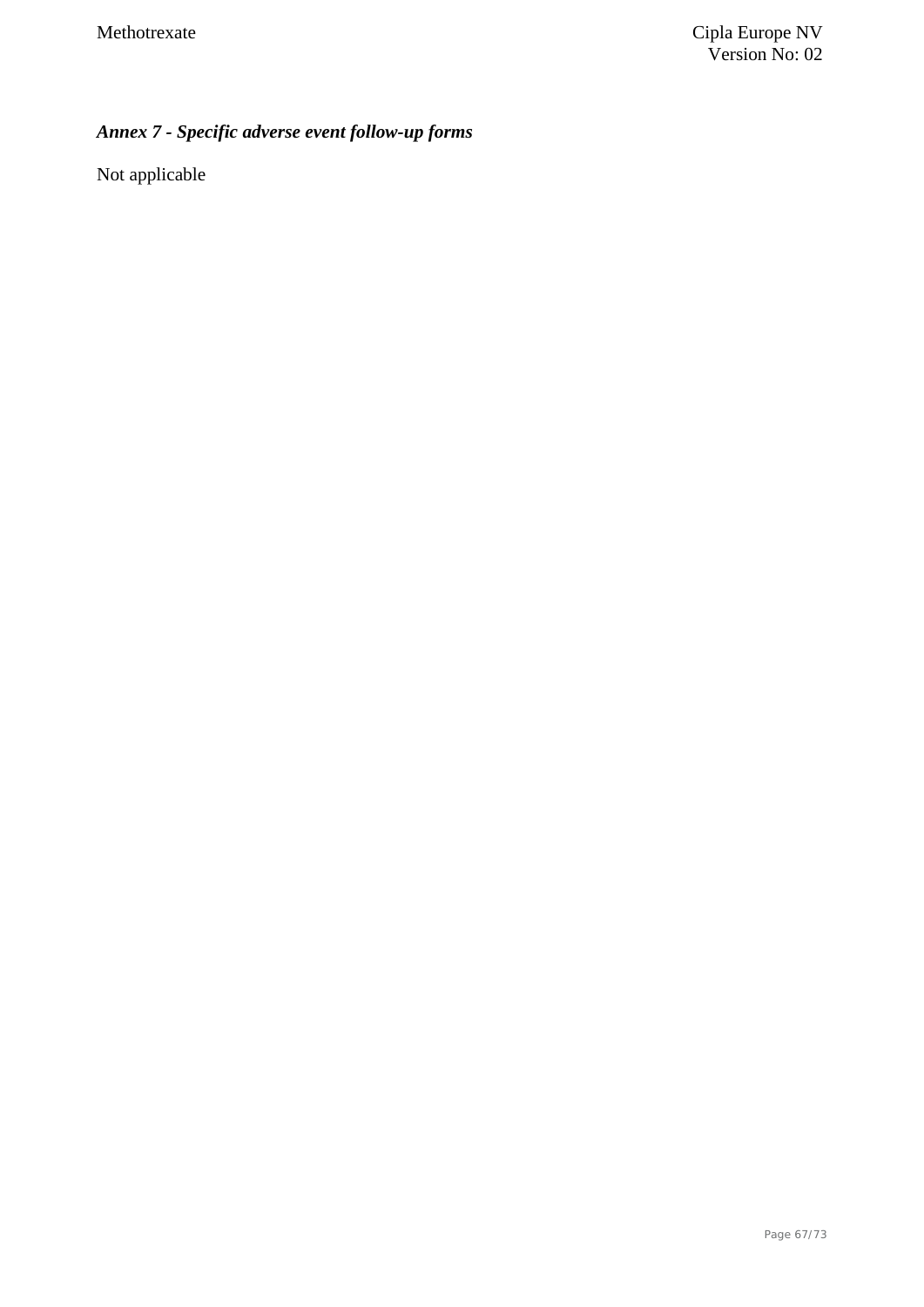# *Annex 8 - Protocols for proposed and on-going studies in RMP part IV*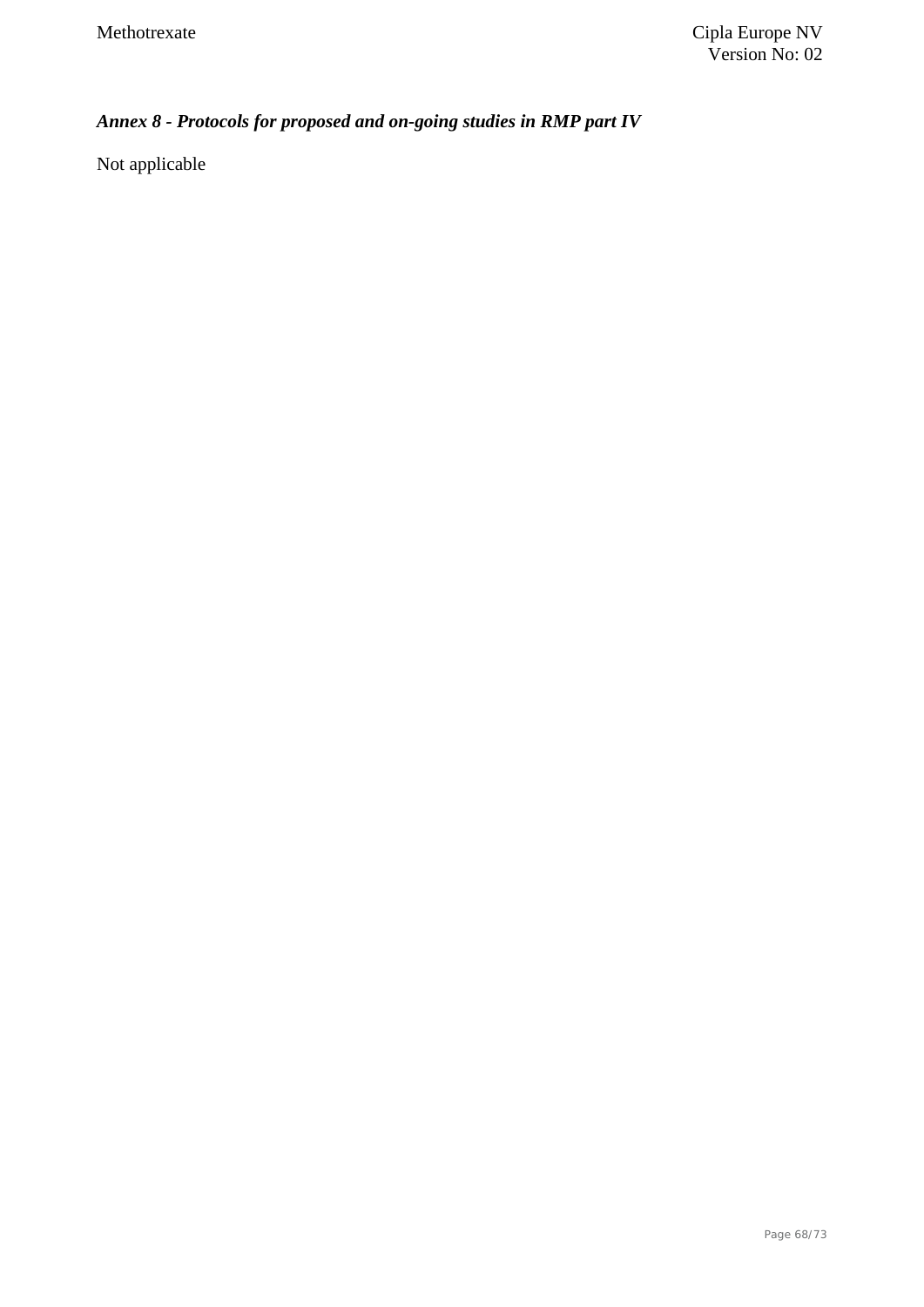# *Annex 9 - Newly available study reports for RMP parts III & IV*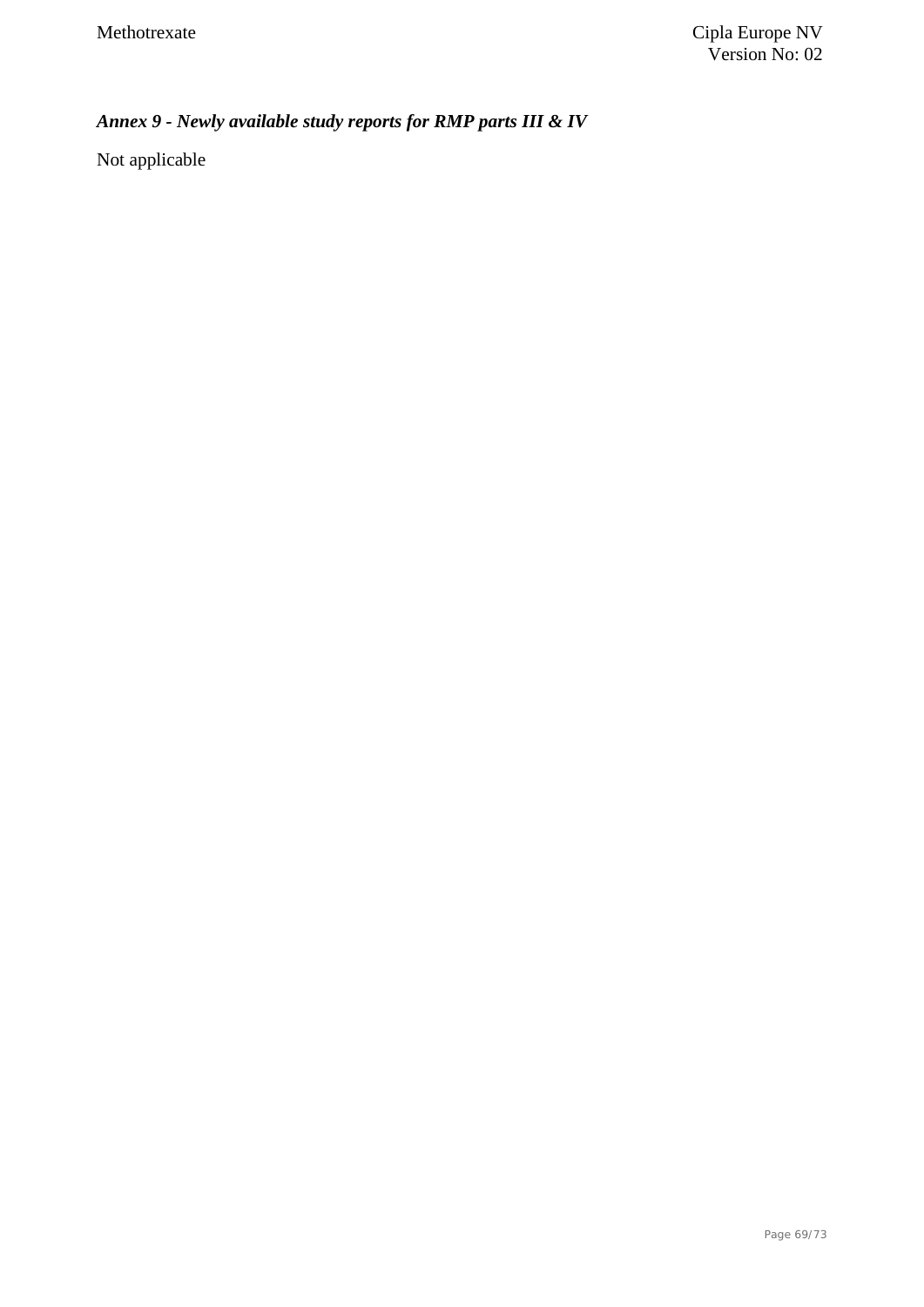# *Annex 10 - Details of proposed additional risk minimisation measures (if applicable)*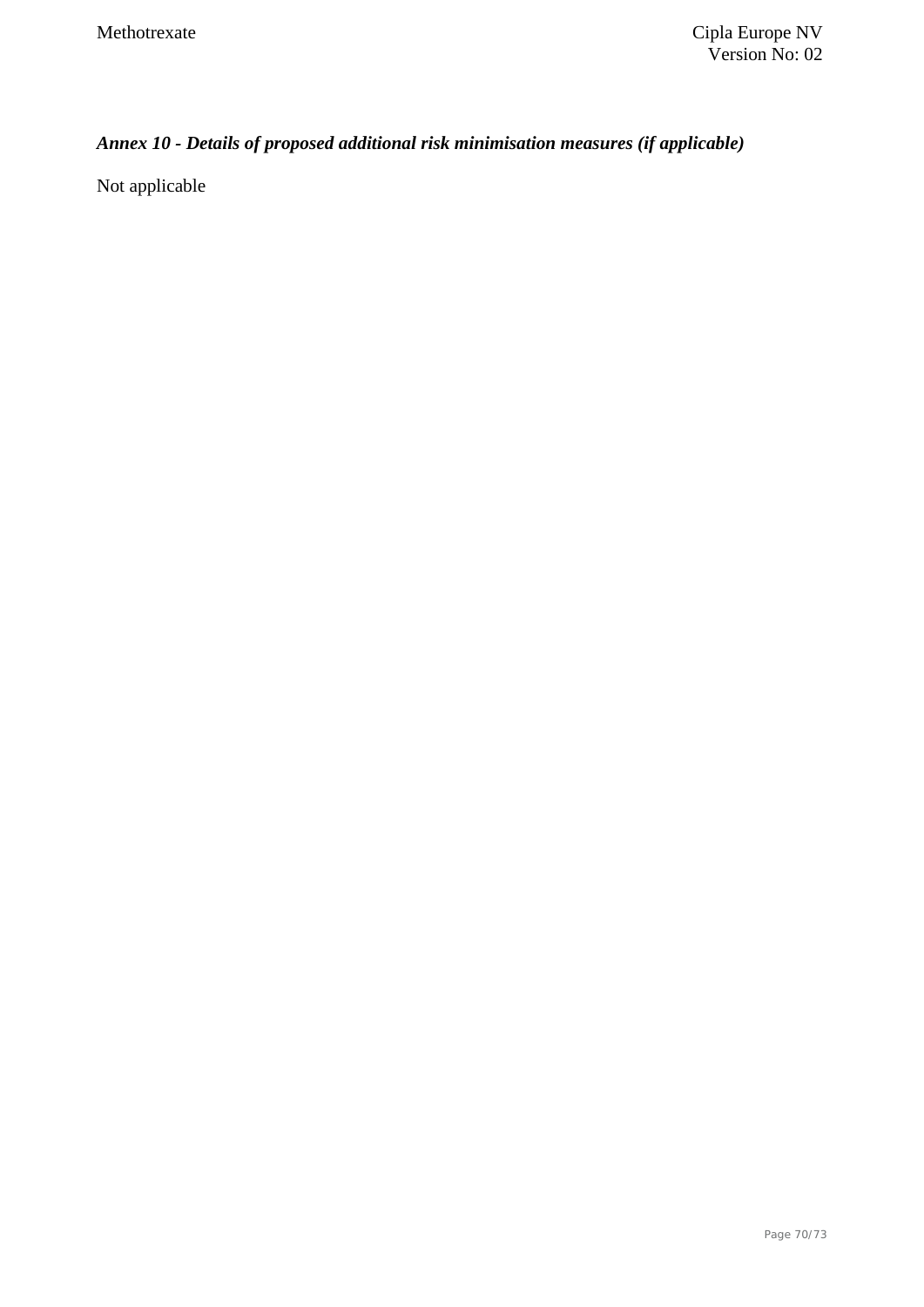# *Annex 11 - Mock-up of proposed additional risk minimisation measures (if applicable)*